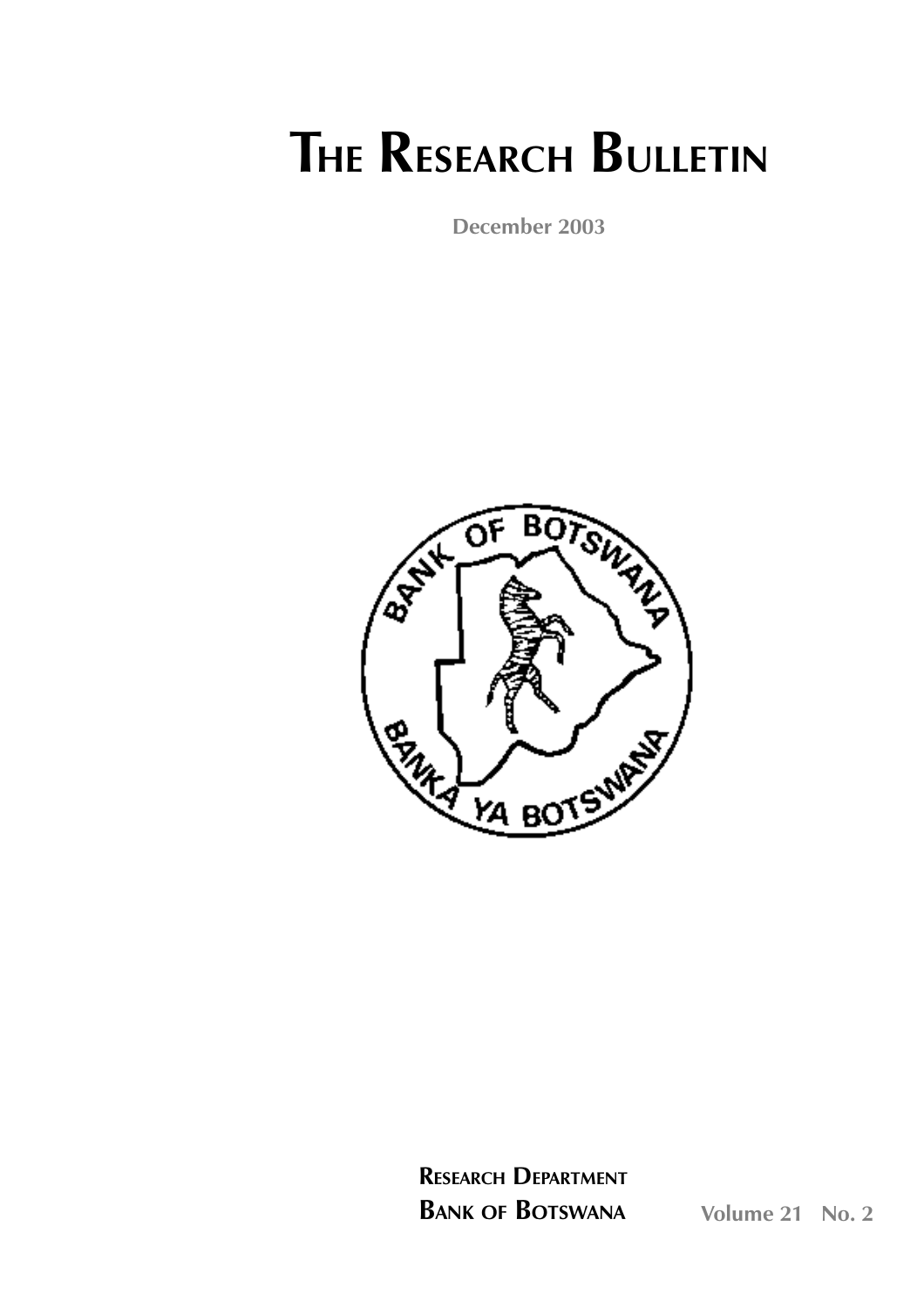### **The Research Bulletin, December 2003, Volume 21, No 2**

Published by The Research Department, Bank of Botswana P/Bag 154, Gaborone, Botswana.

ISSN 1027-5932

This publication is also available at the Bank of Botswana website: www.bankofbotswana.bw

Copyright © Individual contributors, 2003

Typeset and designed by *Lentswe La Lesedi (Pty) Ltd* Tel: 3903994, Fax: 3914017, e-mail: lightbooks@it.bw www.lightbooks.net

Printed and bound by Printing and Publishing Company Botswana (Pty) Ltd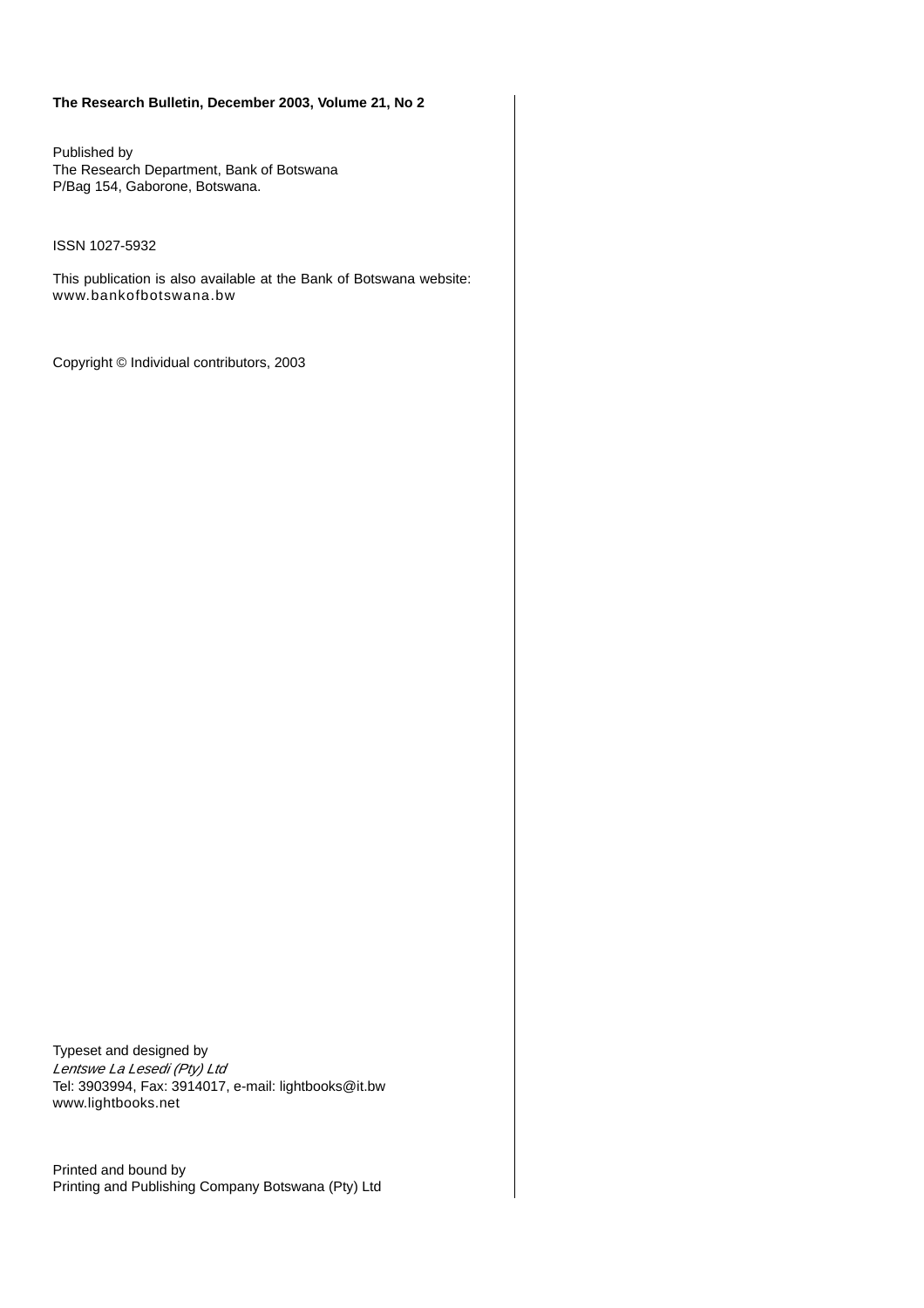# **CONTENTS**

| Bank of Botswana 2003 Monetary Policy Statement: Mid-Year                                                          |
|--------------------------------------------------------------------------------------------------------------------|
| Bank of Botswana                                                                                                   |
| Using the GDDS Framework to Improve Standards of<br><b>Statistics Production and Dissemination: The Experience</b> |
| Sabata Legwaila, Pontsho Mochipisi and Matthew Wright                                                              |
| The Process of Monetary Integration in the SADC Region  13                                                         |
| Keith Jefferis                                                                                                     |
| An Approach to Estimating the Demand for Narrow Money<br>29                                                        |
| Walter Mosweu                                                                                                      |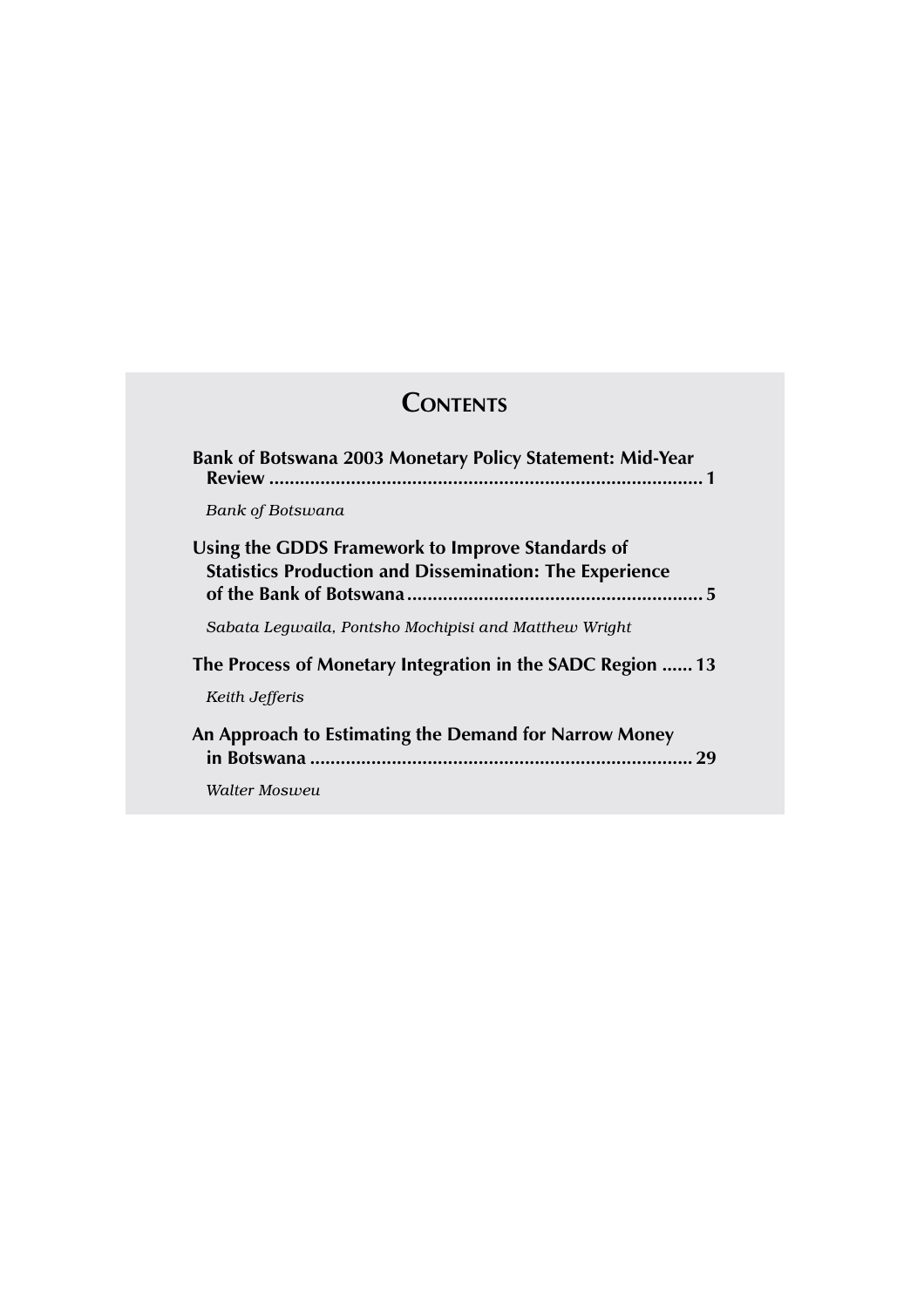The purpose of The Research Bulletin is to provide a forum where research relevant to the Botswana economy can be disseminated. Although produced by the Bank of Botswana, the Bank claims no copyright on the content of the papers. If the material is used elsewhere, an appropriate acknowledgement is expected. In all cases, the views expressed in the papers are those of the individual authors and are not necessarily associated with the official policies of the Bank of Botswana.

**Comments:** The Bank would welcome any comments/suggestions on papers published on the bulletin. Such communications should be addressed to:

The Secretary Research Bulletin Editorial Board Bank of Botswana Private Bag 154 Gaborone

Or, e-mail to radipotsanem@bob.bw

Additional copies of the Research Bulletin are available from The Librarian of the Research Department at the above address. A list of the Bank's other publications, and their prices, are given below.

# **BANK OF BOTSWANA PUBLICATIONS**

|    |                                      | <b>Domestic</b>    | <b>SADC</b><br><b>Members</b> | <b>Rest of</b><br>the World |
|----|--------------------------------------|--------------------|-------------------------------|-----------------------------|
| 1. | Research Bulletin (per copy)         | P11.00             | <b>US\$5.00</b>               | US\$10.00                   |
| 2. | Annual Report (per copy)             | P <sub>22.00</sub> | US\$10.00                     | US\$15.00                   |
| 3. | <b>Botswana Financial Statistics</b> | Free               | US\$25.00                     | US\$40.00                   |
|    | (annual: 12 issues)                  |                    |                               |                             |
| 4. | Aspects of the Botswana Economy:     | P82.50             | US\$29.00                     | US\$42.00                   |
|    | <b>Selected Papers</b>               |                    |                               |                             |

Please note that all *domestic* prices cover surface mail postage and are inclusive of VAT. Other prices include airmail postage and are free of VAT. Cheques, drafts, etc., should be drawn in favour of Bank of Botswana and forwarded to the Librarian, Bank of Botswana, Private Bag 154, Gaborone, Botswana.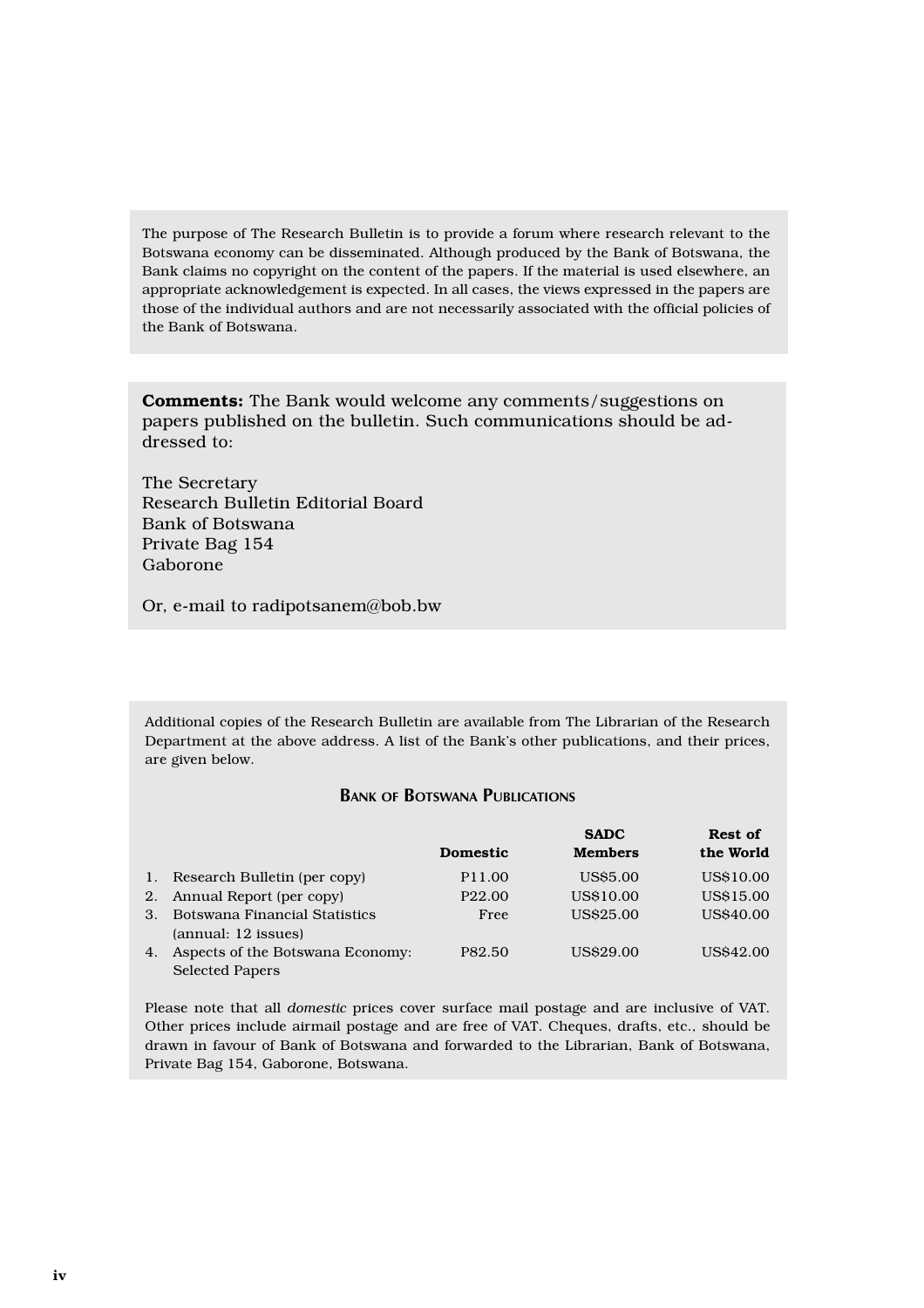# **Bank of Botswana 2003 Monetary Policy Statement: Mid-Year Review**

# **1. INTRODUCTION**

1.1 The mid-year review of the 2003 Monetary Policy Statement (MPS) has three main objectives. First, it presents a progress report on the extent to which the objectives of monetary policy, outlined in February 2003, have been achieved half way through the year; second, based on the assessment of progress, it examines the prospects for the financial and economic outturn for the remainder of the year and, depending on the prognosis, it evaluates whether or not there is need for a change in the policy stance in the remaining period of the year; and third, it informs stakeholders at mid-year of key considerations on policy formulation.

1.2 In setting its inflation objective for 2003, one of the Bank's primary considerations was inflation in trading partner countries, which was forecast at 5.7 percent for 2003. In light of this forecast, the Bank maintained the range of 4 – 6 percent for the desired level of inflation in 2003. The inflation range was intended to assist in regaining some of the competitiveness lost in 2002, and to maintain low inflation in light of concerns about the risks of a further VAT-induced increase in inflationary expectations. Furthermore, it was felt that underlying inflation (excluding the impact of VAT), remained close to the upper end of the desired range, thereby making the 4 – 6 percent range a feasible objective for underlying inflation.

1.3 Since the main objective of monetary policy is to control demand-induced inflation, the Bank focuses on the rate of growth of commercial bank credit, which contributes to domestic demand pressures and is subject to the influence of monetary policy. The Bank also focuses on the level of government spending that is considered non-inflationary given that the Government accounts for a large component of consumption expenditure and investment.

# **2. OUTTURN FOR THE FIRST HALF OF 2003**

2.1 In the first half of the year, annual inflation varied between 11.3 percent and 12.8 percent (Chart 1), and fell to 9.2 percent in July. After excluding the impact of VAT, inflation was close to the expected range stated in the 2003 MPS. Domestic credit maintained a downward trend over the period, falling within the desired range in June (13.9 percent) and averaging 15.3 percent for the first half of the year, down from an average of 20.8

percent of the second half of 2002. Growth in government spending also continued to slow; it averaged 11 percent in the first quarter of 2003, compared to 22.2 percent registered in the same period last year.

2.2 World economic growth was slower than expected in the first half of 2003, due mainly to weak business and consumer confidence resulting from tension in the Middle East and uncertainty about world economic growth prospects. World output is estimated to have grown by a lacklustre 1.7 percent in the second quarter of 2003, down from 2.3 percent in the first quarter. Expectations are for a recovery in global economic activity in the second half of the year. Meanwhile, and consistent with expectations, global inflation slowed in the first half of 2003, reflecting, in part, low international energy prices and sluggish world economic performance. Global inflation is expected to remain low and stable during the remainder of the year.

### **(a) International Inflation**

2.3 Average inflation in trading partner countries<sup>1</sup> declined to 3.8 percent in June 2003 from a revised 7.1 percent in December 2002 (Chart 1). South African core inflation declined from a revised 9.8 percent at the end of 2002 to 5.8 percent in June 2003, while headline inflation fell from a revised 12.4 percent to 6.7 percent in the same period. The fall in South African inflation was due mainly to the recovery of the rand, lower oil prices following the end of the war in Iraq and an improvement in inflation expectations<sup>2</sup>. Meanwhile, SDR inflation remained stable at around 2 percent in the same period.

### **(b) Domestic Inflation**

2.4 The rise in inflation from 11.2 percent in December 2002 to 12.8 percent in June 2003 was due to a combination of domestic factors that offset the favourable external trends. Besides the increase in the cost of some food items, prices of motor vehicles rose sharply in January and April 2003. There was also an increase in Botswana Housing Corporation (BHC) rentals in June. Inflation then fell to 9.2 percent in July as the impact of the introduction of VAT in July 2002 dropped out of the calculation.

2.5 The increase in inflation in the first half of the year was also reflected in the cost of both tradeables and non-tradeables. Prices of imports, which rose by 8.2 percent in January, increased year-on-year by 11.3 percent in June. A similar

<sup>1</sup> South Africa and SDR countries (Japan, USA, UK and the euro zone).

<sup>2</sup> South African inflation was revised downwards from January 2002 to March 2003 to correct an error detected in the CPI.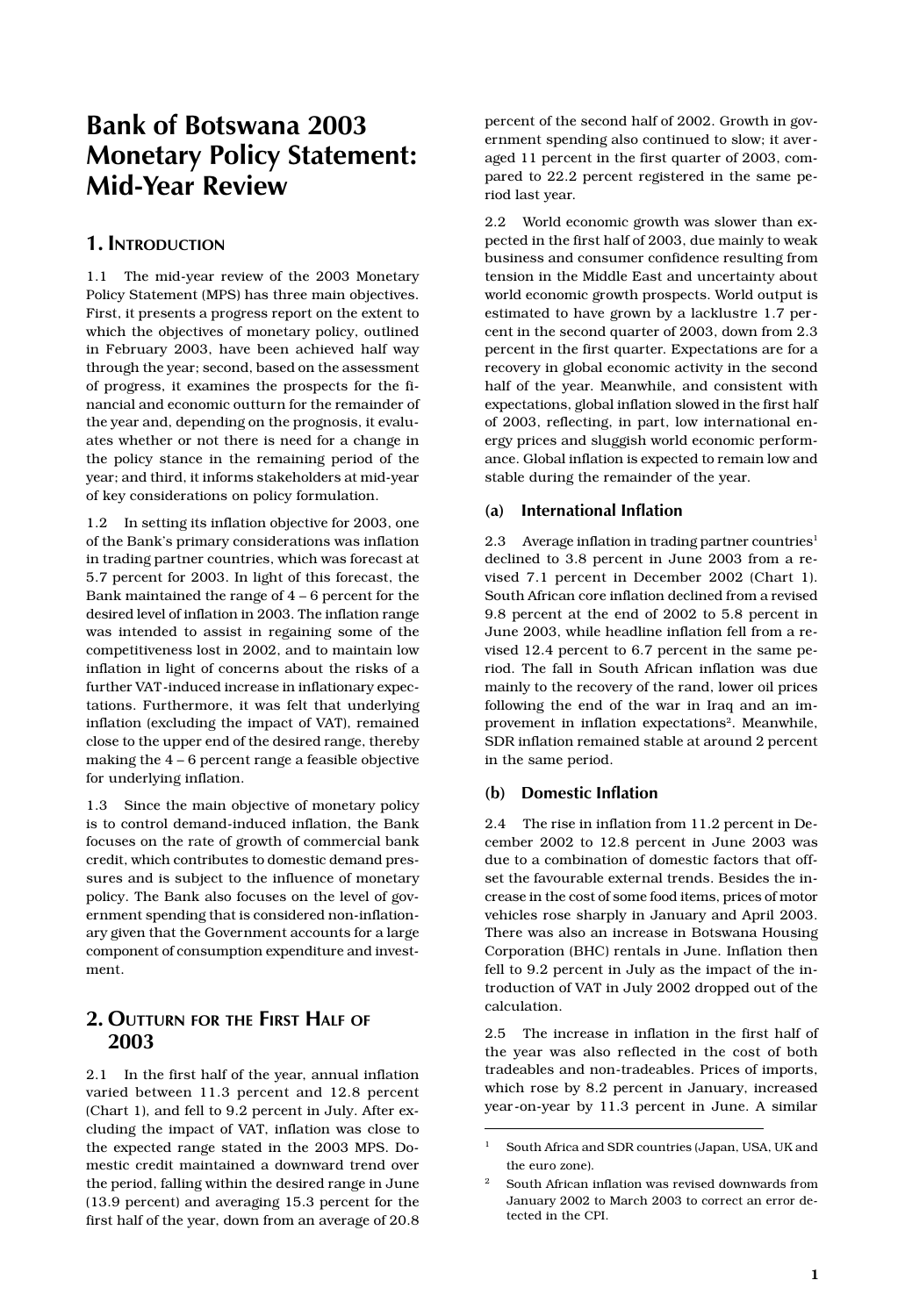**CHART 1: INTERNATIONAL INFLATION**



trend was evident with respect to prices of domestic tradeables and non-tradeables. The cost of domestic tradeables was largely influenced by the rise in food prices (mainly cereals), whereas the increase in BHC rentals explained most of the rise in the cost of non-tradeables, especially between May and June 2003, when non-tradeables inflation rose substantially from 10.6 percent to 14.6 percent.

#### **CHART 2: BOTSWANA INFLATION**



### **(c) Domestic Credit**

2.6 The growth of total commercial bank credit slowed to an average of 15.3 percent in the first six months of the year, from 21.3 percent at the end of 2002 and an average of 18 percent in 2002 (Chart 3). When adjusted for lumpy borrowing and repayments, average credit growth for the six months to June 2003 was 16.6 percent, or 4.4 percentage points lower than comparable figures for 2002. Year-on-year credit growth in June 2003 was 13.9 percent, thus bringing credit growth within the range of 12 – 14 percent that the Bank considers

### **CHART 3: GROWTH RATES OF CREDIT AND GOVERNMENT SPENDING (YEAR ON YEAR)**



consistent with its inflation objective. The growth rate of adjusted credit in June was the lowest since March 1998.

### **(d) Government Spending**

2.7 In the first quarter of 2003, government expenditure was 9.7 percent higher than in the comparable period of 2002 (Chart 3). For the 2002/03 fiscal year, government spending rose by 12.4 percent year-on-year (a lower rate than the 18.7 percent of the 2001/02 fiscal year), thereby giving a more desirable balance between monetary and fiscal policies in restraining aggregate demand pressures for the remainder of 2003.

### **(e) Nominal Exchange Rates**

2.8 The Pula appreciated against major international currencies in the first half of 2003 (Chart 4) as the external value of the rand continued to recover, thus reflecting the policy link between the Pula and the rand through the multi-currency basket. In the first half of 2003, the Pula appreciated



### **CHART 4: NOMINAL EXCHANGE RATES INDICES, NOVEMBER 1996 = 100**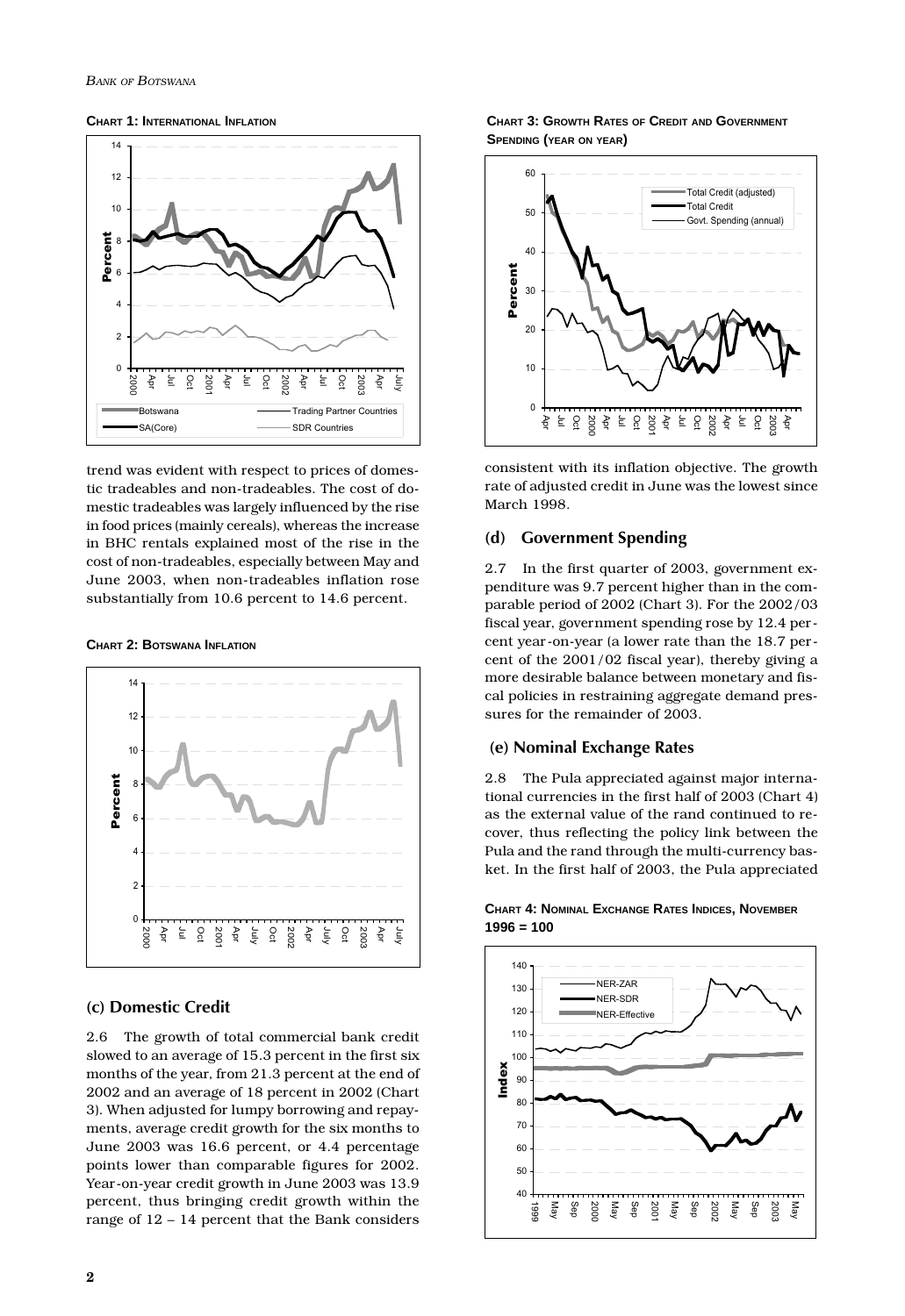by 8.5 percent against the SDR, 11.3 percent against the US dollar and 2.2 percent against the euro. It depreciated by 3.8 percent against the rand in the same period. Despite the significant changes in bilateral exchange rates of the Pula against international currencies (mainly the US dollar), the nominal effective exchange rate remained relatively stable in line with Botswana's fixed exchange rate policy, appreciating by only 0.3 percent during the first half of the year.

### **(f) Real Exchange Rates**

2.9 In the five months to May 2003, international competitiveness was eroded as the real effective exchange rate of the Pula appreciated by 2.9 percent, following the 2.8 percent appreciation in 2002 (Chart 5). The appreciation of the real exchange rate reflected higher inflation in Botswana than in trading partner countries which, in turn, was due largely to the introduction of VAT. However, in view of the fact that the real exchange rate measure is based on the consumer price index, which includes the effect of VAT, there is a possibility that the erosion of international competitiveness of Botswana producers may be exaggerated since VAT is not relevant in such international comparisons.

**CHART 5: REAL EXCHANGE RATE INDICES, NOVEMBER 1996 = 100**



# **3. IMPLEMENTATION OF MONETARY POLICY IN THE FIRST HALF OF 2003**

3.1 In order to ensure that inflation slows towards the Bank's desired range of  $4 - 6$  percent by the end of the year, monetary policy remained restrictive in the first half of 2003, following the increase in the Bank Rate by 1 percent (in two equal parts) at the end of last year. Correspondingly, other interest rates remained stable during the first half of the year. The commercial banks' prime lending rate remained constant at 16.75 percent, while the three-month Bank of Botswana Certificate (BoBCs) rate stabilised at around 14 percent.

3.2 In response to rising inflation, real interest rates maintained a downward trend in the first half of the year. The real 3-month BoBC rate fell from 2.5 percent in December 2002 to 1.1 percent in June 2003, which was below comparable rates in South Africa, but above those in the UK and USA (Chart 6). In July, however, the real BoBC interest rate rose to 4.4 percent as inflation fell.





# **4. OUTLOOK FOR INFLATION IN THE REST OF 2003**

### **(a) External Factors**

4.1 Global inflation fell modestly in the first half of the year due mainly to the decline in energy prices as well as the weak global economic activity; it is forecast at 2.7 percent for the whole of 2003. Growth is expected to accelerate in the second half of the year as the effects of expansionary fiscal and monetary policies adopted in most of the major economies are felt.

4.2 Inflation in South Africa is declining and forecast to be within the South African Reserve Bank's (SARB) 3 – 6 percent target range by the end of the year. Economic activity has slowed, with real GDP growing at an annual rate of 2.5 percent in the first quarter of 2003, compared to 3 percent the previous quarter. The slowdown in economic activity is attributable mainly to a decline in the volume of exports resulting from the appreciation of the rand and the subdued global economy. Interest rates are expected to decline in the second half of the year and this should support a revival of economic activity.

### **(b) Domestic Factors**

4.3 Growth rates of key domestic demand indicators (commercial bank credit and government spending) have been falling since late last year.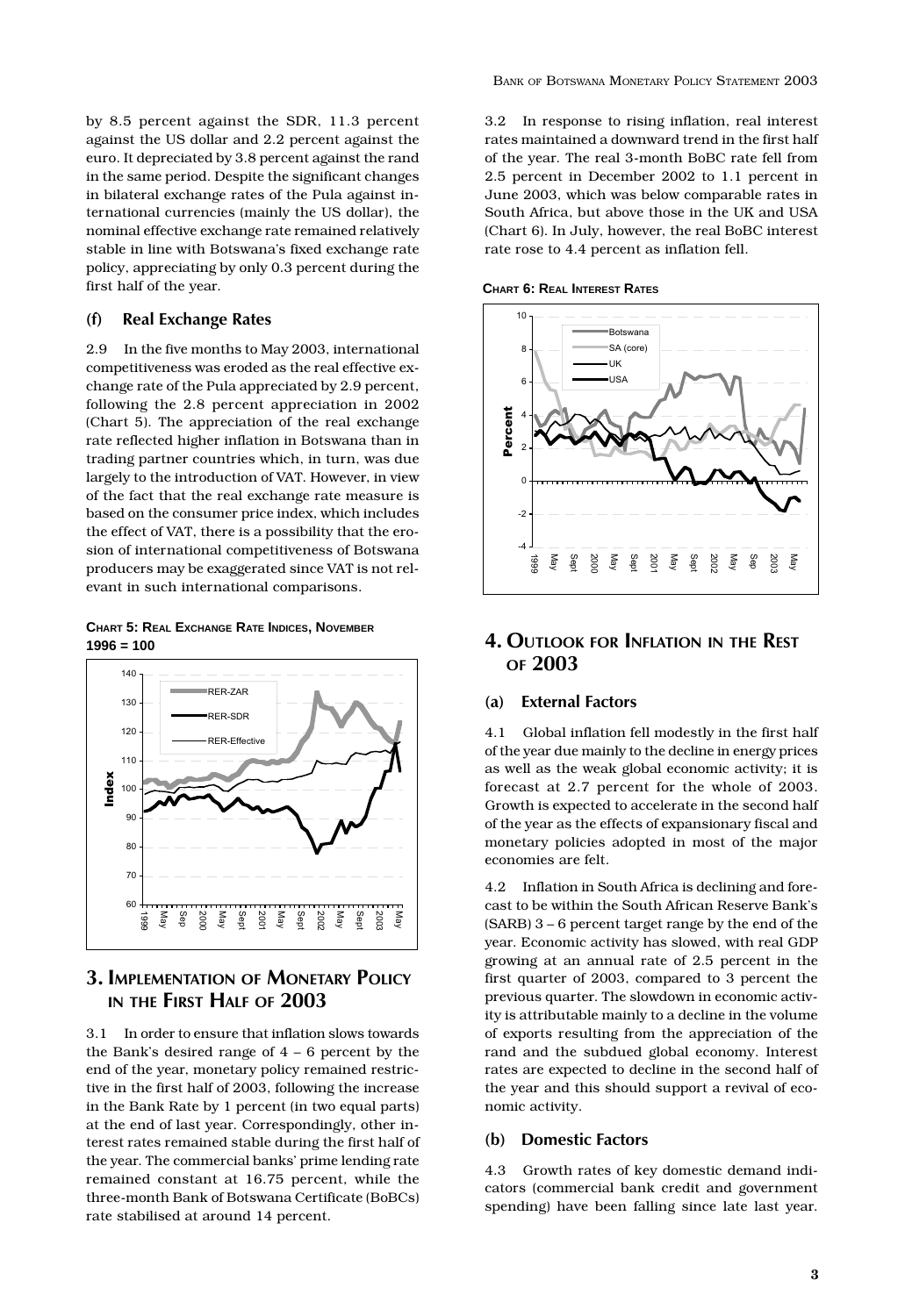Credit growth fell to 13.9 percent at the end of June 2003 (within the desired  $12 - 14$  percent range), and government spending growth was only marginally above the desired levels in the first quarter. If the current trends in credit and government spending are sustained, domestic inflationary pressures should ease during the remainder of the year.

4.4 Consistent with expectations, inflation decreased in July 2003 to 9.2 percent from the June level of 12.8 percent, as the VAT-induced increase in inflation dropped out of the inflation calculation. The reduction in fuel prices at the beginning of July also contributed to the reduction in inflation.

4.5 However, there is still uncertainty about the response of the Government to the report on the structure of public sector salaries, and on the extent of supplementary budget approvals. Large supplementary budgets and/or unsustainable salary increases that are not matched by reductions elsewhere in the government budget could lead to a rise in domestic expenditure and a corresponding increase in inflationary pressures.

4.6 The 4 – 6 percent inflation objective set out in the 2003 MPS was intended to help regain some of the competitiveness lost during 2002 and to maintain low inflation expectations. The current trends and forecasts of growth rates of credit and government spending suggest that the inflation objective for the year remains appropriate and, with a substantial slowing of monthly price increases in the second half of the year, headline inflation should end the year closer to the upper end of the desired range.

# **5. SUMMARY AND CONCLUSIONS**

5.1 Inflation rose sharply following the introduction of VAT in July 2002, and has continued to rise through the first half of 2003. Besides VAT, prices have recently been driven by the rising cost of certain foodstuffs, motor vehicles, airfares and, lately, the increase in BHC rentals.

5.2 Domestic inflation is, however, expected to decline in the second half of the year for a number of reasons*.* The effects of VAT dropped out of the inflation calculation in July 2003. In addition, the reduction in fuel prices in July is also expected to contribute to low inflationary pressures in the second half of 2003. An additional significant factor is that domestic demand pressures, as indicated by the rates of growth in both credit and government expenditure, are slowing and, if sustained, will contribute to an easing in inflation pressures in the economy.

5.3 External factors are also supportive of a more favourable inflation outlook. Global inflation is expected to remain stable and low during the remain-

der of the year. In South Africa, inflation is expected to decline further, with an increased prospect of reaching the 3 – 6 percent target during the year.

5.4 Therefore, for the remaining part of the year, the Bank will adhere to the current inflation objective of  $4 - 6$  percent, and to the  $12 - 14$  percent growth in private sector credit as it is consistent with the inflation goal. The Bank will continue to monitor the relevant indicators and will take appropriate policy action, as necessary, in light of both financial and price developments during the rest of the year.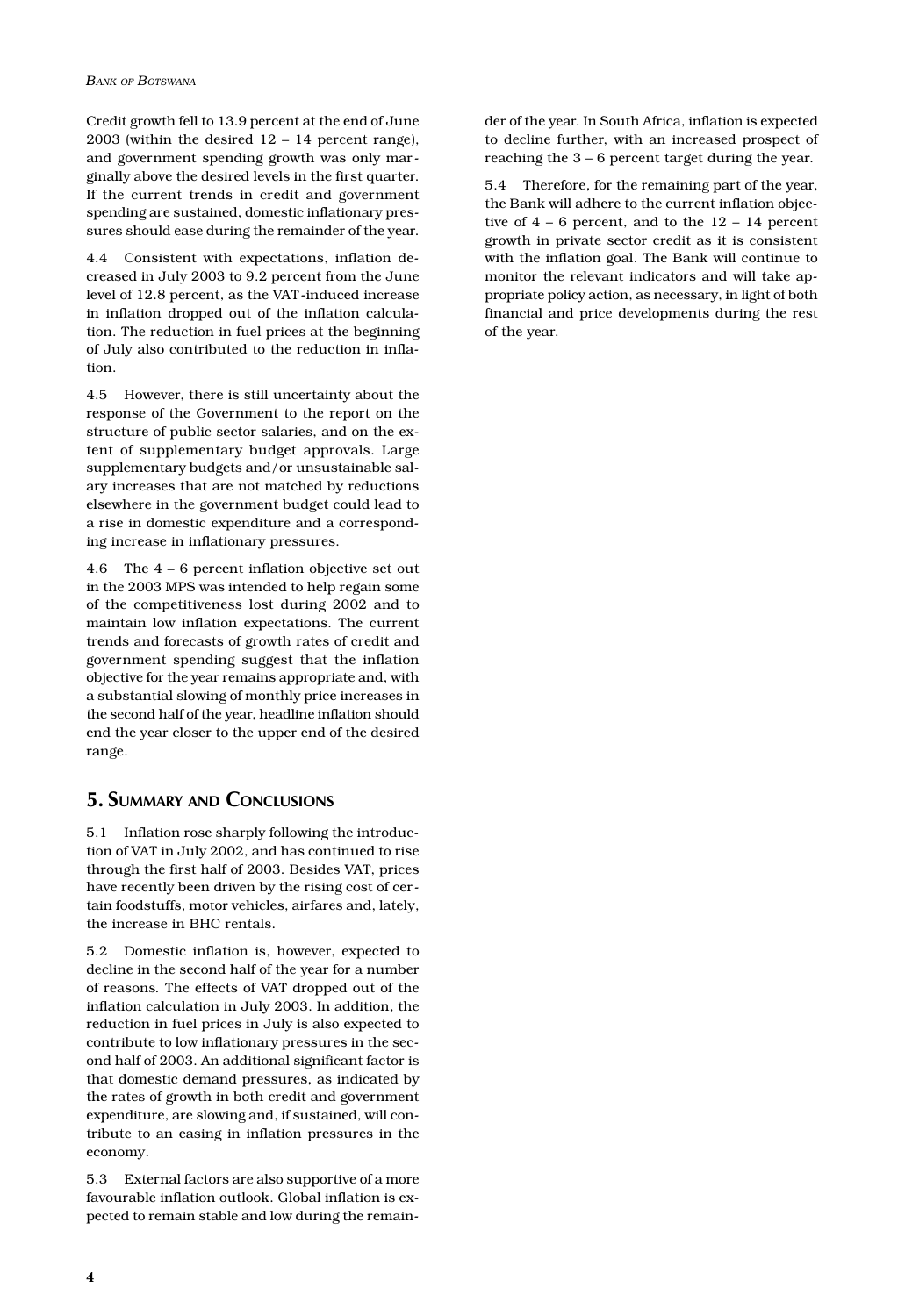# **Using the GDDS Framework to Improve Standards of Statistics Production and Dissemination: The Experience of the Bank of Botswana**

*Sabata Legwaila, Pontsho Mochipisi and Matthew Wright*<sup>1</sup>

### **INTRODUCTION**

In October 2001, a mission from the International Monetary Fund (IMF) came to Botswana to assess the production and dissemination of official statistics. The 'Report on the Observance of Standards and Codes' (ROSC) mission examined statistics produced by the Central Statistics Office (CSO), the Ministry of Finance and Development Planning (MFDP) and the Bank of Botswana (BoB) against benchmarks set out in Data Quality Assessment Frameworks (DQAFs), and indicated the extent to which practices were in line with those recommended in the Fund's General Data Dissemination System (GDDS). While the standard of Botswana statistics has generally been regarded as good – at least among developing countries – the ROSC report revealed a variety of shortcomings, most notably perhaps in the area of effective dissemination, and subsequently the agencies have initiated a concerted effort to make good these deficiencies. This has been in the context of the IMF's 'anglophone' GDDS project for fourteen African countries that formally commenced in November 2001, under which Botswana became the first of the participating countries to meet the key requirement of posting metadata on the IMF's GDDS website. This paper reports on aspects of this process, with a special focus on the efforts by the Bank of Botswana, which is responsible for the compilation of monetary and balance of payments statistics in Botswana. It concludes by looking forward to the next stage of statistics development in Botswana, which is an on-going process.

### **HISTORY OF THE GDDS**

The GDDS is one component of the IMF's Data Standards Initiatives (DSI) which resulted from the recognition that *ready and public availability* of economic and financial data facilitates the implementation of sound macroeconomic policies. Economic analysis is only as good as the data on which it is based, and the effectiveness of policies can be enhanced by their wider appreciation. This lesson was driven home by the financial crises of the midto late-1990s, which were exacerbated by the lack of access to necessary information.2 In the wake of these, the IMF decided to develop standards on data provision to guide member countries. For this purpose, a two-tier standard was decided upon: the top tier – the Special Data Dissemination Standards (SDDS) – for countries that wished to access international capital markets; the second – the GDDS – for others. The SDDS and GDDS were approved by the IMF in March 1996 and December 1997, respectively. Other key components of the DSI are the ROSCs, of which DQAFs form an integral part.

Since their inception, the role of the SDDS and GDDS in supporting the production of statistics, and hence sound macroeconomic policies, has been widely recognised (Silver, 2003). This process has been helped greatly by the importance attached to it by the IMF. As of mid-2003, over sixty IMF member countries participated in the GDDS or subscribed to the SDDS (IMF, 2003b). But it should not be inferred from this that the IMF originated the promotion of data dissemination based on international standards; rather it built upon and added clarity and urgency to a process that was already underway. The *Fundamental Principles of Official Statistics* had been adopted by the United Nations Statistics Commission in the early 1990s and covered many areas subsequently emphasised by the GDDS (de Vries, 1998). The production of the revised *System of National Accounts* (SNA) in 1993, which is the foundation of subsequent efforts to standardise guidelines on key macroeconomic data, was the joint work of five agencies, of which the IMF was one.<sup>3</sup>

Indeed, it might be suggested that it was only relatively recently that the IMF itself fully converted to the cause of transparency. Meltzer (2003) states that 'The IMF was slow to develop standards to improve the quality of information and slower still to make the information public'. Prior to the crises of the nineties, the details of the bilateral re-

Respectively, Senior Economist (Monetary Statistics), Senior Economist (Balance of Payments) and Principal Economist (Statistics and Information Services), Research Department, Bank of Botswana. The paper draws heavily on material presented at the National GDDS Workshop held in Gaborone on 3 July 2003, and the authors are grateful to the various contributions that made the workshop a success.

<sup>2</sup> For example, the Thai crisis of 1997 was caused in part by inadequate reporting by the authorities of the forward position on foreign reserves (Glennerster and Shin, 2003).

<sup>3</sup> The others were the United Nations, World Bank, EUROSTAT (the statistical arm of the then European Community, now the EU) and the OECD.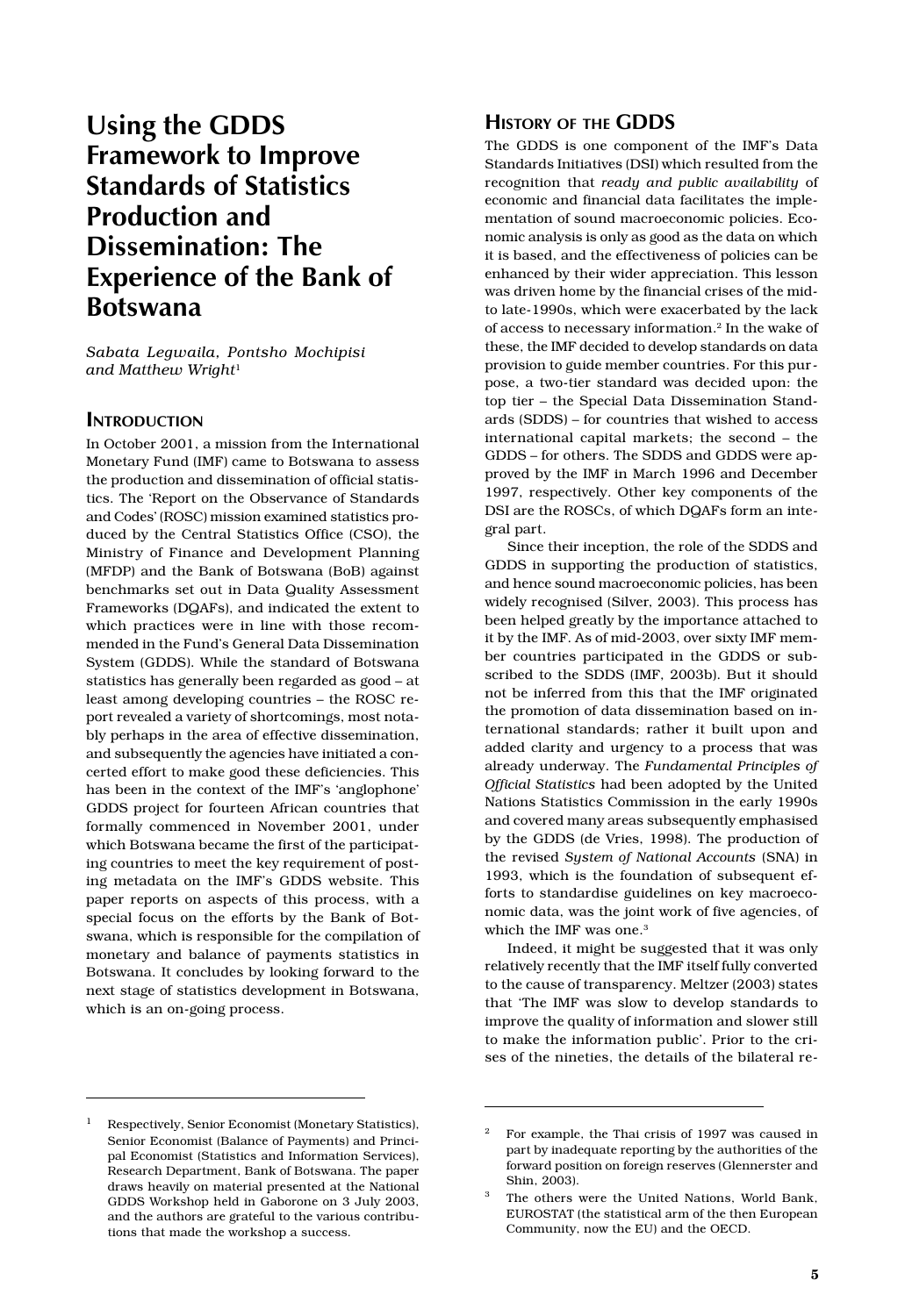views between IMF staff and member countries had been kept strictly confidential, the prevailing view being that the role as advisor might be compromised if details of candid discussions were made widely available. It was only in late 2000 that the IMF Board agreed to make permanent a pilot project launched in 1999 to publish details of 'Article IV' discussions and other documents, and even then some IMF Directors have continued to express reservations about the possibility of undue pressure being put on countries to make public potentially sensitive information (IMF, 2001 and 2003c).

That the framework developed by the IMF has quickly acquired a pivotal role can perhaps be attributed to two principal factors. First, the IMF has been central to the process of further developing the guidelines to standardise the production of statistics both between countries and across statistical categories. Building on work done in producing the revised SNA, with the objective of introducing comparability across statistical systems based on the concepts and definitions agreed in the revision process, the IMF embarked on preparing a series of specialist manuals. Of these, some are revisions of existing work,<sup>4</sup> while others are entirely new. To date, these include manuals on balance of payments (fifth edition), monetary and financial statistics, and government financial statistics (revised), which together comprise the main macroeconomic accounts; along with more specialist subjects including quarterly national accounts, the non-observed economy, and international reserves, which focus on particular areas of concern in reaching required standards, especially those necessary for subscription to the SDDS.<sup>5</sup> The production of new standards has been supported by training at various levels, ranging from formal courses at either the IMF Institute in Washington, D.C., or regional training centres, to specialist technical assistance (TA) missions that typically include a training component.

Second, the process has been helped by the IMF's mandate, as formalised in 1977, '…to oversee each member's efforts to direct its financial and economic policies…' (Casteleijn, 1998). This immediately gives a comparative advantage in developing improved information standards (Meltzer, 2003),

as the IMF naturally has great influence due to a framework for regular consultation with members (either through the regular Article IV consultations or under other IMF programmes such as the Poverty Reduction and Growth Facility (PRGF)), where matters it considers important can be placed on the agenda.

In addition, the extent to which support from the wider international community – both donors and capital markets – is frequently conditional on countries gaining the IMF's approval, is likely to be an important motivating factor in members' participation in transparency initiatives. While the IMF has continued to emphasise the voluntary nature of participation in the DSI (IMF, 2003b & c), and no IMF document can be published without the agreement of the affected country(ies),<sup>6</sup> it would not be surprising if non-participation or refusal to publish is taken as a negative indication.7 Recent research conducted by IMF staff reports that countries which make details of policy discussions public and subscribe to the SDDS receive tangible gains in the form of narrower interest spreads in their dealings on international financial markets (Glennerster and Shin, 2003). Indeed, the potential for such effects, while generally beneficial, has required a cautious approach by the IMF, especially in further extending the data coverage of the DSI where giving prominence to specific data categories may suggest the endorsement of a particular policy regime.8

While the GDDS is explicitly of less relevance to the impact on financial markets, equivalent considerations encourage participation. For instance, the IMF has emphasised the role of GDDS assessments as a tool for helping both donors and recipient countries to help prioritise TA requirements (see IMF, 2003b). As part of the fifth review of the DSI, the benefits of directly linking the GDDS to the requirements of Poverty Reduction Strategy Papers (PRSPs) and, even more broadly, the millennium development goals (MDGs) is also being investigated (IMF, 2003a).

Since May 2000, information on countries' participation in the GDDS is found through the Internet on the GDDS section of the IMF's Dissemination

The revisions were typically extensive, as the goal of consistency with the new SNA required an effective fresh start on systems that had up to that point been developed largely independently.

<sup>5</sup> In the wake of the Thai crisis which revealed deficiencies in recording of international reserves (see footnote 2) the requirements for the SDDS were tightened up in this area, while the production of timely quarterly national accounts has proved the greatest challenge to countries in moving to SDDS observance status (Glennerster and Shin, 2003).

Under current guidelines, no publication is compulsory. The strongest category is 'presumed' under which a country must provide a written explanation to the IMF as to why it does not wish to publish (IMF, 2001).

<sup>7</sup> Glennerster and Shin (2003) reports that, in an interview sample of financial institutions, 100 percent responded that a refusal by a member to 'voluntarily' publish an IMF report would be taken as a 'negative signal'.

<sup>8</sup> For instance, in the 2003 DSI review, there was some concern that further encouraging the reporting of some categories of monetary data, such as measures of core inflation, while helping to increase public understanding, might be seen as an endorsement of inflationtargeting monetary policy regimes (IMF, 2003b).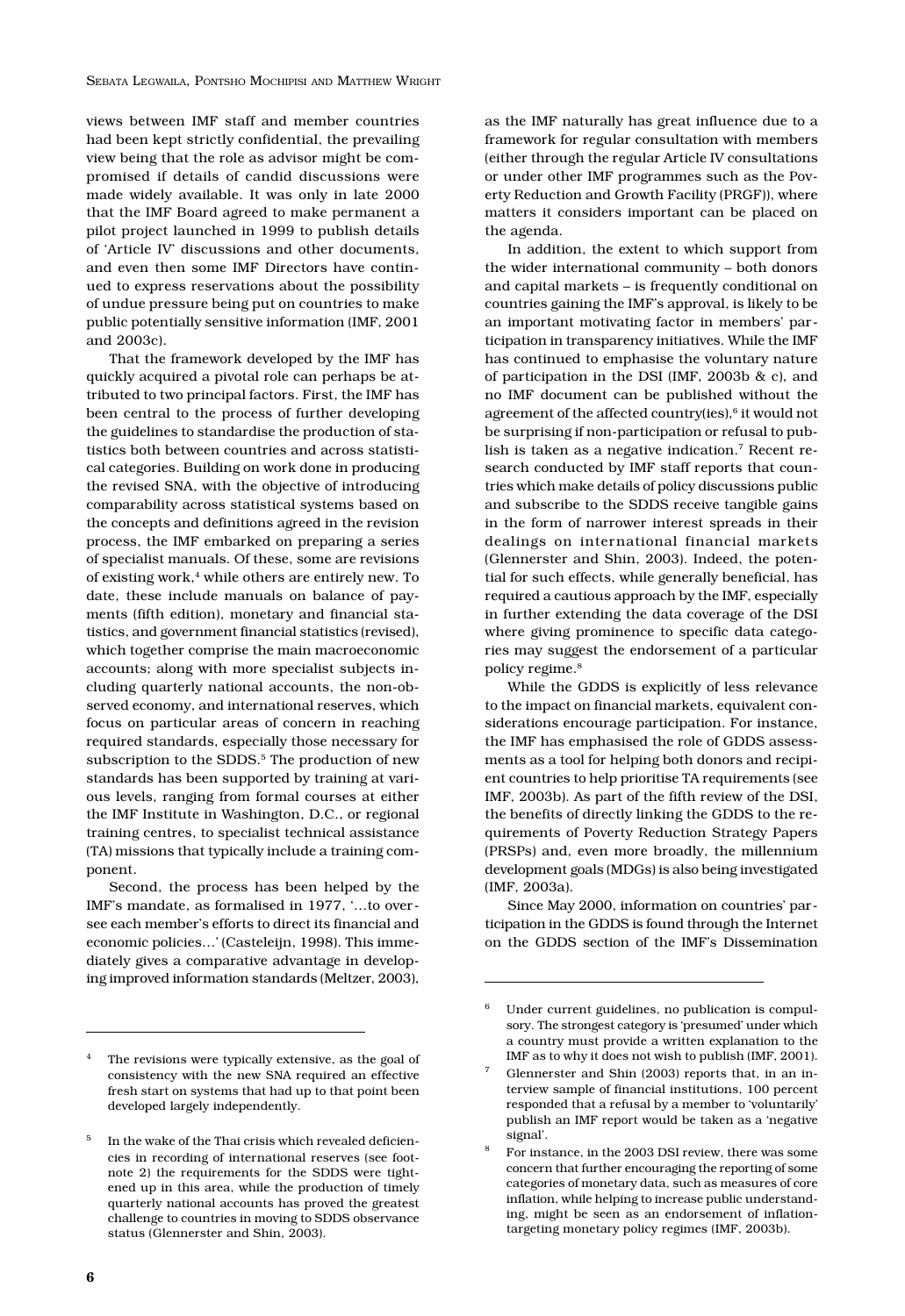Standards Bulletin Board (DSBB).<sup>9</sup> This also provides links to national statistical services, access to the Data Quality Reference Site, which sets out the standards according to which countries' statistics and dissemination practices are judged, and various useful references on the general topic of data quality (several of which have been useful in the preparation of this article). In March 2003 an enhanced DSBB was launched as part of a multiphase project to improve its functionality, including the capacity to search the site and compare countries' statistical practices. While the main emphasis of the upgrade has so far been on the SDDS subscribers, some elements cover GDDS also.

The IMF provides TA to countries participating in the GDDS through regional projects. Botswana is covered by the project funded by the United Kingdom's Department for International Development (DFID), and implemented by the IMF Statistical Department in collaboration with the World Bank, which provides support in the area of socio-demographic statistics. This project also covers thirteen other African countries loosely referred to as 'Anglophone',<sup>10</sup> and in the first instance will run from November 2001 to March 2004, after which a decision on further funding will be made.

The Fund has undertaken several reviews of the DSI, the most recent being concluded in July 2003 (IMF, 2003b). These reviews are aimed at maintaining the relevance to members of programmes under the DSI. This is in terms of both content, where the data requirements for the GDDS/SDDS are monitored to ensure relevance while not overburdening participants, and necessary resource allocation, especially in light of increased participation.

# **KEY FEATURES OF THE GDDS**

The GDDS framework is multi-faceted, encouraging the producers of statistics to recognise that the process of preparation and dissemination goes beyond the compilation of data according to approved methodologies. Four dimensions are featured:

*data characteristics***:** including coverage, periodicity and timeliness;

*quality***:** including the importance of providing information on methodologies, so users can adequately assess quality against their own needs. The data characteristics and quality dimensions are, by their nature, closely linked;

*integrity***:** the need for objectivity and transparency to underpin users' confidence in the data. To this end, it is important that users are aware of the terms and conditions under which data is released, including the extent of prior internal use, the source of official commentaries that accompany releases, and the status of any subsequent revisions;

*access by the public***:** official statistics are a public good to which all users should have ready and equal access. This emphasises the usefulness of release schedules and discourages preferential treatment among users.

### **A System Not a Standard**

The GDDS and SDDS are clearly meant to be closely related, as signaled by the similar acronyms. Both are based on the same four dimensions, as set out above. However, in each case the final 'S' has a different meaning, which gives each framework a crucially different emphasis.

The SDDS is a 'standard'. This does not mean that a one-size-fits-all approach is strictly applied. It is recognised that some data categories are not relevant to all economies, and are included in the 'as relevant' category, while others are considered of less importance and are 'encouraged' rather than 'prescribed'. Even within prescribed categories, there is some flexibility regarding periodicity and timeliness, a recognition that there may not be sufficient resources to cover all categories fully.<sup>11</sup> But the degree of permitted flexibility is limited, and failure to meet the requirements is highlighted. At the time of writing, one country on the SDDS subscription list was clearly marked as 'not in observance' and the rates of compliance in the various data categories are reported and updated on a regular basis.12 One reason for strict subscription requirements is that the SDDS is intended to help promote a better functioning of financial markets in general, not just benefit the subscribing countries individually, i.e., there is a public good element in subscription which is only achieved through *general* adherence to high standards.<sup>13</sup>

By contrast the GDDS is a 'system', where the question is whether a country is 'in observance' or not is not so relevant. Countries 'subscribe' to the SDDS, but they 'participate' in the GDDS. While subscription reflects a commitment to reaching and

<sup>9</sup> www.dsbb.imf.org

<sup>&</sup>lt;sup>10</sup> The participants include countries such as Eritrea where any claim to an 'anglo' heritage is limited. The term 'anglophone' is a reference to the source of funding – i.e. DFID – and to distinguish the project with the similar 'francophone' initiative for another group of African countries.

<sup>&</sup>lt;sup>11</sup> The only categories where it appears no flexibility is allowed is in the reporting of international reserves and foreign currency liquidity and external debt, again a reflection of the origins of the SDDS in international financial crises. Otherwise, an overall ceiling is put on the number of categories where lower standards of periodicity/timeliness can be applied (see www.dsbb.imf.org/Applications/web/sddsflexopts/).

 $12$  A casual review of status though quarterly reports suggests a compliance rate in most areas of around 90 percent.

<sup>&</sup>lt;sup>13</sup> See the 'SDDS Overview' section of the DSBB.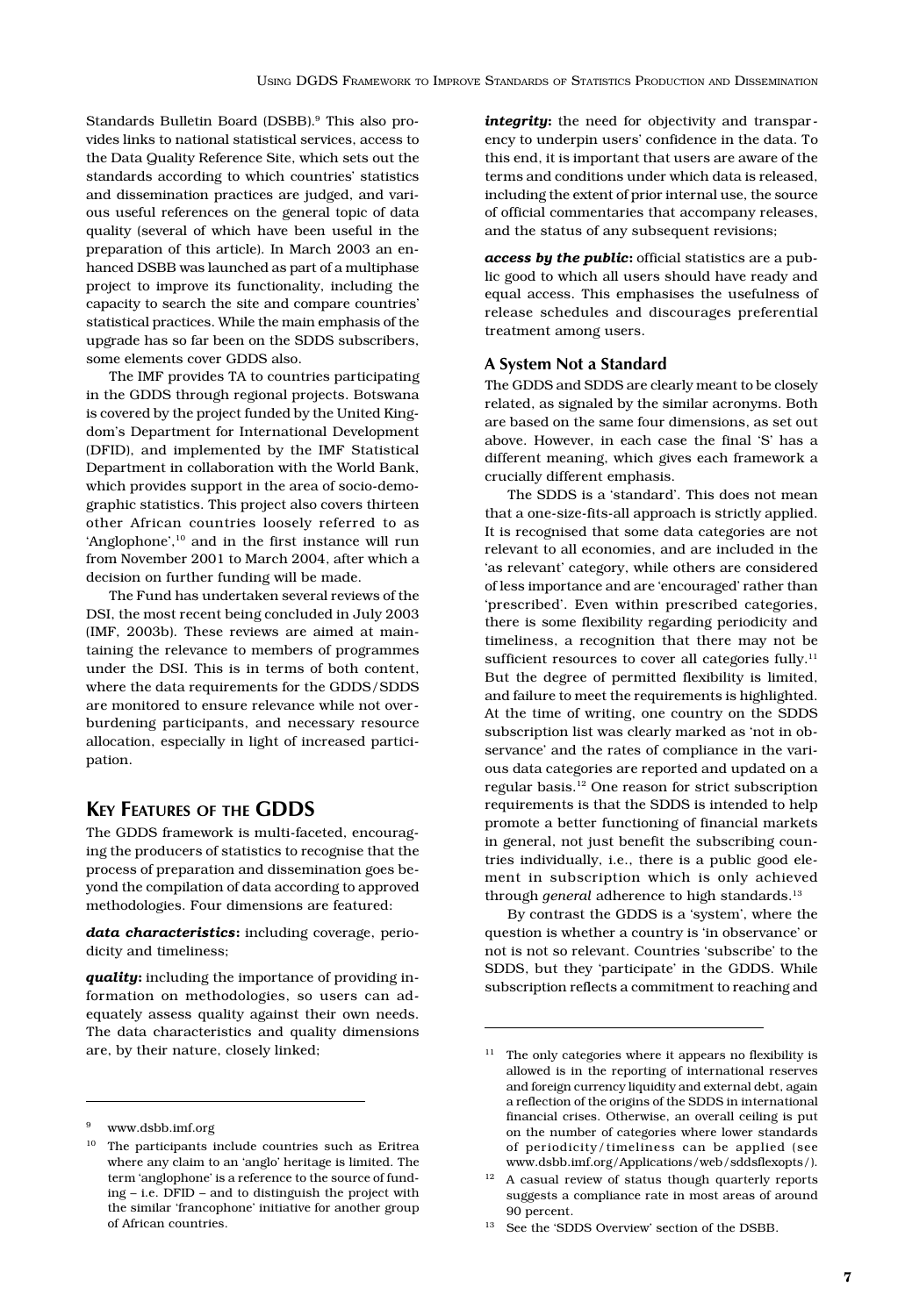SEBATA LEGWAILA, PONTSHO MOCHIPISI AND MATTHEW WRIGHT

maintaining set standards, participation provides a general signal that countries take the issue improving the production and dissemination of data seriously. The GDDS provides a framework for assessing the current situation against common benchmarks, and identifying means to improvement. It is less prescriptive than the SDDS with the emphasis being on making progress over time towards better statistical practices rather than indicating a standard that is currently adhered to.

Movement from GDDS to SDDS status is feasible but has yet to take place on any significant scale. Indeed, it was only in March 2003 that the first country – the Republic of Kazakhstan – made this transition (IMF News Brief 48/03) and this country had been among the first to participate in the GDDS.

### **Range of Coverage**

The GDDS covers the following sectors:

- *real***:** national accounts, production, prices and labour markets;
- *fiscal***:** government operations, aggregates and debt;
- *financial***:** survey of depository corporations, money and credit aggregates, interest rates and stock markets;
- *external***:**trade, balance of payments, international debt and debt service, international reserves, exchange rates and international investment position (IIP);
- *socio-demographic***:** education, health, population and poverty.

However, GDDS participation does not require the inclusion of all sectors. Most notably, the inclusion of socio-demographic data appears to be treated as less of a priority, although this is likely to change if the GDDS is linked more explicitly to PRSP and MDG programmes, which have a wider social component.

### **Metadata**

While not all countries may be able to produce all their data according to the best possible standards, it is important that the basis of compilation is readily available as this allows users to make their own judgments concerning limitations, comparability with other sources, etc. For this reason, central to the GDDS framework is the preparation and publication by participating countries of relevant *metadata*. Metadata describe current practices for producing and disseminating statistics, and indicate plans for short- and long-term improvement. As well as providing relevant information to interested users, the preparation of metadata gives users the opportunity for a systematic and critical evaluation of statistics in terms of methodology, accuracy, timeliness and dissemination. This allows areas of weakness to be identified and plans

for their remedy to be prepared.

An important point to note is that the preparation of metadata is an on-going process requiring regular update. This reflects the dynamic nature of the environment in which statistics are prepared and, with what constitutes best practice itself continuing to evolve, applies to all countries. This need for update is from several perspectives, notably:

- • *standards***:** there is always room for improvement;
- • *measures***:** what we need to measure changes over time;
- • *sources***:** closely related to this is the constant need to evaluate data sources. What is appropriate will obviously depend in large part on what is being measured.

In the GDDS, the reporting of metadata is divided into two interrelated classes. First there are the *comprehensive frameworks* within which data are compiled, aiming for wide coverage of data produced according to international standards. The main components of these frameworks include the analytical frameworks, scope of the data (including periodicity and timeliness), data sources and plans for improvement. In terms of the major data categories, there are such frameworks for the major economic and financial sectors (i.e. real, fiscal, financial and external), each of which is supported by the various harmonised manuals that establish international standards referred to earlier. Perhaps because no such equivalent standards have yet been developed, there is no comprehensive framework for the socio-demographic data.

The second data class comprises the various *data indicators* including summary indicators (e.g. GDP, current account balance, etc), tracking measures (such as production indices) and other key data (e.g. interest rates). Such indicators are included for all data sectors.

For both the comprehensive frameworks and data indicators, there is a further division between the core and encouraged extensions. For example, in the external sector the annual balance of payments is part of the core framework, while the international investment position is an encouraged extension. Among indicators, public external debt is core but private debt is an encouraged extension.

### **Emphasis on Dissemination**

The inclusion of the word 'dissemination' in the overall title points to the importance of dissemination practices in the GDDS. It is not enough to produce the data, or even to share it with a group of preferred clients. It should be available on the same terms to all who may wish to use it and in a form that is easily understandable. The GDDS emphasises several good dissemination practices, recognising the context in which statistics have fre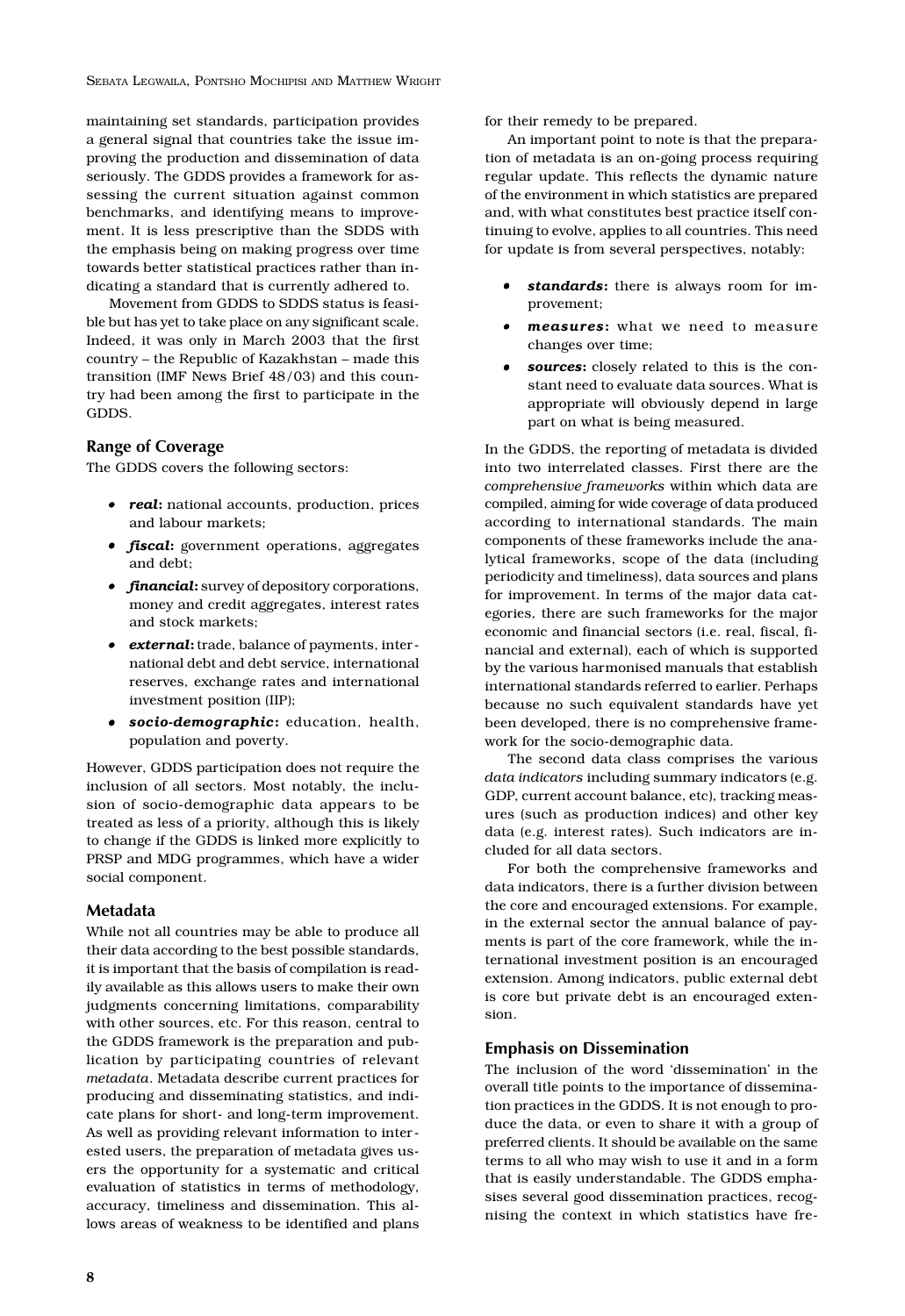quently been produced. These include:

- taking timeliness seriously, including the introduction of and sticking to pre-release schedules;
- equal treatment of users. This recognises that while producers may have endeavoured to satisfy some users – typically other official agencies – others may have been neglected;
- dissemination is more than just providing data. Information on methodology is also crucial.

Best dissemination practice in the GDDS also recognises the great opportunities that are available through developments in information technology. As already noted, the IMF website is a key focal point for the DSI.

ted was a concern and that assistance would be required to effect necessary improvements.

The major area where improvements were found to be needed was that of dissemination. This was in terms of both timeliness and ready availability to all users. Some indication of this can be seen from Table 1, which divides the main ROSC recommendations according to sector. Of the 31 recommendations, nine (about 30 percent) were in the 'general' category and, of these, eight dealt with dissemination issues ranging from the need to establish advance release calendars to providing more extensive information on methodology, including on data limitations. (The ninth was a recommendation regarding the need for training.) Six of these were identified as achievable in the short term.

### **The ROSC Report on Botswana**

The IMF ROSC mission commenced in early October 2001 and lasted for two weeks. It focused on the following data categories: national accounts; prices (consumer and producer); government finance; monetary statistics and balance of

|            | General | <b>National</b> | <b>Prices</b> | Government     | <b>Monetary</b>   | <b>Balance of</b> | <b>Total</b> |
|------------|---------|-----------------|---------------|----------------|-------------------|-------------------|--------------|
|            |         | <b>Accounts</b> |               | <b>Finance</b> | <b>Statistics</b> | <b>Payments</b>   |              |
| Short term | 6(2)    | 1(1)            | 2(1)          | 2(1)           | 4(2)              |                   |              |
| Med term   | 3       | 2               | 2             | 4              |                   | 1(1)              | 13           |
| Long term  |         |                 |               |                |                   |                   |              |
| Total      | 9       |                 | 5             | 6              | 5                 |                   | 31           |

Note: figures in brackets are the number of recommendations which were given high priority Source: Botswana ROSC Report

payments. Neither socio-demographic nor labour market statistics were included at this stage, although the subsequent GDDS project has covered some of these areas through the provision of TA.

The final report of the mission was presented to the Government in early December at the same time as the workshop to launch the regional GDDS project, which was held in Gaborone. The report included an assessment on the quality of Botswana statistics together with key short- and longer-term recommendations for improvement. After discussions with the Government and the Bank of Botswana, the report, together with 'The Response of the Authorities', was posted on the IMF website. $14$ 

Overall, the quality of Botswana statistics was generally seen as good, and in some cases very good. For example, the CPI on which inflation measures are based, was assessed as being of SDDS quality, and the report emphasised that a concerted effort could quickly move Botswana within striking distance of SDDS requirements more generally. The major deficiency in terms of quality was in the area of producer prices, which the CSO candidly admitSome of the sector-specific recommendations also dealt with dissemination issues, notably timeliness. The relatively high number of recommendations for government finance was due in part to the difficulties associated with incorporating local government finances fully into the framework of regular reporting.

A further important conclusion was that, in some areas, production of statistics could be facilitated by improved coordination between agencies. The report noted discrepancies in methodology, delays in communicating necessary information (for instance, the balance of payments relies on various inputs from the CSO such as trade data while in turn, the national accounts require timely balance of payments data), and the potential confusion caused by the various reporting 'years' used across the different sectors.15

<sup>14</sup> www.imf.org/external/pubs/ft/scr/2002/ cr0283.pdf. The report can also be accessed through the Bank of Botswana website, www.bankofbotswana.bw.

<sup>15</sup> In Botswana, as well as the difference between the calendar year and government financial year (the latter running from April to March), an additional difficulty is due to the national accounts being based on the year beginning July. (This is in line with the tax year which in turn was set to correspond with the break between agricultural seasons at a time when the needs of statistical coordination were given less priority.)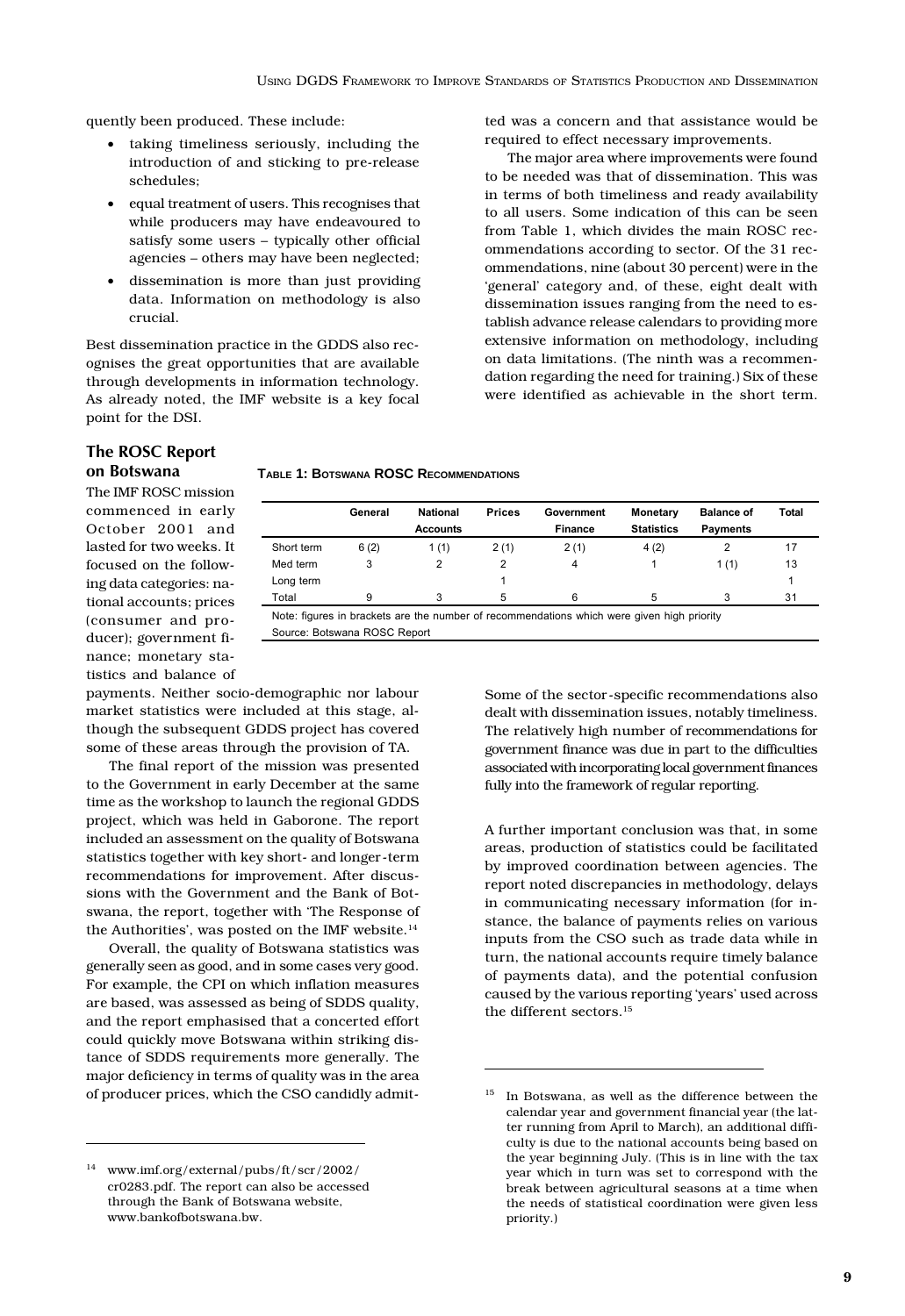# **RECENT DEVELOPMENTS AT THE BANK OF BOTSWANA**

The Bank of Botswana has specific responsibility for the production of monetary and balance of payments statistics. Two sections in the Research Department are focused on this. Since the early 1990s, the principal means of data dissemination has been through the monthly *Botswana Financial Statistics* (BFS) publication, which includes both statistics compiled by the Bank and a wide range of data from other official sources. Experience from various countries suggests that such monthly bulletins provide a good basis as reference points which enhance understanding of economic and financial issues, and more effective in this respect than quarterly reporting (Dziobek and Mei, 2002). A similar range of statistics, with more extensive commentary and analysis is also included in the Bank's *Annual Report,* while the *Research Bulletin*, produced biannually, has also carried articles on statistical issues.

The GDDS has not been the sole motivation for improvement in production and dissemination of statistics by the Bank. Not least such pressure has come internally as the Bank is a major user of statistics as well and is therefore familiar with the problems that arise when data is sub-standard in either content or method of delivery. Over the years, the Bank has participated in various user-needs initiatives organised by CSO. It had also taken advantage of TA and training programmes offered by the IMF. Nevertheless, GDDS has proved very valuable in providing a clear focus and a critical perspective from outside. The Bank took the recommendations of the ROSC very seriously.

### **Improvement of Data Quality**

While the ROSC had acknowledged the generally high technical standard of the monetary and balance of payments statistics, some areas for improvement were identified. To address these, the Bank has sought further TA and training from the IMF, focussing on balance of payments, where two phases of TA were provided over four months in 2002 and 2003. This recognises the dynamic development of the external sector in Botswana in terms of both the range of transactions and the change in environment for statistics compilation since the abolition of exchange controls that was finally completed in 1999. In particular, the coverage and presentation of investment flows (inward and outward) has been improved. Less successful has been the attempt to introduce balance of payments estimates on a quarterly basis, due largely to continuing problems in producing up-to-date trade statistics, in particular for imports.

In August 2003, TA was also provided in the area of monetary statistics. This was with the principle aim of expanding the depository corporations' survey beyond the commercial banks to include the categories of merchant banks (currently two in

Botswana), building societies and savings banks (one each). This was the major recommendation of the ROSC in this sector, and it is anticipated that the TA will have paved the way for progress to be made quickly. In addition the TA also included a formal training component for Bank of Botswana staff.

### **Improved Dissemination**

Various initiatives have been undertaken to improve the dissemination of the Bank's statistics. This was already effective at the official level, where the Bank has maintained a good record of meeting the data requirements of the Botswana Government, international organizations (e.g. the IMF and the Southern African Development Community (SADC)), as well as for its own purposes. Recent efforts have focused on providing the same levels of service to other users, both within the financial community and more widely. In this respect, simple measures can be very effective. For example, the authors of this article can attest to the impact of making specific contact names for enquiries more readily available to the public.

Integral to the efforts to improve dissemination has been the initiative to make better use of information technology (IT). Independent, but complementary to the GDDS-related work, the Bank has undertaken a project to enhance its website (www.bankofbotswana.bw). Improvements that have already been introduced indicate the extent of potential benefits. Most importantly, these include the introduction of a range of financial and economic highlights on the home page, and giving priority to the prompt posting on the site of the BFS, making it available well before the printed version is ready, and allowing flexibility for users in downloading data. The website will, in due course, provide additional data resources in the form of a historical archive of exchange and interest rates. The Bank is determined to make substantive progress towards improved dissemination over time, although at present some of the key data highlights are only being introduced after an initial period of in-house testing, to ensure the sustainability of scheduled reporting.

### **Intra-Agency Coordination – the SPC and National GDDS Committee**

As already noted, one of the main recommendations of the ROSC was that there should be greater coordination between the statistics-producing agencies. In response to this a *Statistics Producers Committee* (SPC) was established, comprising high-level representatives of the CSO, the Bank, and MFDP. The SPC has been meeting regularly since early 2003. While its initial focus has been the successful implementation of the ROSC recommendations it will continue beyond this phase, recognising both that the maintenance of statistical standards is a dynamic process requiring continuing attention, and that active high-level participation helps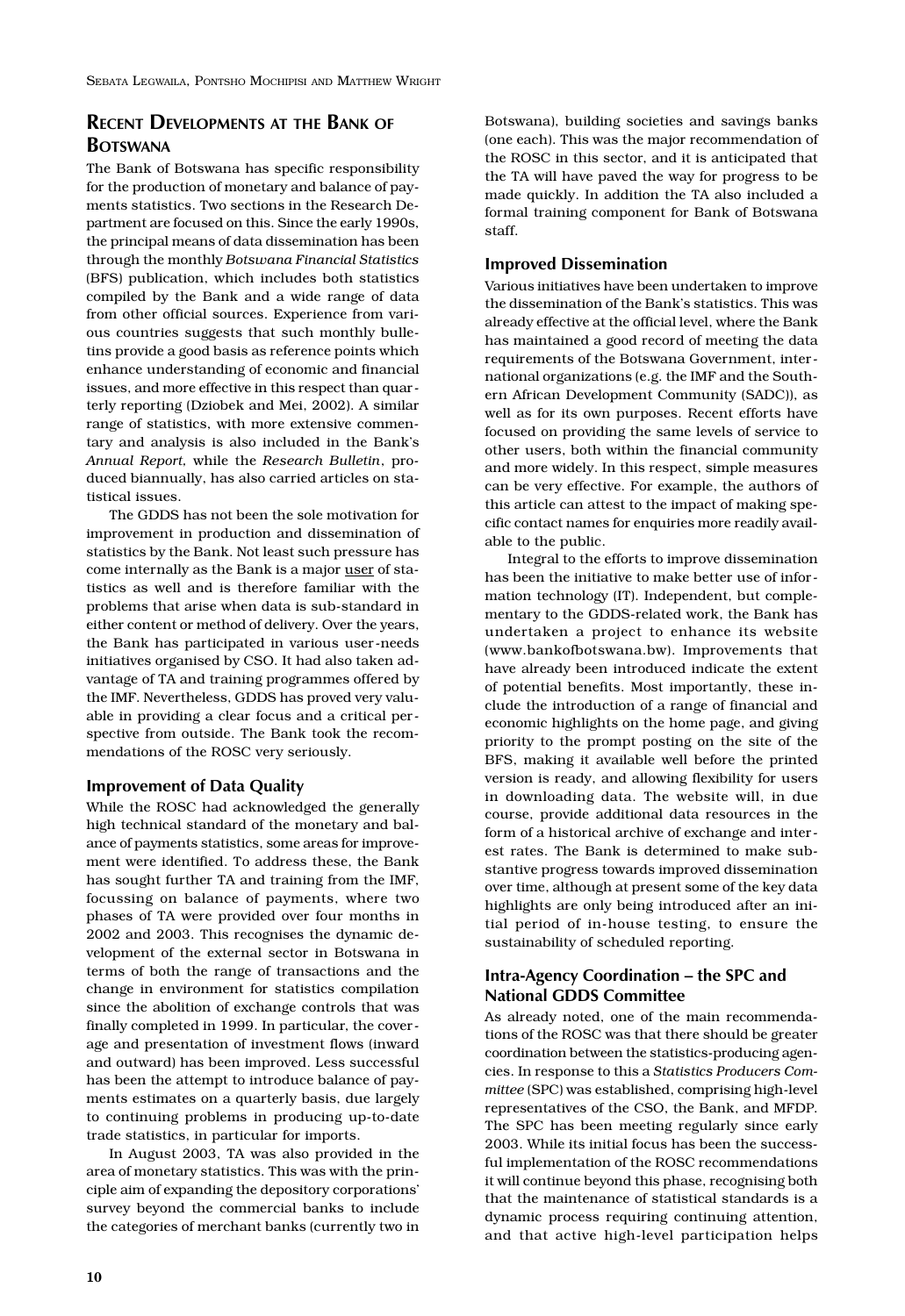strengthen the underlying statistical system which, in turn, underpins the quality of statistical outputs.

A National GDDS Committee (NGC) was set up to coordinate Botswana's participation in the regional GDDS project. This supports the work of the national GDDS coordinator who is based at CSO. An on-going function of the NGC has been to coordinate TA provided under the regional GDDS project. In addition, it was instrumental in organizing the national GDDS workshop in April 2003 as part of the dissemination effort, where all the three main institutions participated actively.

### **Concluding Observations – beyond GDDS**

The ROSC report highlighted that in some areas Botswana was already within striking distance of the standards set in the SDDS. However, several basic requirements have yet to be addressed before formally committing to SDDS can be considered. Essential components, such as the quarterly reporting of national accounts and balance of payments statitics have yet to be produced on a regular basis. This may not be surprising given the experience of other SDDS subscribers (see footnote 5), but it points to the problems that can arise if commitments are made before all the necessary resources are available.

Whether such resources *should* be made available also needs careful consideration. Plenderleith (2003) warns of the constraints faced by developing countries in allocating resources to statistics in a context where skills scarcity is a constraint on economic development more broadly.

Here, it should be recognized that Botswana already has a good reputation for openness and transparency, which may reduce the additional benefits available from SDDS subscription. Glennerster and Shin (2003) report that countries with high rankings on, for example, the Transparency International (TI) 'Corruption Perceptions Index' may benefit to a lesser extent from participation in IMF-led transparency programmes.<sup>16</sup> The country has also participated in other transparency exercises (e.g. the IMF's review of good practice regarding foreign exchange management (IMF, 2003d)).

Set against this, however, Glennerster and Shin (2003) also suggest that there are additional benefits of formal subscription for small countries with less active capital markets, since private financial institutions are less likely to invest in their own research and rely instead on public sources of information. The important role that the IMF can play in reducing the costs of acquiring information about countries' economic situations is also emphasized by Meltzer (2003). Such factors are likely to be important in the context of Botswana, which remains small in the context of the world economy and international financial markets.

Other considerations also mean movement in the direction of improved production and dissemination of statistics will continue. This will come both as a result of the general commitment to improve statistical standards, which is inherent in the GDDS framework, and due to specific developments in the design and implementation of economic policy which, in Botswana as elsewhere, rely increasingly on timely and accurate statistics. An important example in this context is the greater emphasis that has been placed on explicit inflation objectives in the conduct of monetary policy.<sup>17</sup> In turn, this puts a premium on good inflation data, where even small revisions (or, equivalently, lack of trust in the provenance of the official data) can undermine confidence in the policy framework (Bier & Ahnert, 2001).

More generally, the broad, long-term development goals for Botswana have been clearly set out in *Vision 2016* (Presidential Task Group, 1997), and the extent of progress towards their achievement has become a matter of intense national interest. Inevitably, as with the monitoring of the MDGs, this requires an increased and *equally broad* commitment to improving the quality and coverage of statistics.

# **REFERENCES**

- Bier, W. and Ahnert, H. (2001) 'Trade-off Between Timeliness and Accuracy: ECB Requirements for General Economic Statistics', European Central Bank.
- Casteleijn, A. J. H. (1998) 'South Africa's subscription to the International Monetary Fund's Special Data Dissemination Standard' *Reserve Bank of South Africa Quarterly Bulletin.* June.
- Dziobek, C. & Mei, J. (2002) 'The Role of Monthly Economic statistical Bulletins'*,* IMF Policy Discussion Paper 02/09
- Glennerster, R. & Shin, Y. (2003) 'Is Transparency Good for You, and Can the IMF Help?', IMF Working Paper WP/03/132
- de Vries, W. (1998) 'How are we doing? Performance Indicators for National Statistical Systems' *Netherlands Official Statistics* vol. 13
- International Monetary Fund (2001) 'IMF Reviews the Experience with the Publication of Staff Reports and Takes Decisions to Enhance the Transparency of the Fund's Operations and the Policies of its Members', Public Information Notice 01/03.
- (2003a) 'The General Data Dissemination System and the Millennium Development Goals', Supplementary Paper prepared by staffs of the IMF and World Bank.
- (2003b) 'IMF Executive Board Reviews Data Standards Initiatives', Public Information Notice 03/86.
- (2003c) 'IMF Reviews the Fund's Transparency Policy – Issues and Next Steps', Public Information Notice 03/122.

<sup>16</sup> In 2003 Botswana was ranked 30 out of 133 countries on this index, the highest of any African country (see www.transparency.org/cpi/2003/cpi2003).

<sup>17</sup> Since 2002, the Bank's annual *Monetary Policy Statement* included an objective range for CPI inflation.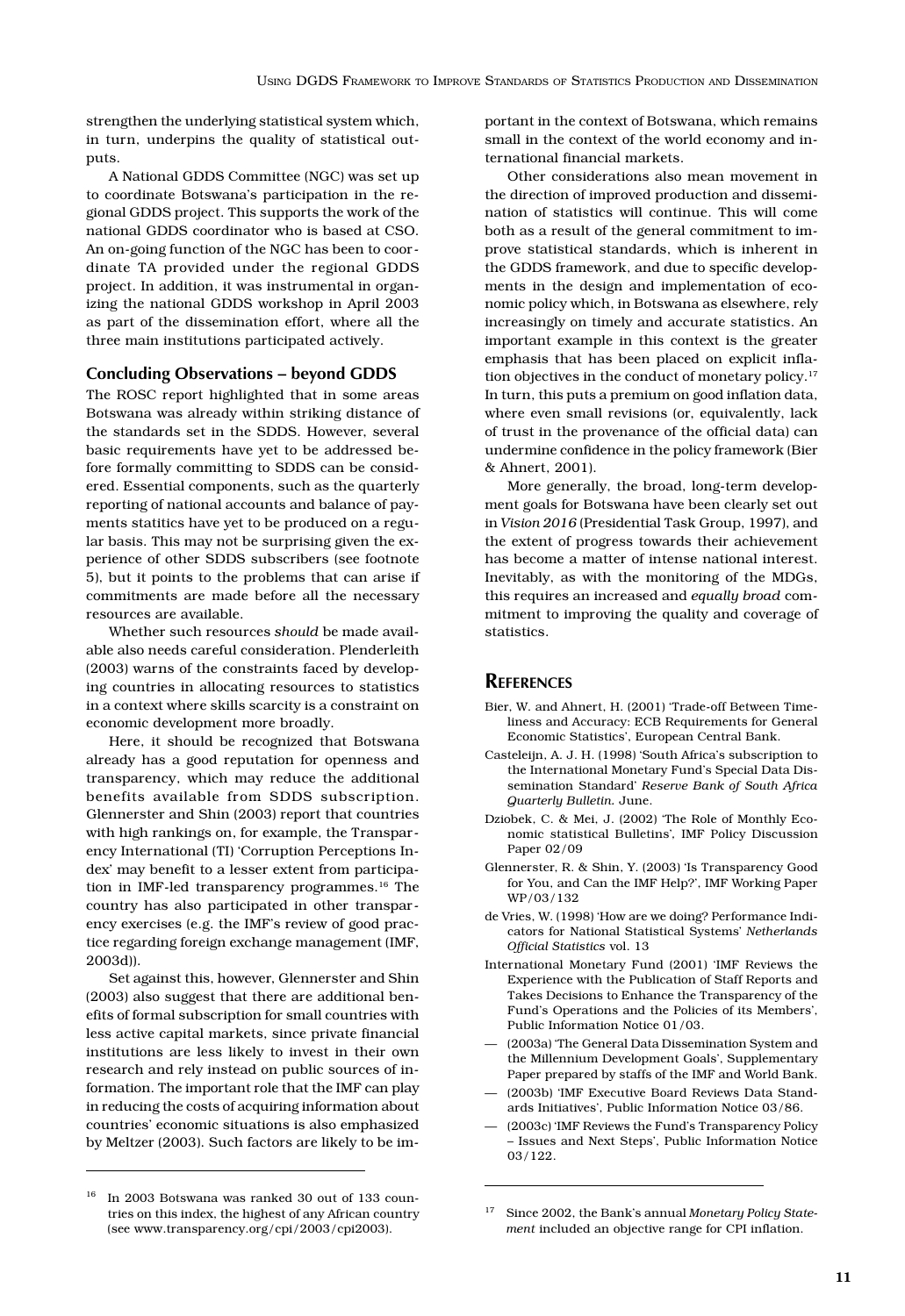SEBATA LEGWAILA, PONTSHO MOCHIPISI AND MATTHEW WRIGHT

- (2003d) *IMF Guidelines for Foreign Exchange Reserves Management: Accompanying Document.* IMF, Washington
- Meltzer, A. H. (2003) 'The Future of the IMF and World Bank: Panel Discussion' *American Economics Review – Papers and Proceedings* pp46-47.
- Plenderleith, I. (2003) 'Is monetary policy different in Africa' speech by Deputy Governor, South African Reserve Bank 29 August 2003 (available on www.centralbanknet.com).
- Presidential Task Group (1997) *Long Term Vision for Botswana – Towards Prosperity for All*.
- Silver, M. (2003) 'Some Proposed Methodological Developments fro the UK Retail Prices Index' *World Economics*, Vol 4. No. 1.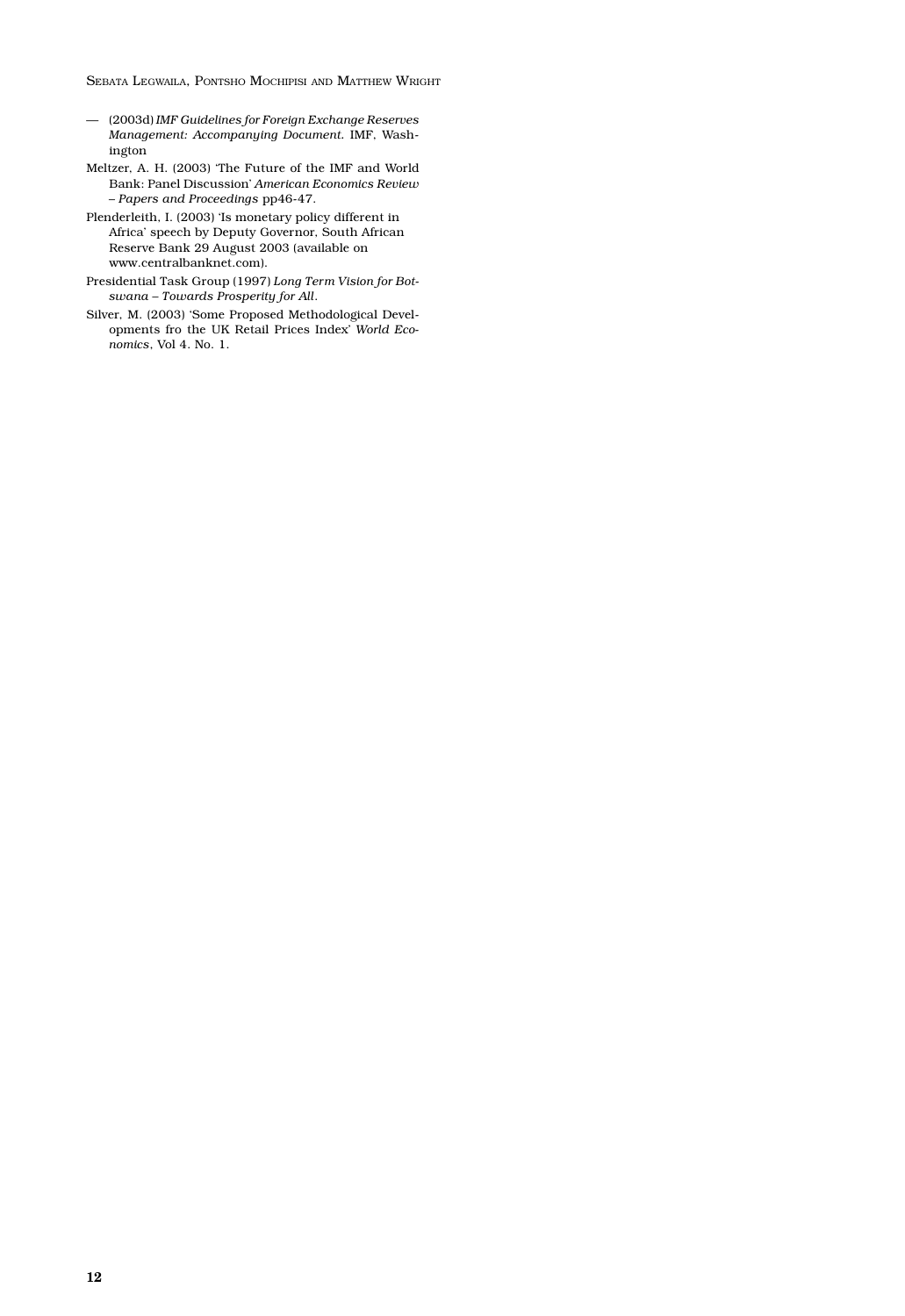# **The Process of Monetary Integration in the SADC Region**

*Keith Jefferis*<sup>1</sup>

### **INTRODUCTION**

Monetary union is an increasingly topical issue in economic policy discussions. This has been prompted in part by the experience of European Monetary Union (EMU), which is widely perceived as having been both successful and beneficial to member countries. In Africa, there have been a number of recent monetary integration initiatives, and continent-wide monetary union has been adopted as a formal objective by the newly-formed African Union. It is anticipated that such an African monetary union will be achieved by 2021 through a long-term, incremental process, known as the African Monetary Cooperation Programme (AMCP). The AMCP entails various stages, including macroeconomic convergence, monetary integration and monetary union at the regional level, following which the regional monetary unions would come together to form a full African monetary union, with a single currency and central bank. The declaration of intent to pursue African monetary union has been adopted as a long-term policy initiative at both a political level, by heads of state of the African Union, and at a technical level by the Association of African Central Banks (AACB), on the basis that it is both feasible and will be beneficial to the countries involved. A variety of advantages and benefits have been identified, either explicitly or implicitly, which lie behind this enthusiasm. These include both political and economic factors, ranging from the abstract 'African unity' to more concrete economic benefits, such as the promotion of trade, efficiency gains, and improving the quality and credibility of macroeconomic policymaking, and hence achieving higher economic growth. Interest in monetary union in Africa also reflects a broader, more general commitment to regional integration initiatives in the continent, covering trade and other forms of economic cooperation (Masson & Patillo, forthcoming).

However, it may be appropriate to be somewhat cautious about monetary integration, especially

overly-rapid pursuit of full monetary union, for several reasons. The experience with full EMU is still somewhat early. While euro notes and coins have been well accepted by the populations of member countries, the jury is still out on other issues, including the applicability of the 'one-size-fits-all' monetary policy, the choice of appropriate fiscal policy rules, and the continuing need for structural reforms within the euro zone. It is not yet clear that EMU will lead to higher growth rates in Europe, and while the populations of several of the 'accession countries' due to join the European Union (EU) from 2004 also seem keen to adopt the euro in due course (as they are obliged to do), the same cannot be said for the populations of the longer-standing 'opt-out' countries, the UK, Denmark and Sweden. It should also be recalled that the adoption of the euro as the single European currency was the culmination of a period of economic and monetary integration spanning nearly fifty years.2 Elsewhere in the world, the dangers of monetary integration that is not supported by appropriate policies were well illustrated by the collapse of Argentina's currency board system and peg to the US dollar, where initial successes were undermined by lax fiscal policies and unsustainable divergences from regional trading partners. Within Africa, concern has been raised about undertaking monetary union too quickly, without ensuring that policy prerequisites, especially those relating to fiscal policy, are in place (Jenkins & Thomas, 1966; Debrun, Masson and Patillo, 2002). Others have pointed out that further work is required to establish whether Africa as a whole, or the various sub-regions, fulfil enough of the conventional 'Optimum Currency Area' (OCA) criteria to ensure that the benefits of monetary union outweigh the costs (Bayoumi and Ostry, 1997). More generally, it is necessary to ensure that for African monetary integration to be credible, it is essential to pay sufficient attention to the pre-requisites for making it successful, and to the speed and sequencing of its implementation, as well as ensuring that there is sufficient political support.

As noted above, the outline plan for African Monetary Union envisages regional monetary unions providing the building blocks of an eventual continent-wide monetary union. One of these blocks comprises the thirteen countries that make up the Southern African Development Community (SADC)3. The SADC region includes one of the two

<sup>1</sup> Deputy Governor, Bank of Botswana. This paper is based on a presentation originally made to the Symposium of the Association of African Central Banks on 'Sub-Regional Monetary Integration: Challenges and Prospects', Kampala, Uganda, August 2003. The paper has benefited from comments on earlier drafts by members of staff of the Bank of Botswana, particularly Don Stephenson, Lesedi Senatla and Matthew Wright.

<sup>&</sup>lt;sup>2</sup> See Hogeweg (2002), for more details on the process of European monetary union.

<sup>3</sup> The 13 member states of SADC comprise Angola, Botswana, Democratic Republic of Congo (DRC), Lesotho, Malawi, Mauritius, Mozambique, Namibia, South Africa, Swaziland, Tanzania, Zambia and Zimbabwe. The Seychelles was a member but announced its intention to leave the organisation in mid-2003.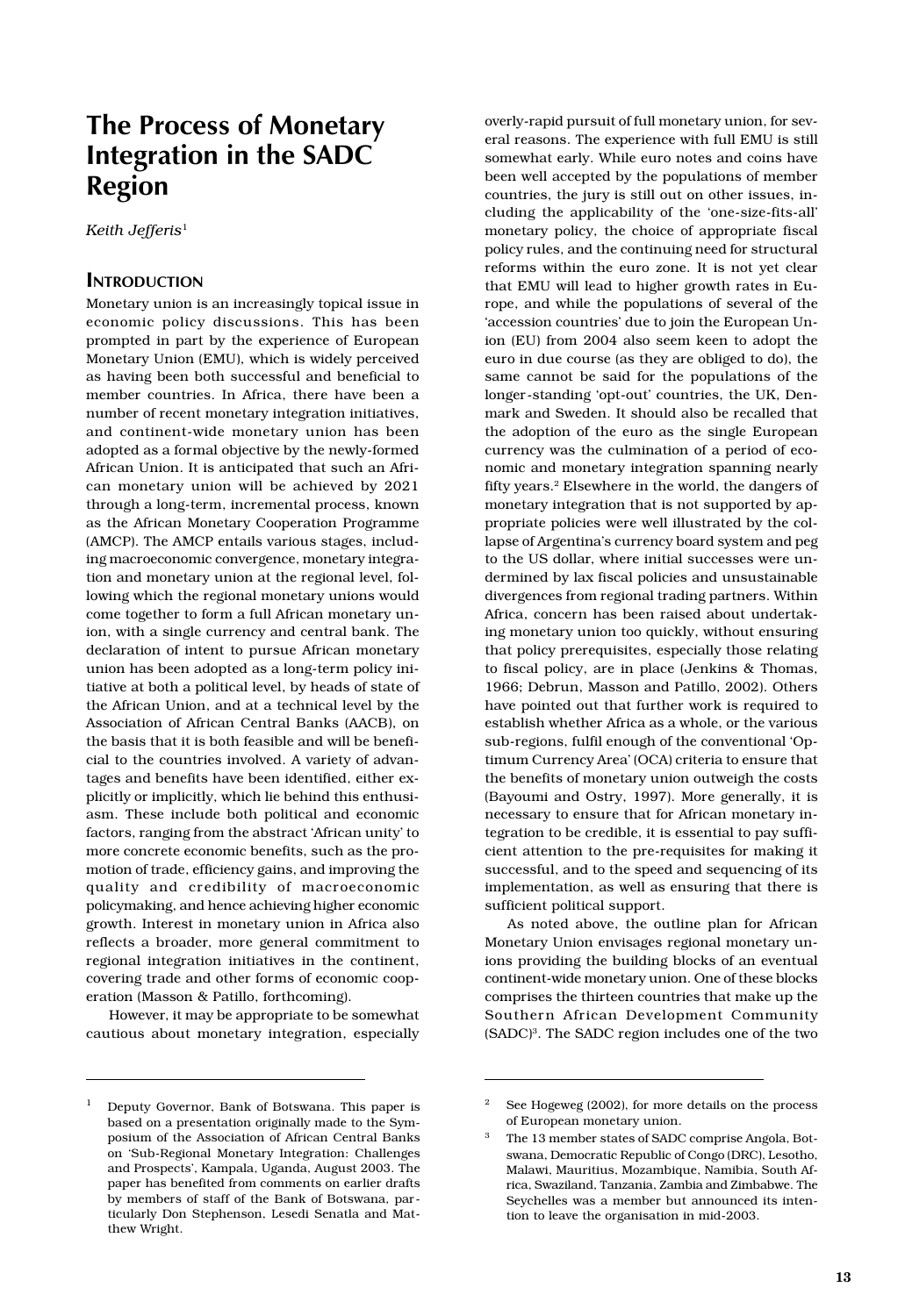long-standing monetary integration arrangements in Africa, the Common (Rand) Monetary Area, as well as a number of other countries that have little or nothing in the way of formal monetary integration at present.<sup>4</sup>

The aim of this paper is to consider the feasibility of further monetary integration in the region, and to identify the steps that will be required if SADC is to fulfil the AU objective of becoming one of the building blocks of African monetary union by 2021. The paper is structured as follows. Section 2 discusses some of the general issues around monetary integration, including looking in more detail at the arguments in favour of monetary union, what the process implies for economic policymakers, and what the pre-requisites are for making the process successful. Section 3 considers the experience of the Common Monetary Area (CMA), while section 4 reviews the extent to which there has been macro-economic convergence between the SADC countries. Section 5 provides concluding comments on the issues that will have to be dealt with if the SADC monetary union project is to proceed successfully.

# **MONETARY INTEGRATION AND MONETARY UNION**

### **Stages of Monetary Integration**

Monetary integration can be viewed as a process involving progressively greater harmonisation and linking of monetary and exchange rate policies by a group of countries. While the degree of monetary integration can cover a spectrum with many variations, four main 'stylised' stages can be identified; these stages can be characterised primarily by the nature of exchange rate policy, which in turn has implications for monetary policy as well as a range of other policies. The four stages are:

- 1. No monetary integration (floating exchange rates; no monetary policy harmonisation);
- 2. Weak monetary integration (linked exchange rates and capital mobility; partial monetary policy coordination);
- 3. Strong monetary integration (fixed exchange

rates; monetary harmonisation);

4. Full monetary integration (monetary union; single currency; single central bank).

Further details of the stages are shown in Figure 1. Under stage one, no monetary integration, there is no attempt to link or coordinate the monetary policies of different countries, although of course national monetary policies may move in tandem if countries have similar economic structures and/ or experience similar external shocks. Exchange rates would be freely floating (against each other) and countries would have national monetary policy autonomy,

Under stage two, weak monetary integration, exchange rates are in some ways linked, perhaps by a managed float that constrains exchange rates within a predetermined range, or a crawling peg arrangement. Depending on the extent of capital mobility, such exchange rate linkages may impose restrictions on the independence of national monetary policies; however, if capital controls are retained, there may still be monetary policy autonomy.

Under stage three, strong monetary integration, the exchange rates of national currencies are pegged to each other (either with adjustment permitted or, more strongly, with an irrevocable peg). If there is full capital mobility (no capital controls and welldeveloped national capital markets), a common monetary policy must be followed by all countries, for instance, with coordinated movements in interest rates. If monetary policy is not coordinated, the result will be unsustainable capital flows that would, in the limit, make the exchange rate peg impossible to maintan.5

The final stage, full monetary union, is the culmination of the process of monetary integration. In a monetary union, all member states make an irrevocable (non-reversible)<sup>6</sup> commitment to the monetary union; adopt a common currency (which may be an existing currency or a completely new one), and a single central bank manages monetary policy. Individual member states, therefore, have no autonomous monetary or exchange rate policy *vis à vis* other member states of the union, although they do (collectively) *vis à vis* non-members.

The second existing monetary union in Africa, the CFA franc zone, involves 13 mostly francophone counties in central and west Africa (for further details of the CFA franc zone see Boughton, 1993; Bayoumi & Ostry, 1997; Honohan & Lane, 2000; and Masson & Patillo, forthcoming). Besides the existing monetary unions, several other monetary integration initiatives are in progress or under discussion. These include the monetary union programme of the Community for East and Southern Africa (COMESA); the agreement by Kenya, Tanzania and Uganda to revive the East African Community, including a common currency; and the proposed creation of the West African Monetary Zone (WAMZ) in 2005, including Gambia, Ghana, Guinea, Nigeria and Sierra Leone.

<sup>5</sup> The inconsistency of a monetary policy target, and exchange rate target and capital mobility is often referred to as 'the impossible trinity'.

In principle, monetary union treaties can be revoked, either collectively or by individual countries, but it is generally considered that such 'exit clauses' undermine the credibility which is necessary for the success of monetary union. The treaties underlying EMU have no provision for member countries to leave the union once they have joined.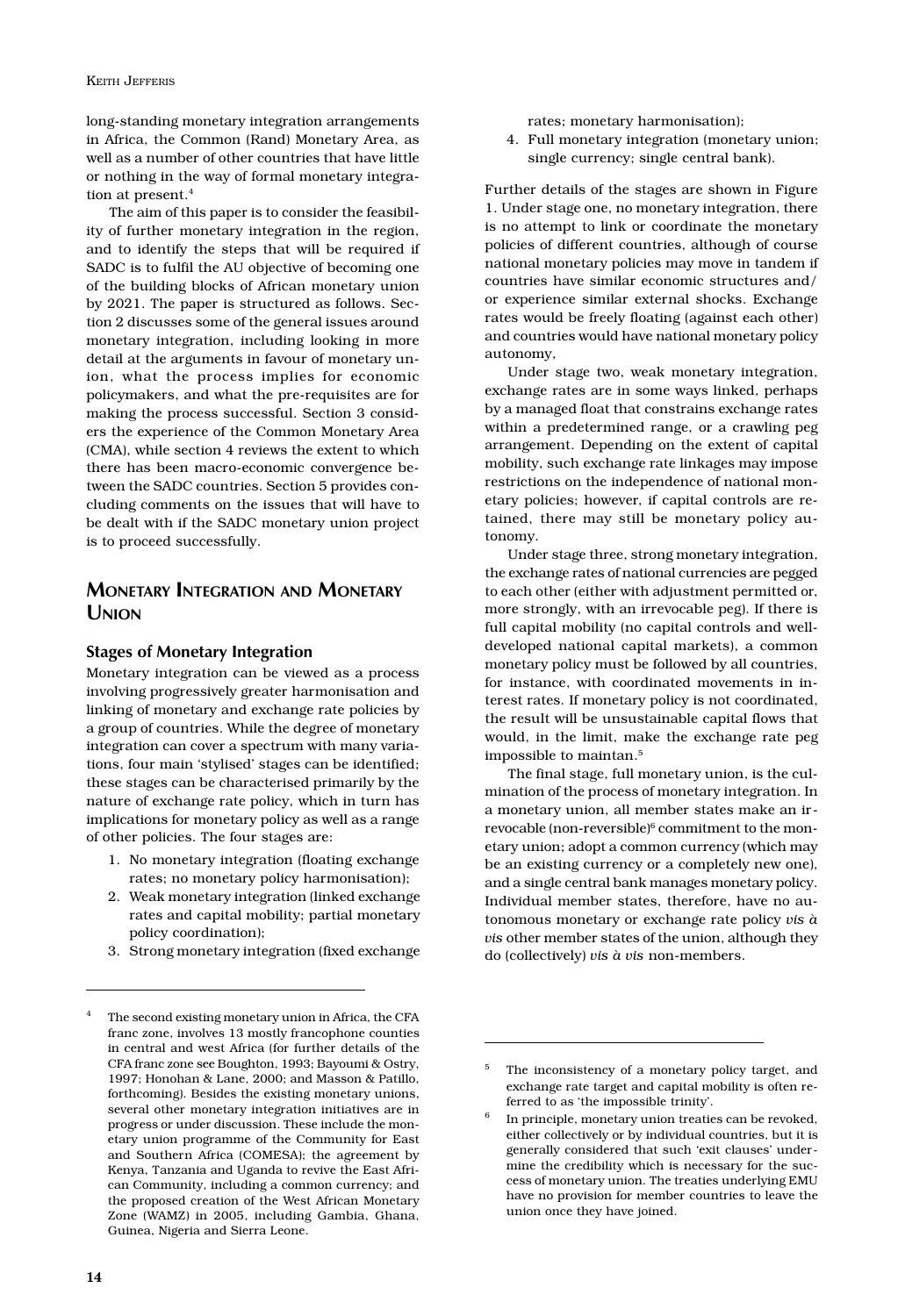nomic impact of an

sified (thus reduc-

|                                           |                                            | <b>DEGREE OF MONETARY INTEGRATION</b>                                                                                                                                                                                                                                                |                                                                                 |                                                        |  |
|-------------------------------------------|--------------------------------------------|--------------------------------------------------------------------------------------------------------------------------------------------------------------------------------------------------------------------------------------------------------------------------------------|---------------------------------------------------------------------------------|--------------------------------------------------------|--|
| <b>POLICY</b><br><b>CHOICES</b>           | <b>None</b>                                | Weak                                                                                                                                                                                                                                                                                 | <b>Strong</b>                                                                   | <b>Full</b>                                            |  |
| <b>Exchange</b><br>Rate                   | Floating                                   | Constrained float/crawling<br>peg                                                                                                                                                                                                                                                    | Fixed peg                                                                       | Single<br>currency                                     |  |
| <b>Capital Market</b>                     | Exchange<br>(capital) controls<br>possible |                                                                                                                                                                                                                                                                                      | Progressive removal of capital controls<br>Equal treatment across jurisdictions |                                                        |  |
| Other                                     |                                            | etary union is,<br>Removal of controls on labour mobility<br>therefore, likely to<br>Stricter limits on fiscal deficits and public debt<br>be more suitable for<br>Trade liberalisation<br>Stabilisation of financial sector and strengthening of supervision<br>countries that have |                                                                                 |                                                        |  |
| <b>Monetary</b><br>policy<br>implications | Unconstrained                              | Constrained by exchange<br>rate targets and capital<br>movements                                                                                                                                                                                                                     | Co-ordinated<br>movements in interest<br>rates                                  | Single central<br>bank &<br>benchmark<br>interest rate |  |

**FIGURE 1: STAGES OF MONETARY INTEGRATION**

### **Economic Policy Implications of Monetary Union**

The ceding of autonomy in the fields of monetary and exchange rate policy is a crucial aspect of monetary union, and has many implications for national governments. At the political level, this may be seen as a cost, in that the power of national governments is reduced, and hence there must be clear advantages resulting from monetary union if there is going to be sufficient political support to carry the process forward. There are also major economic implications, as the range of economic policy instruments available to national governments is reduced. Thus the economic policy implications of monetary union need to be thoroughly examined beforehand. However, the implications go beyond relinquishing monetary and exchange rate policy, as other policy instruments are also affected, for reasons that will be detailed below.

Economic policy instruments enable policy-makers to respond to the various shocks that economies face; if, as in a monetary union, key policy instruments have to be common across a group of countries, then those countries should be individually subject to similar shocks. If they are not, the common policy will not be generally suitable to differing national economic circumstances. For small, open economies, as in the SADC region, the most important economic shocks are likely to be external shocks, such as those resulting from changes in terms of trade. The conventional expected response to a (permanent) deterioration in terms of trade, which entails a reduction in national income, would be exchange rate depreciation (in the case of a floating exchange rate) and a tightening of monetary policy. Countries with similar trade structures would face similar changes in terms of trade, and hence it is plausible that a common policy response would be suitable and, from this perspective at least, a monetary union might be feasible. However, if countries do not share similar trade structures, this would not be the case. For instance, a group of countries comprising both oil exporters and oil importers would seek very different economic responses to the eco-

ing their vulnerability to shocks emanating from the global market for one or a small number of commodities). A member of a monetary union that is subject to large, idiosyncratic shocks will find that it does not have access to the exchange rate and monetary policy adjustment mechanisms that would otherwise be available to it, and hence may have trouble in responding to shocks unless other effective adjustment mechanisms are available, with the result that national income is more volatile than it would be otherwise.

While monetary union is formally about exchange rate and monetary policies, there are also implications for other policies, particularly fiscal policy. The traditional optimum currency area literature argues that in a monetary union, members should have additional flexibility over fiscal policy in order to compensate for the loss of policy instruments (monetary and exchange rate policies) with which they can respond to economic shocks. However, this argument is not widely accepted, for two main reasons. First, using fiscal expansion to compensate for negative shocks can quickly lead to problems of public debt sustainability. Second, budget deficits in one country may have negative externalities for other members of the monetary union, if additional borrowing and recourse to capital markets pushes union-wide interest rates upwards. This is potentially a problem in any monetary union with centralised monetary policy decision-making and decentralised fiscal policy decision-making. Such concerns have led to the adoption of strict limits on budget deficits under EMU, and hence constraints on the use of fiscal policy as a stabilisation policy by EMU member states.7 In such a situation, none of the three main levers of macroeconomic policy (monetary, exchange rate, fiscal) are fully available to national governments within a monetary union. This gives rise to an adjustment problem: how to respond to economic shocks, especially divergent shocks across monetary union members (common shocks can be dealt with by monetary union-wide monetary and exchange rate adjustments).

Within a monetary union, greater reliance is placed upon factor mobility. Capital should be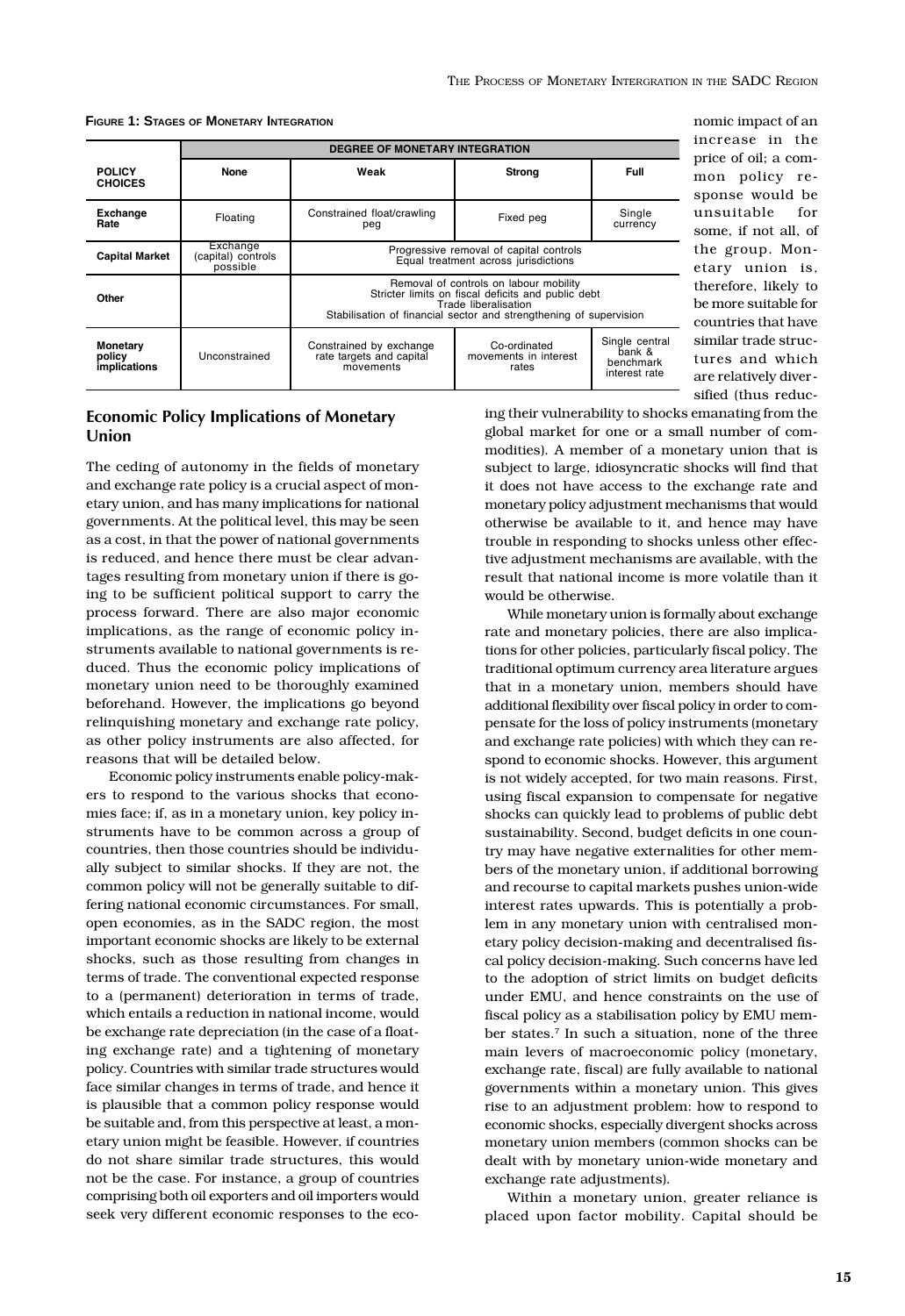mobile, with no restrictions on capital movements between union members, and labour should be free to move from low growth/low income areas of the union to high growth/high income areas; in other words, all monetary union residents are treated equally with regard to employment and residence across the union. Furthermore, there should be no restrictions on trade flows within the union, and prices should be flexible and able to adjust easily to differing economic conditions. It is also important that financial systems are robust, in order to avoid financial crises that can themselves disrupt economic activity, affect monetary policy and have fiscal implications if rescues of financial institutions are necessary.

Finally, adjustment can be assisted by some kind of 'federal' transfer or stabilisation mechanism to transfer resources from fast-growing to slowgrowing regions of the monetary union; otherwise differing economic conditions will last longer and be more difficult to eliminate through convergence, thus perhaps creating tensions within the monetary union and making a common policy, relevant to all members, more difficult to find.<sup>8</sup> While such transfers are common within richer developed nations to compensate for and reduce economic divergence between regions, and have been implemented within the EU, they would be more difficult to agree upon in a monetary union of developing countries given the lower income levels and less secure fiscal positions.

The above discussion makes clear some of the economic prerequisites for credible and successful monetary union between countries: similar economic structures (in terms of openness, trade patterns and diversification), and a willingness to re-

move restrictions on capital and labour movements between union members. The political feasibility of liberalising restrictions on factor mobility is enhanced if member countries are at similar levels of development and income levels. Similar levels of per capita incomes are also important in that countries would tend to have similar levels of institutional development as a result, and more generally a convergence of interests, which could otherwise be a reason for friction between potential members.<sup>9</sup> Finally, there should be free trade within the union, price flexibility, and a robust financial system with common prudential rules and supervision.

Monetary integration or monetary union can in itself entail a significant economic shock. Sometimes this is intended; Argentina's adoption of a currency board and pegging to the US dollar was aimed at, and achieved, the rapid reining in of hyper-inflation through the adoption of strict rules on monetary expansion. But outside of a crisis situation, joining a monetary union is easier if there is a smooth transition, and this will tend to make the union more credible and sustainable. Hence, progress towards macroeconomic convergence is generally accepted as part of the transition to monetary union. This was well illustrated in the process of EMU: establishing a free trade area, then a customs union, abolishing controls on capital and labour movements, introducing an exchange rate mechanism that limited exchange rate movements between members, and ensuring convergence of fiscal positions, inflation and interest rates.

While macroeconomic convergence is an important component of the process of monetary union, there is scope for debate about how much convergence has to take place prior to the union taking place, and how much can follow afterwards. With regard to macroeconomic indicators that are primarily monetary in nature, such as inflation, interest rates and exchange rates, there are strong arguments that convergence should come prior to monetary union, as otherwise convergence will be forced, abruptly, as the union takes effect. However, it has been argued that for other criteria, especially structural factors, convergence may follow monetary union; in other words, convergence may be endogenous, as the existence of a monetary union will tend to alter the characteristics of an economy. From this perspective, it is less important that some of the convergence and optimal currency area criteria are met prior to a monetary union being established, as membership of the union will induce convergence and institutional and structural changes that will help countries inside the union to find new methods of adjusting to eco-

The adoption of such limits has been quite controversial. However De Grauwe (1992), argues that the case for strict budgetary limits is weak, for the following reasons. First, there will only be negative externalities if capital markets are inefficient. If they are efficient, only the country with high budget deficits and borrowing needs will pay higher interest rates, through an increased (default) risk premium, as markets will correctly evaluate that there is no increased risk on debt issued by other member countries, whose interest rates will, therefore, remain unchanged. Second, the existence of an effective common central bank, preventing the monetisation of budget deficits, will ensure that union members face a 'harder' budget constraint than in independent sovereign states where deficits can potentially be monetised. Third, it is argued that such limits are in any case unenforceable. The difficulties faced by the European Commission in 2003 in responding to the breaching by France and Germany of fiscal constraints imposed by the EU's Stability and Growth Pact under the Maastricht Treaty illustrates this problem.

The optimum currency area literature argues that significant parts of national fiscal budgets should be centralised at union level in order to provide an automatic stabilisation mechanism through fiscal transfers (Kenen, 1969; De Grauwe, 1992)

<sup>9</sup> Negotiations for regional integration treaties between countries of very different levels of per capita income can be difficult and lengthy; the renegotiated Southern African Customs Union (SACU) treaty is a case in point.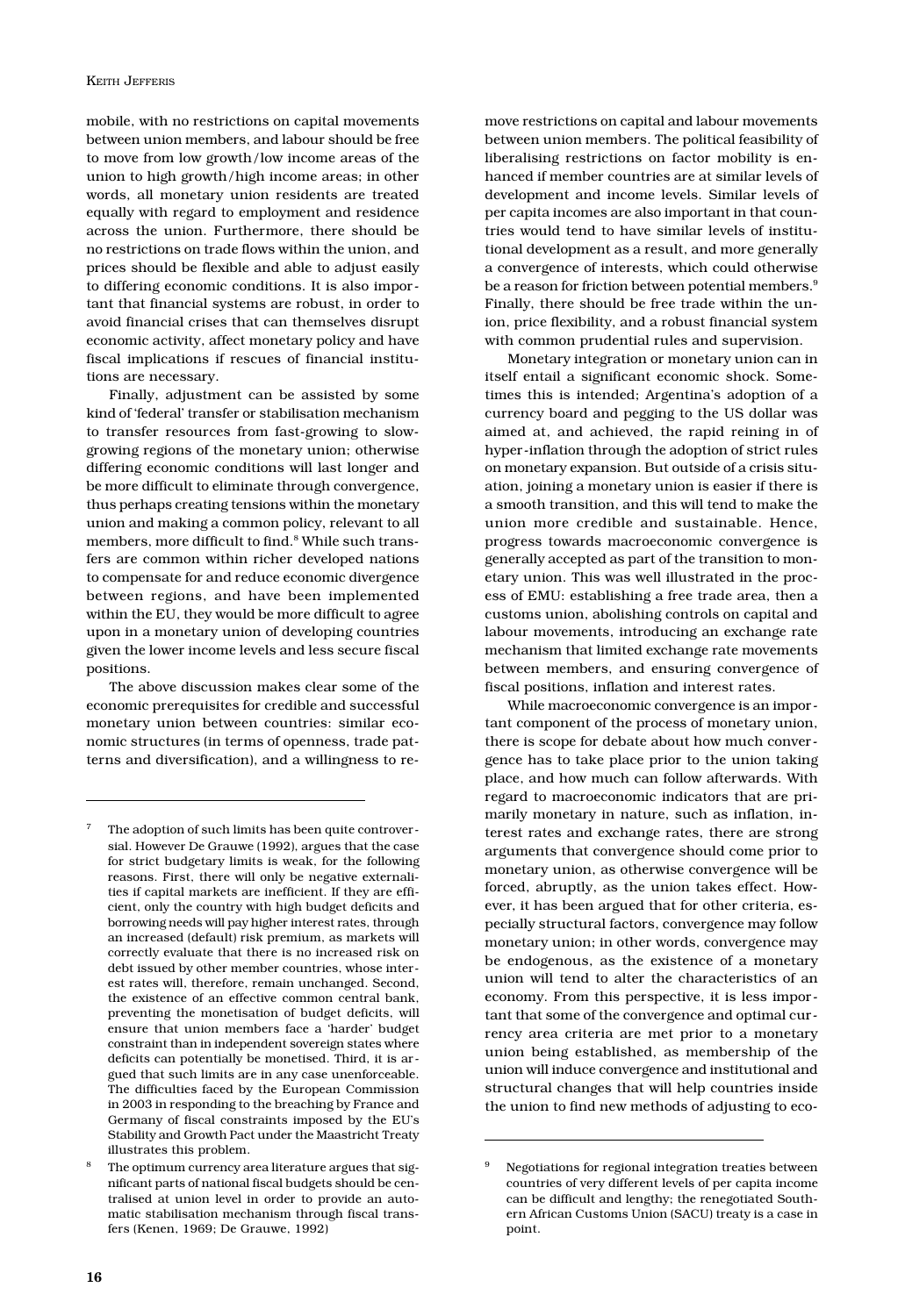nomic shocks (Mundell, 1993; Hawkins & Masson, 2003). Nevertheless this remains a controversial argument and the more widely-held view is that extensive convergence, both monetary and structural, is a prerequisite for monetary union.

While the focus of this paper is on the economic issues related to monetary union, it is important to note that the political dimension to the process is also extremely important. In the case of EMU the political backing for economic integration in general, of which monetary union is an important component, was crucial, in particular that of the two largest members, France and Germany. Furthermore, most EMU members are happy to view economic and monetary integration as counterpart to a process of political integration. Commentators on the implications of EMU for monetary unions elsewhere in the world (e.g. Hogeweg, 2002) consistently stress the importance of the political dimension, and the necessity for political commitment to the process, as integral to the success of the project.

# **THE POTENTIAL BENEFITS OF MONETARY UNION**

The potential benefits of monetary integration/union can be classified into four main areas (Honohan and Lane, 2000):

- (a) providing an 'agency of restraint' (Collier, 1991) that will reduce the ability of governments to pursue irresponsible and destabilising macroeconomic policies;
- (b) acting as a bulwark against currency speculation and contagion effects that could add to exchange rate volatility;
- (c) supporting the exploitation of economies of scale in the financial sector, with accompanying efficiency benefits; and
- (d) the traditional Optimal Currency Area (OCA) benefits, i.e., the potential gains to trade from reduced transactions costs and exchange rate uncertainty, net of the potential losses resulting from reduced national policy autonomy and constrained ability to react and adjust to economic shocks.10

Within SADC, the 'agency of restraint' argument is potentially important for those countries that have a history of profligate public finances and microeconomic mismanagement; they may gain from delegating macroeconomic policy to a supranational monetary authority, and indeed, monetary union could be an indirect way of achieving central bank independence (Hawkins & Masson,

2003).11 Even though the quality of macroeconomic policymaking in the region has much improved in recent years, a well-designed monetary union could help to 'lock-in' these gains.<sup>12</sup> Another dimension of the agency of restraint argument is that monetary union prevents exchange rate adjustments from being used as a 'quick fix' to achieve improvements, with the resulting benefit that efforts are focused on long-term structural fundamentals, such as productivity.

The potential 'bulwark against currency speculation and contagion' benefits are unlikely to be significant for most SADC countries. In all cases except that of South Africa, SADC currencies are 'below the radar screen' of international speculators, reducing exposure to contagion problems (Honohan & Lane, 2000). To the extent that a common SADC currency would be viewed as a 'superrand' by international markets, the smaller SADC countries might find themselves even more exposed to speculation and contagion, as international currency market developments that have until now only affected the rand would be spread immediately to the other countries as well.<sup>13</sup> While there would be complete exchange rate stability within the monetary union, the degree of international exchange rate volatility could increase (Barrell and Choy, 2003).

There could be benefits for the financial sectors of SADC countries, many of which are small, relatively undeveloped, and prone to bouts of financial instability. Monetary union, through the creation

- $^{\rm 12}$  The importance of appropriate institutional design in contributing to the success of a monetary union cannot be overemphasised, as credibility is crucial. The problems faced by African monetary unions in the past (with three of the five historical arrangements having collapsed and the CFA zone having been severely weakened during the 1970s and 1980s) have been due to a mixture of fiscal pressures, weak rules regarding the formulation and implementation of monetary policy, failings in the regulation and supervision of financial institutions, and political differences. It is important to ensure that future African monetary unions have a high level of credibility from the beginning, through appropriately designed monetary policy and rules regarding supervision of financial institutions; mechanisms to deal with countries that break the rules and a willingness to apply such sanctions; and measures to ensure that exit from a monetary union is costly (Guillaume & Stasavage, 2000). For further details of the history of monetary unions in Africa, see Honohan & Lane, 2000; Guillaume & Stasavage, 2000; and Masson & Patillo, forthcoming).
- <sup>13</sup> At present, only Botswana, Lesotho, Namibia and Swaziland are directly affected by changes in the international value of the rand.

<sup>10</sup> Optimum Currency Areas are extensively discussed in the international economics literature. For comprehensive overviews, see De Grauwe, 1992; Tavlas, 1992; and Bayoumi & Eichengreen, 1994.

<sup>&</sup>lt;sup>11</sup> A similar argument was presented for the establishment of the Eastern Caribbean Currency Union (ECCU) in 1983, that 'central banking services could be more effectively and credibly provided through a regional as opposed to a national arrangement' (Venner, 2002:5)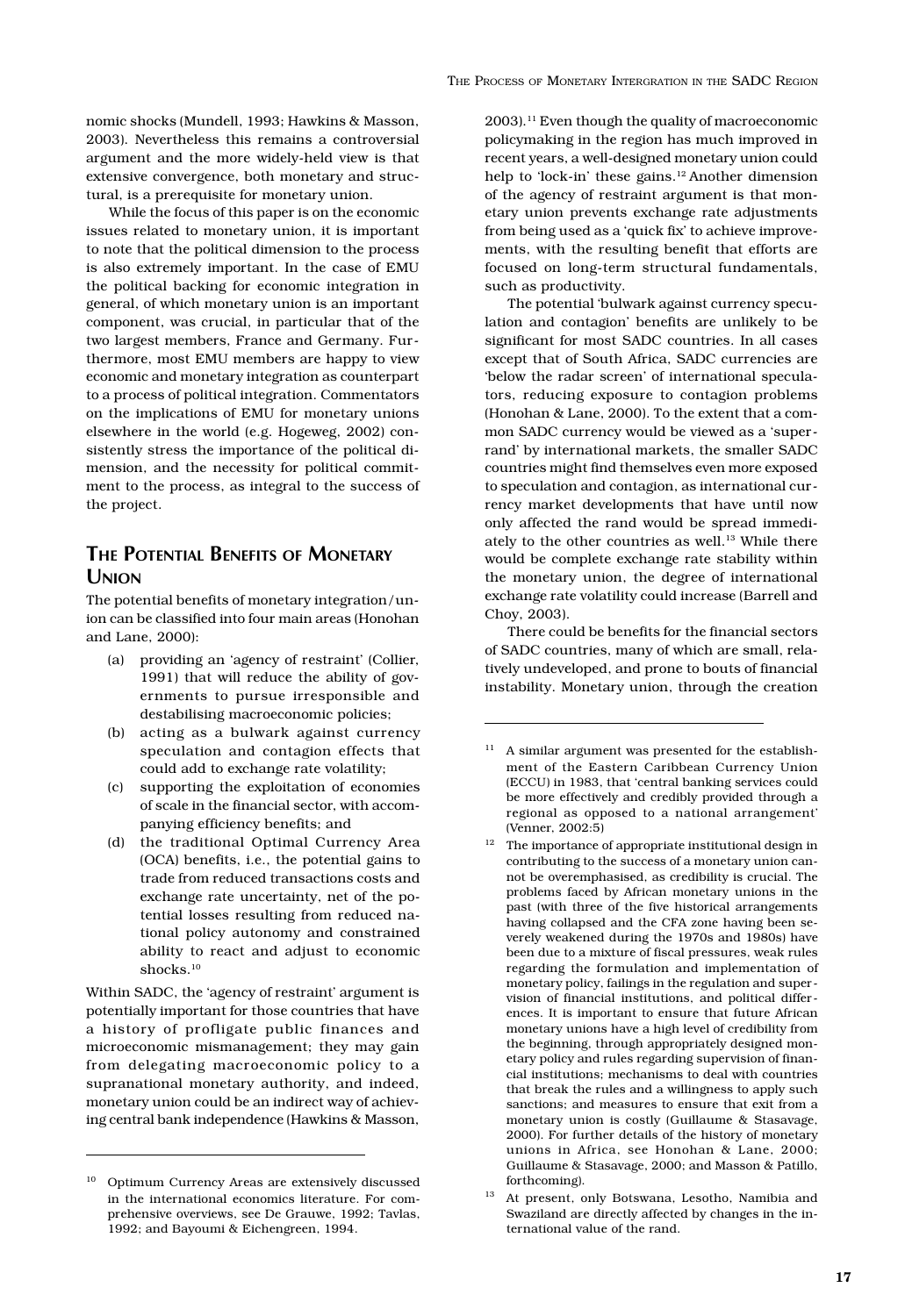of an integrated capital market, would help to achieve economies of scale and hence efficiency gains. Monetary union also requires high, and preferably uniform, standards of financial sector supervision. Given the high administrative costs of bank supervision, capital market regulation and the operation of securities exchanges, and the scarcity of supervisory and managerial resources in some countries, common international (regional) standards and the sharing of resources could help to improve the quality of prudential regulation and supervision. It could also boost capital market efficiency, resulting in enhanced financial stability and accompanying economic gains. There may also be gains from the process of distancing regulators from political pressures.14

Under point (iv) above, the balance of benefits depends very much on the structure of the economies involved. The extent of potential savings from the reduction in transactions costs and the reduction in uncertainty with respect to exchange rates depends on the extent of (actual or potential) trade between members of the monetary union; the more trade there is, the greater the potential benefits. In contrast, the more the individual members are subject to idiosyncratic or asymmetric shocks, the greater the problems or losses that may result from forgoing national control over monetary, exchange rate and fiscal policies. At present, intra-SADC trade is relatively small. While the smaller members of the Southern African Customs Union (SACU)<sup>15</sup> are heavily dependent upon South Africa for imports, and to a lesser degree for exports, this is less so for other countries. For the region's largest economy, South Africa, its largest trading partner is the European Union, and trade with SADC countries accounts for a relatively small proportion of its total trade (Masson & Patillo, forthcoming). Overall, it is estimated that intra-SADC trade only accounts for less than 20 percent of total trade of SADC members.16 Trade flows within the SADC area are much smaller that trade flows with the rest of the world, in contrast to the euro area where the opposite applies. While there may be some potential for further growth in intra-SADC trade, more general analysis for Africa as a whole does not indicate a major unexploited potential for intra-Africa trade (Honohan & Lane, 2000; Yeats, 1999). This sug-

gests, therefore, that the potential benefits for trade from monetary union are limited. At the same time, the SADC economies are quite different in economic size and structure, with South Africa being relatively industrialised and diversified while most other countries are small and relatively undiversified with dependence on a small range of primary product export commodities, which vary considerably across countries; as a result, the structures of GDP vary a great deal (Lewis et al, 2003). Hence, vulnerability to shocks is likely to be quite different and nominal exchange rate flexibility a potentially important adjustment mechanism. Furthermore, alternative adjustment mechanisms, especially labour mobility between countries, are limited. Therefore, it is unlikely that at present SADC qualifies as an OCA in terms of the conventional criteria.<sup>17</sup>

# **MONETARY INTEGRATION IN SADC: THE COMMON MONETARY AREA**

The 13 SADC member countries have a variety of monetary arrangements. They can be classified into three groups with respect to exchange rate arrangements in place, as follows:

- (i) floating exchange rates (with varying degrees of official intervention): Angola; Congo DR; Malawi; Mauritius; Mozambique; South Africa; Tanzania; Zambia.
- (ii) exchange rates pegged to the SA rand: Lesotho; Namibia; Swaziland.
- (iii) fixed exchange rates with other peg: Botswana (pegged to a basket comprising SA rand and SDR18); Zimbabwe (US dollar peg).

The main feature of monetary integration in SADC is the Common Monetary Area (CMA - formerly the Rand Monetary Area, or RMA), which currently comprises South Africa, Namibia, Lesotho and Swaziland. As noted above, the rand floats freely against international currencies, while the currencies of Namibia, Lesotho and Swaziland are pegged one-for-one with the rand. The CMA originated as an informal arrangement in the colonial era, whereby monetary arrangements applicable to South Africa were also applied in the three neighbouring colonies of Bechuanaland (now Botswana), Basutoland (now Lesotho) and Swaziland. This monetary union was a counterpart to the SACU, dating back to 1910, involving the same four countries. From 1921 onwards, when South Africa in-

<sup>14</sup> Problems with the supervisory framework for the financial sector were recognised as one of the issues contributing to the near-collapse of the CFA franc zone in the mid-1990s. Subsequent reforms have included the establishment of a two sub-regional banking supervision agencies, to prevent such problems from reoccurring.

 $^{15}\;$  Botswana, Lesotho, Namibia and Swaziland.

In 1998, the most recent year for which data is readily available, intra-SADC trade accounted for 19 percent of total SADC trade. Of this, approximately half represented trade with South Africa.

<sup>&</sup>lt;sup>17</sup> Similar conclusions are reached by Maskay (2003) in respect of member countries of the South Asian Association for Regional Co-operation (SAARC – Bangladesh, Bhutan, India, Maldives, Nepal, Pakistan, and Sri Lanka), which face different patterns of shocks and have low levels of intra-regional trade and factor market integration.

<sup>&</sup>lt;sup>18</sup> The IMF's Special Drawing Right, a basket currency comprising the US dollar, euro, yen and British pound.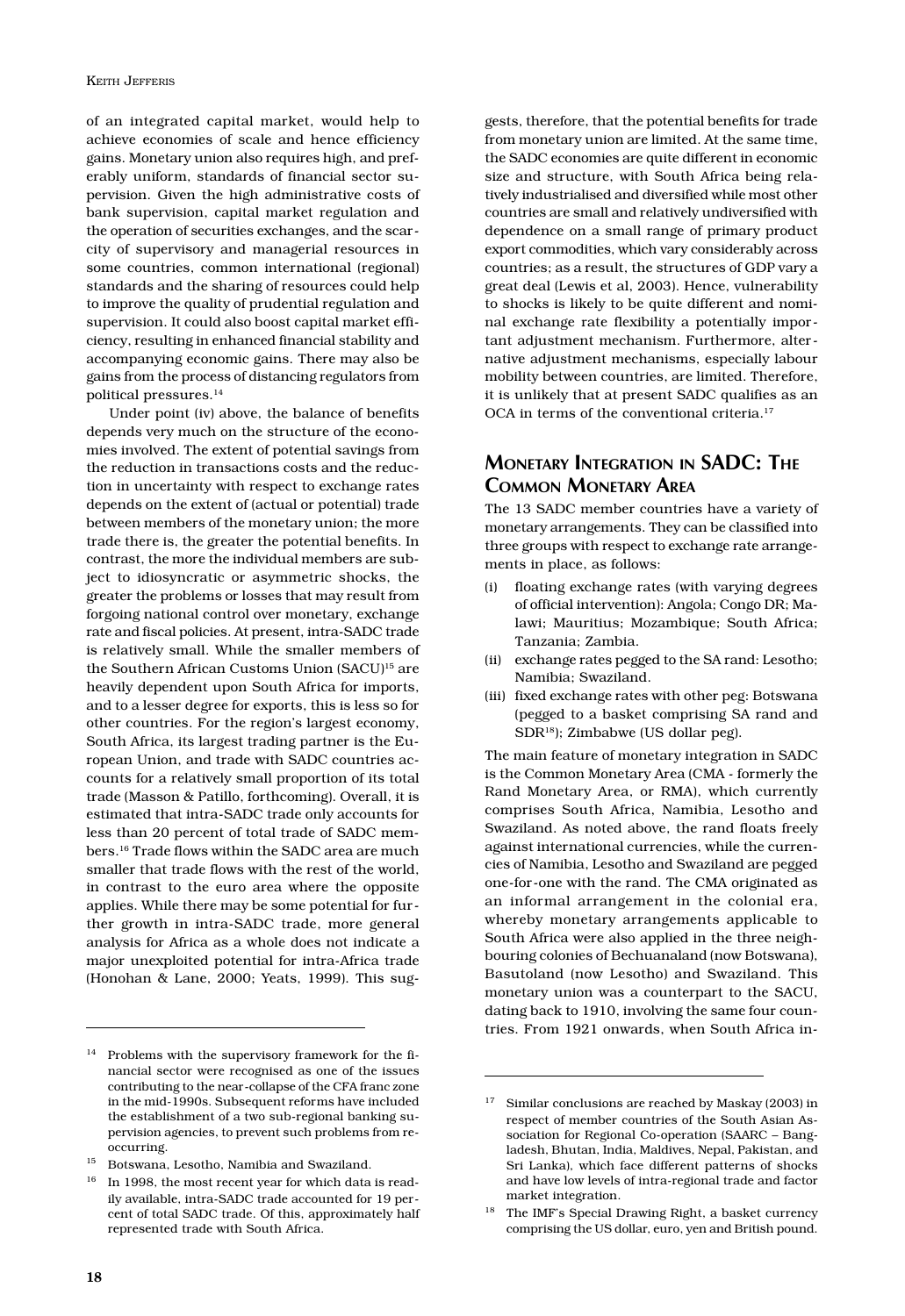troduced its own currency and established the South African Reserve Bank (SARB), the South African currency circulated in the three smaller countries. As a monetary union with its roots in the colonial era, the CMA has some similarities with other colonial-era monetary unions such as the CFA zone in central and west Africa and the East African Currency Board.

Under the informal arrangements of the RMA, the South African rand circulated freely in the BLS countries (Botswana, Lesotho and Swaziland). Despite the circulation of the SA rand in these countries, no consideration was paid by South Africa in respect of the seignorage income that it earned from the circulation of the rand outside of its national boundaries. Monetary and exchange rate policies were determined solely by South Africa, in its own national interests. The BLS countries had no independent foreign exchange reserves, and accumulated balance of payments surpluses had to be held in the form of rand balances. There were no exchange controls within the RMA, and the BLS countries applied South African exchange controls to transactions with countries outside the union.

In the light of increasing unhappiness of the BLS countries with the RMA arrangements, and following the successful renegotiation of the SACU agreement in 1969, negotiations began in the early 1970s to formalise the monetary arrangement, and to secure an improvement in its terms for the BLS countries. While the negotiations were in progress, however, Botswana decided that it would not be party to the new agreement, and would establish its own central bank and introduce its own currency, the Pula. Nevertheless, a new monetary agreement formalising the RMA was reached in 1974 and did offer significant improvements. These included agreement that Lesotho and Swaziland could establish central banks and introduce their own currencies, although on condition that those currencies maintained a one-for-one parity with the rand. The rand would remain legal tender in Lesotho and Swaziland, and South Africa would pay seignorage in proportion to the amount of rand circulating in those countries, but their currencies would not be legal tender in South Africa. The agreement was amended in 1986 (when the RMA became the CMA) and in 1992 to introduce more flexibility and to accommodate the independence of Namibia which joined the CMA in 1992, although it had been a *de facto* member while under South African control prior to independence. Other changes introduced were to give the LNS countries (Lesotho, Namibia and Swaziland) some independent control over their foreign exchange reserves, allowing them to hold non-rand assets, and to permit them to vary their exchange controls (although only in the direction of being stricter than South Africa). Swaziland also secured some specific concessions, giving it the right (in principle) to change the parity of its currency against the rand, and also

terminating the status of the rand as legal tender in Swaziland (and hence ending the right to seignorage payments from South Africa), although the rand continues to circulate freely in the country.

Recent years have also seen the introduction of some consultation of the LNS countries by South Africa with regard to monetary issues. The first step was the establishment of the CMA Commission, involving officials from each of the four central banks. This, however, has proved to be somewhat ineffective, and has now been supplemented by formal meetings of the CMA central bank Governors prior to each meeting of the SARB's Monetary Policy Committee, giving the LNS countries the chance to make inputs to SARB's monetary policy decision-making process. While the LNS countries have formal monetary policy independence, their monetary policy is essentially determined by the SARB, given the pegging of their exchange rates to the rand and the absence of controls on capital movements within the CMA (Kahn, 2000; Guillaume & Stasavage, 2000; Foulo, 2003). It should also be noted that South Africa is by far the dominant economic power within the CMA, accounting for 96 percent of CMA GDP.

It is important to emphasise two points with regard to the CMA. First, the CMA is not a full monetary union, given that it has no single currency and no single central bank. Second, developments over the past three decades with respect to the reform of the CMA, while justified for several reasons, have in some respects marked a weakening of regional monetary integration, with the departure of Botswana, the introduction of national currencies and central banks in the LNS countries, and the concessions granted to Swaziland in the mid-1980s.19 Nevertheless, the degree of monetary integration in the CMA is very high, and the fact that the arrangement has survived for such a long period suggests that it is robust, and has the flexibility to adapt to changing conditions.20

<sup>&</sup>lt;sup>19</sup> The RMA in 1970 was closer to a full monetary union than is the CMA in 2003.

<sup>20</sup> It should be noted that almost all colonial-era monetary unions weakened and eventually collapsed during the period leading up to or shortly after independence. These include the West African Currency Board (1913-1971), the East African Currency Board (1897- 1972), and the Central African Currency Board (1940- 56); see Honohan & Lane for more details. Only the CFA zone has strengthened the degree of monetary integration in the post-colonial period.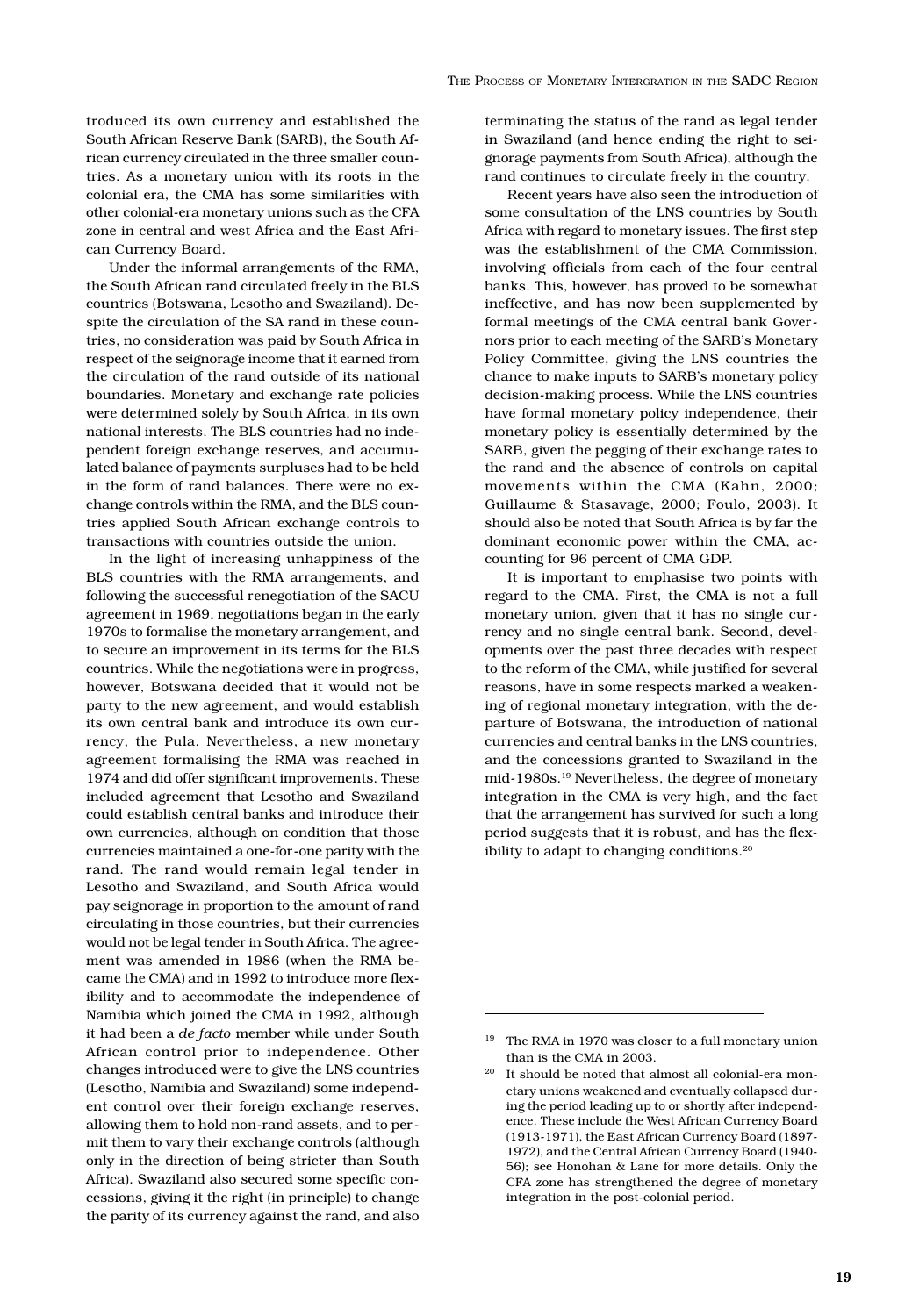# **MACROECONOMIC CONVERGENCE IN SADC**

# **Economic Performance of CMA and non-CMA Countries in SADC**

Before considering the extent to which a broader monetary union might be feasible among SADC countries, especially with regard to macroeconomic convergence, it is instructive to compare the relative economic performance of CMA and non-CMA countries. Table 1 provides information on relative economic performance in terms of average GDP growth, inflation and the extent of exchange rate depreciation against the SDR, over the period 1990- 2002, for SADC as a whole and for the CMA and non-CMA countries as sub-groups within SADC.<sup>21</sup> The data show that economic growth has been similar between the CMA and non-CMA countries, averaging 2.2 percent in both groups, although when the three countries that have experienced hyperinflation at some point over the period are excluded (Zimbabwe, DRC and Angola) the non-CMA countries performed somewhat better, with average GDP growth of 3.8 percent.

including financial cooperation and macroeconomic convergence. This falls under the auspices of the Committee of Central Bank Governors (CCBG), which itself fell under the Finance and Investment Sector Co-ordinating Unit (FISCU) of SADC, led by South Africa, prior to the restructuring of SADC responsibilities in 2002; subsequent to the restructuring, the CCBG falls under the Directorate of Trade, Industry, Finance and Investment (TIFI).

A number of CCBG initiatives in the broad field of financial cooperation have implications for potential monetary union. These include:

- harmonisation of national payments systems (SADC NPS Project);
- strengthening of bank supervision (through the East and Southern Africa Banking supervisors' Group, ESAF);
- liberalisation of exchange controls to achieve capital account convertibility; and
- establishment of a macroeconomic database (www.sadcbankers.org).

In addition, a Memorandum of Understanding (MoU) on Macroeconomic Convergence was signed

**TABLE 1: COMPARATIVE ECONOMIC PERFORMANCE IN SADC, 1990-2002**

| Indicator [1]           | <b>SADC</b> | <b>CMA</b> | non-CMA | non-CMA [2] |
|-------------------------|-------------|------------|---------|-------------|
| GDP growth              | 2.2%        | 2.2%       | 2.2%    | 3.8%        |
| Inflation               | 243.3%      | 9.2%       | 801.3%  | 27.8%       |
| XR Depreciation vs. SDR | 79.1%       | 75.2%      | 88.3%   | 79.2%       |

*Notes: [1] GDP-weighted averages [2] excludes DRC, Angola, Zimbabwe*

With regard to inflation, the CMA countries did much better, averaging 9.2 percent over the period as against 801 percent for all non-CMA countries and 27.8 percent for the non-hyper inflation non-CMA countries. The relatively good performance of the CMA group has been anchored by the conduct of monetary policy by the SARB.

With regard to exchange rate developments, there is little difference between the two groups, even once the hyperinflation economies are excluded, with depreciation against the SDR of 75- 80 percent over the 12-year period.

### **Macroeconomic Convergence Initiatives in SADC**

Before considering the extent to which there has been macroeconomic convergence within SADC, it is important to note that SADC's main macroeconomic initiative has been with regard to trade liberalisation, with formal agreement between member states to achieve a Free Trade Area (FTA), under which it is envisaged that 85 percent of all goods trade within SADC will be at zero tariffs by 2008.

Nevertheless, there have been many initiatives in other areas, some more successful than others,

in 2002 by SADC member states. The MoU entails a commitment to converge on stability-oriented economic policies, which include: restricting inflation to low and stable levels; maintaining a prudent fiscal stance that eschews large fiscal deficits and high debtservicing ratios; and minimising

market distortions. Subsequent to the signing of the MoU it was agreed that Macroeconomic Monitoring, Performance and Surveillance (MPSU) Unit be established within the SADC Secretariat, with an accompanying Peer Review mechanism, whereby Ministers of Finance and Investment and Central Bank Governors would monitor the annual convergence programmes submitted by each member state. It was also agreed that performance be judged in relation to a set of macroeconomic convergence targets, relating to: inflation; the ratio of the budget deficit to GDP; the net present value of public and publiclyguaranteed debt to gross national income; and the balance and structure of the current account of the balance of payments.

The agreed targets proposed are as follows:

|                             |        | by 2008 by 2012 by 2018<br>(percent) |        |
|-----------------------------|--------|--------------------------------------|--------|
| Inflation                   | 10<    | <5                                   | -3     |
| Budget deficit/GDP          | $<$ 5  | <3                                   | -3     |
| NPV public debt/GNI         | $<$ 40 | $<$ 40                               | $<$ 40 |
| Current account balance/GDP | 6      | 6                                    | 6      |

While it is intended that a peer review mechanism will be established to oversee compliance with the convergence initiative, no proposals have yet been made for any sanctions to be applied to countries

<sup>21</sup> Figures of each group are weighted averages across countries, weighted by the GDP of each country.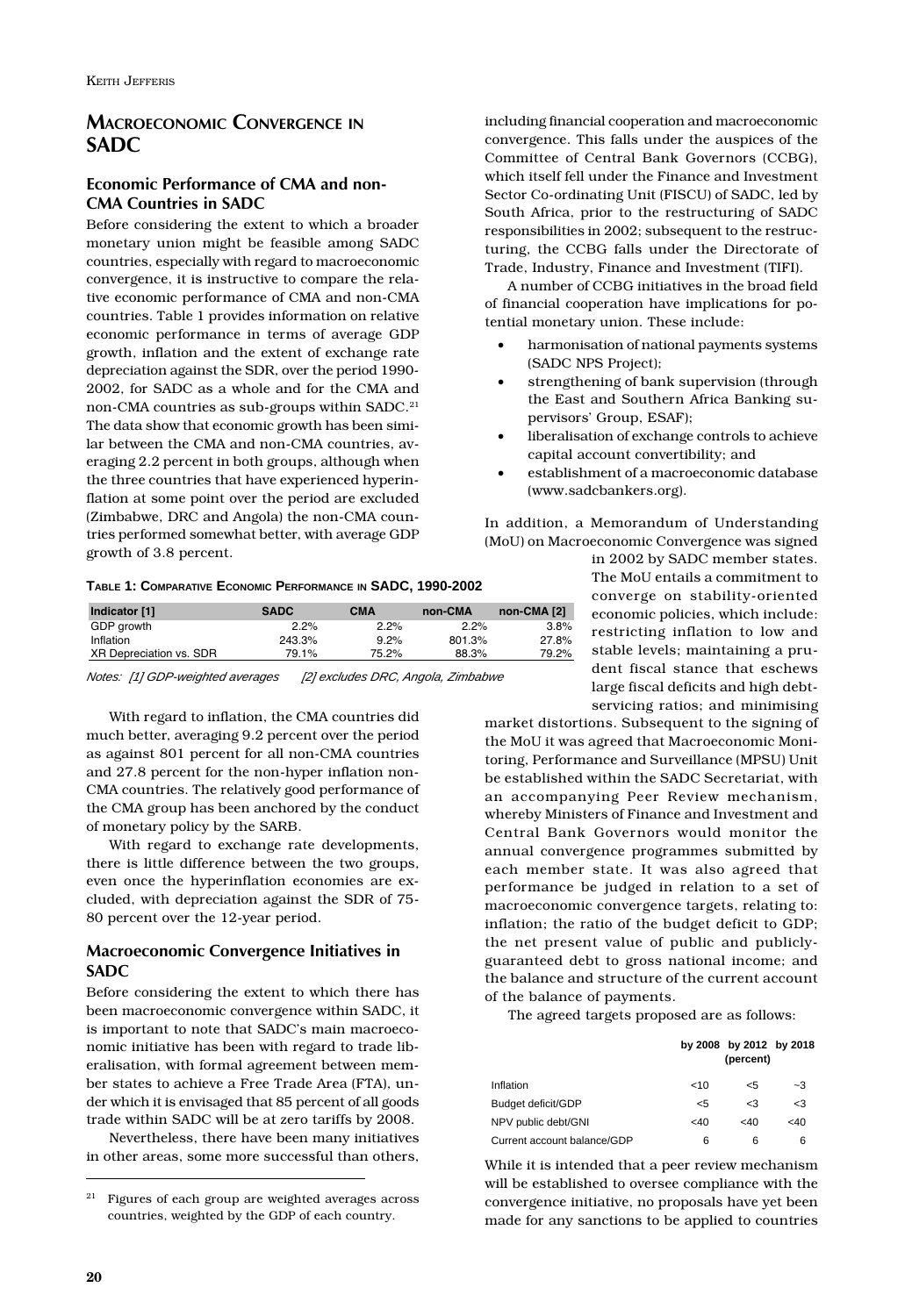that are unwilling or unable to meet the agreed targets, although there is scope for policy recommendations to be made to the peer review panel.

### **Macroeconomic Convergence among SADC Countries**

The SADC macroeconomic convergence initiative is not designed specifically to support the process of monetary union. Instead, it reflects a broader objective of achieving macroeconomic stabilisation in the region as a whole, as a prerequisite for achieving sustainable economic growth, as well as reducing the volatility in exchange rates and divergence in other key economic variables that serves as an impediment to trade and other economic linkages between member states. However, as noted earlier, macroeconomic convergence is an important prerequisite for a monetary union to be feasible. A lack of convergence indicates divergences in economic structures and vulnerability to asymmetric shocks, and hence potential difficulties in adapting to the common monetary, exchange rate and possibly fiscal policies that characterise a monetary union. A high degree of convergence, by contrast, indicates that those common policies are more likely to be relevant to each of the various members of the union.

In the remainder of this section, various convergence criteria are considered for SADC countries. The approach adopted is to assess the extent to which there has been economic convergence that could support the successful transition of non-CMA countries into a hypothetical SADC monetary union. This does not mean that a SADC monetary union would have to be based on the existing CMA, or on the adoption of the rand as a common currency. However, given economic dominance of South Africa in SADC, accounting for 67 percent of GDP, the reality is that South Africa would be the key member of SADC monetary union and hence that convergence with South Africa is likely to be a prerequisite for stable entry to a SADC monetary union.<sup>22</sup>

The indicators reviewed are inflation rates, interest rates and exchange rates. These are chosen because they are monetary indicators of specific relevance to monetary union. Once the union takes place, exchange rate volatility is zero (as national exchange rates are permanently fixed), all members have the same (benchmark) interest rate, and inflation rates should have minimal divergence across members of the union; hence, convergence in these measures prior to the union is important in minimising shocks in the transition process. There are of course other indicators that are important in assessing readiness to enter a monetary union, in-

 $22$  The merits of such convergence have been enhanced in recent years by South Africa's relative success in implementing monetary policy and bringing down its inflation rate. If South Africa were to have high inflation, as was the case in the past, the case for convergence would be undermined.

cluding fiscal deficits and debt, degree of economic diversification, trade patterns and openness, and capital and labour mobility, but these are related to more general economic conditions and characteristics, rather than monetary conditions.

The specific indicators reviewed are:

- Inflation: mean inflation differential vs. South Africa;
- **Interest rates**: mean interest rate differential vs. South Africa;
- **Exchange rate changes**: correlation of changes in each country's exchange rate against the SDR with changes in the SA rand/SDR exchange rate;
- **Exchange rate volatility:** volatility of national exchange rate changes vs. the SA rand (ZAR).

The results are summarised in Tables 2 to 5 and Figures 2 to 5. In each case, the table shows the value of the relevant indicators over two sub-periods, 1990-96 and 1997-2002 (or as recent data as is available), in order to enable an assessment of both the degree of convergence and whether this has increased or declined over time. The charts show the data for the most recent sub-period only.

**TABLE 2: MEAN INFLATION DIFFERENTIAL VS. SOUTH AFRICA [1] (PERCENT)**

|                  | 1990-1996      | 1997-2002 |
|------------------|----------------|-----------|
| <b>Mauritius</b> | $-3.3$         | $-0.3$    |
| Mozambique       | 43.8           | $-0.1$    |
| <b>Botswana</b>  | 0.9            | 1.2       |
| Swaziland        | $-0.5$         | 1.5       |
| Lesotho          | 1.2            | 1.6       |
| Namibia          | 0 <sub>1</sub> | 2.0       |
| Tanzania         | 17.2           | 3.4       |
| <b>Zambia</b>    | 91.1           | 20.1      |
| Malawi           | 224            | 20.6      |
| <b>Zimbabwe</b>  | 14.3           | 39.8      |
| Congo, DR        | 6138.2         | 304.7     |
| Angola           | 1691.0         | 366.7     |

| TABLE 3: MEAN INTEREST RATE DIFFERENTIAL VS. SOUTH |  |
|----------------------------------------------------|--|
| AFRICA [2] (PERCENT)                               |  |

|                  | 1990-1996 | 1997-2002 |
|------------------|-----------|-----------|
| <b>Mauritius</b> | $-4.1$    | $-3.9$    |
| Swaziland        | $-3.5$    | $-2.6$    |
| Tanzania         | 16.0      | $-2.4$    |
| <b>Botswana</b>  | $-2.6$    | $-0.7$    |
| Namibia          | 1.4       | $-0.1$    |
| Lesotho          | 1.0       | 1.3       |
| Mozambique       | 42.7      | 4.5       |
| Zambia           | 40.6      | 18.6      |
| Malawi           | 10.4      | 25.3      |
| Zimbabwe         | 10.0      | 28.1      |
| Congo, DR        | 86.8      | 66.4      |
| Angola           | 98.1      | 92.6      |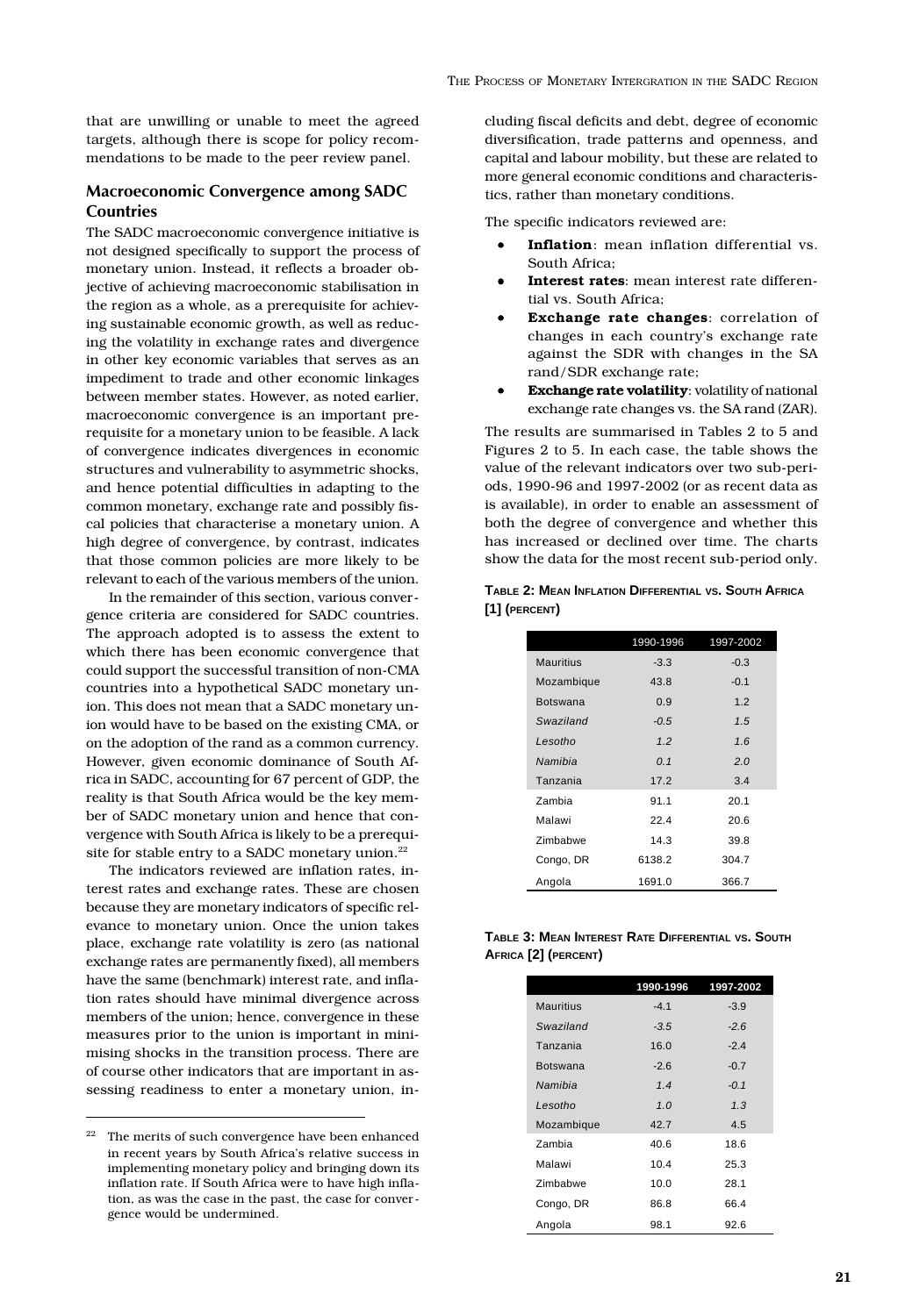|                  | 1990-1996 | 1997-2002 |
|------------------|-----------|-----------|
| I esotho         | 1.00      | 1.00      |
| Namibia          | 1.00      | 1.00      |
| Swaziland        | 1.00      | 1.00      |
| <b>Botswana</b>  | 0.85      | 0.93      |
| Mozambique       | 0.08      | 0.08      |
| Congo, DR        | $-0.39$   | 0.05      |
| <b>Zimbabwe</b>  | 0.06      | 0.01      |
| Zambia           | 0.09      | $-0.01$   |
| Malawi           | $-0.10$   | $-0.04$   |
| Tanzania         | 0.43      | $-0.08$   |
| Angola           | 0.36      | $-0.08$   |
| <b>Mauritius</b> | 0.04      | $-0.12$   |

| TABLE 4: CORRELATION OF PERCENT CHANGES IN SDR |  |
|------------------------------------------------|--|
| EXCHANGE RATE WITH SOUTH AFRICA [3]            |  |

With regard to inflation, it is evident that the differential *vis-à-vis* South African inflation has fallen for most countries between the early 1990s and the late 1990s, except for the CMA countries and Botswana, where there was a slight increase in inflation differentials, which nevertheless remained quite small. By the latter period, seven of the 13 SADC countries (Mauritius, Mozambique, Botswana, Swaziland, Lesotho, Namibia and Tanzania) had average inflation rates close to that of South Africa, with differentials of less than four percent. The remaining five countries (Zambia, Malawi, Zimbabwe, DRC and Angola) all had substantial inflation differentials *vis-à-vis* South Africa, ranging from 20 percent to over 300 percent.

The results for interest rate differentials are consistent with those for inflation. Interest rate differentials generally narrowed, in view of the narrower inflation differentials between the two subperiods, and the seven countries with relatively low inflation differentials have interest rates that are close to those of South Africa. Mauritius, Swaziland, Tanzania, Botswana, Namibia, Lesotho, and Mozambique all have interest rates that range between 3.9 percent below to 4.5 percent above those of South Africa, whereas Zambia, Malawi, Zimbabwe, DRC and Angola all have average interest rates ranging from around 18 percent above to over 90 percent above those of South Africa.

With regard to exchange rates, the three other CMA member countries obviously have no volatility in their exchange rates *vis-à-vis* the ZAR, given the fixed peg. Botswana also has a high correlation of exchange rate changes *vis-à-vis* the ZAR, and low volatility against the ZAR, which is to be expected given the important role that the ZAR plays in the basket to which the Pula is pegged. Beyond that, the correlation of exchange rate changes with

### **TABLE 5: VOLATILITY OF EXCHANGE RATE WITH ZAR (COEFFICIENT OF VARIATION)**

|                 | 1990-1996 | 1997-2002 |
|-----------------|-----------|-----------|
| I esotho        | 0.00      | 0.00      |
| Namihia         | 0.00      | 0.00      |
| Swaziland       | 0.00      | 0.00      |
| Mozambique      | 0.61      | 0.09      |
| Botswana        | 0.03      | 0.09      |
| Tanzania        | 0.26      | 0.14      |
| Mauritius       | 0.11      | 0.17      |
| Zambia          | 0.73      | 0.17      |
| <b>Zimbabwe</b> | 0.27      | 0.29      |
| Malawi          | 0.58      | 0.30      |
| Angola          | 2.60      | 1.02      |
| Congo, DR       | 2.30      | 1.68      |

#### *Notes:*

*[1] Annual change in consumer price index*

*[2] National interest rates calculated as the average of treasury bill rate, central bank lending rate, and interbank money market rate.*

*[3] National currency/SDR vs. ZAR/SDR*

*[4] Quarterly data used in all cases*

*Source: calculations based on IFS data*

the ZAR is very low for the currencies of all other SADC members. Volatility against the ZAR does not show any clear division into currencies with particularly 'low' or 'high' volatility (outside of the CMA members), but does show a progressive increase in volatility moving from countries that showed convergence with South Africa on the interest rate and inflation indicators (Botswana, Mozambique, Tanzania and Mauritius) to those that do not demonstrate convergence (Zambia, Zimbabwe, Malawi, Angola and DRC).

What conclusions can be drawn from these results? First, there has been some convergence across SADC between the first and second subperiods, with lower inflation and interest rate differentials between most countries and South Africa. Second, the process has been unequal, and it is possible to identify a 'convergence group' of countries – Mauritius, Swaziland, Tanzania, Botswana, Namibia, Lesotho, and Mozambique – that have moved closer to South African levels of inflation and interest rates, and whose currencies are relatively stable (have low volatility) against the ZAR. The remaining SADC countries – Zambia, Zimbabwe, Malawi, Angola and DRC – make up a 'nonconverging' group that continue to have much higher inflation and interest rates than South Africa, and show as much evidence of increasing di-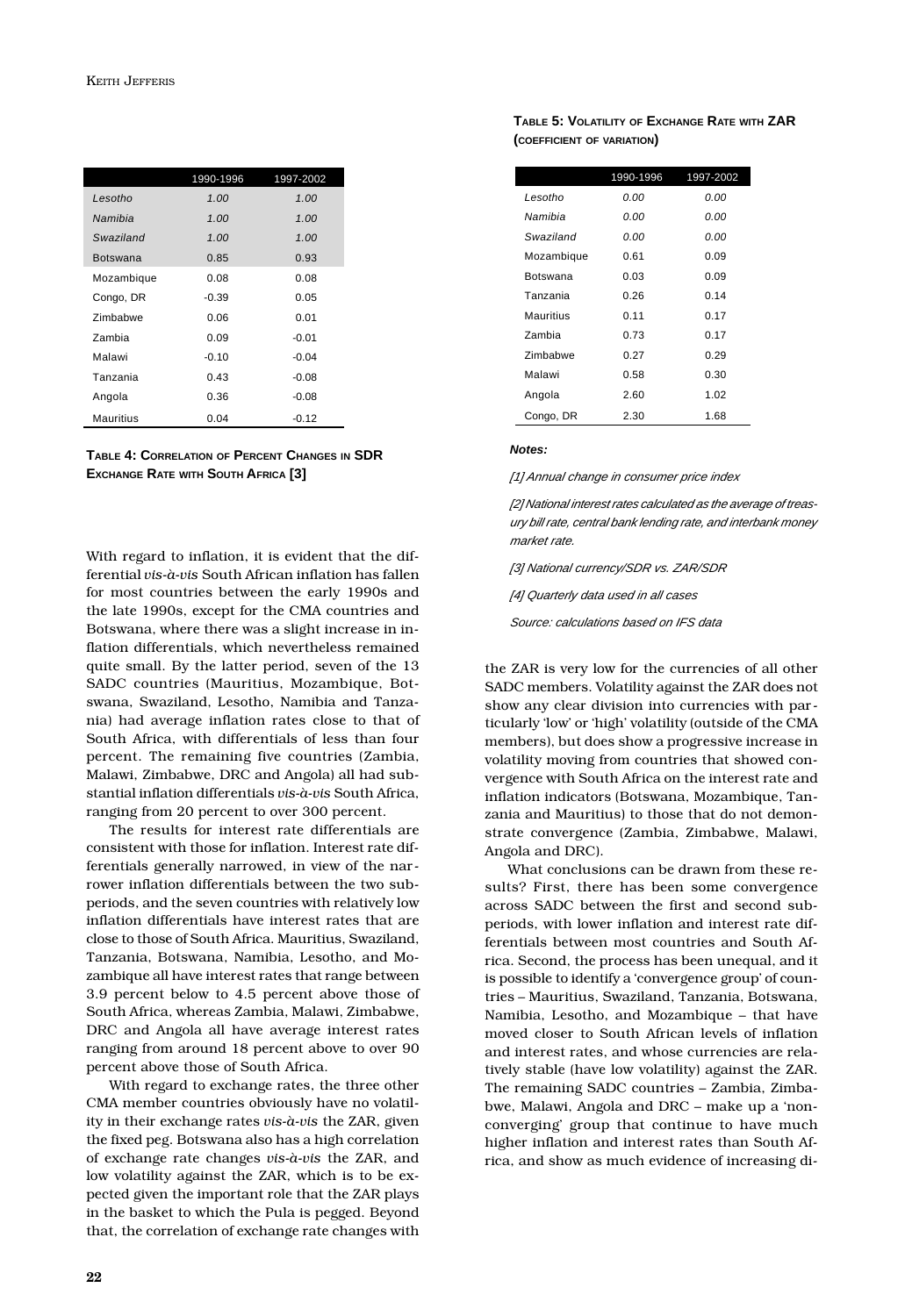

**FIGURE 2: SADC INFLATION DIFFERENTIALS WITH SA (1997–2002, PERCENT)**

**FIGURE 3: SADC INTEREST RATE DIFFERENTIALS VS SA (1997–2002, PERCENT)**

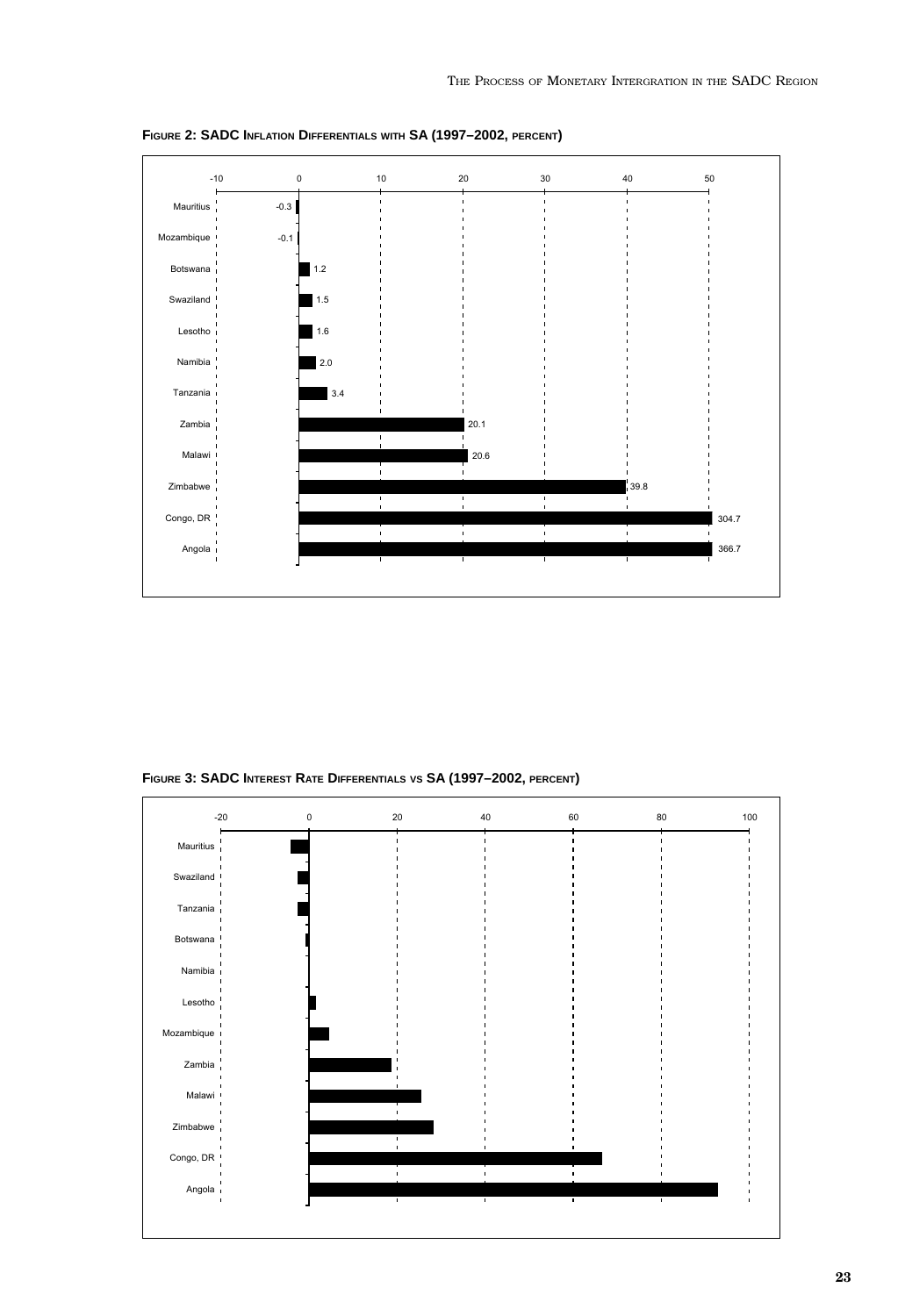

**FIGURE 4: SADC CURRENCIES EXCHANGE RATE VOLATILITY WITH SA RAND (1997–2002)**

**FIGURE 5: EXCHANGE RATE CORRELATIONS WITH SOUTH AFRICA (1997–2002)**

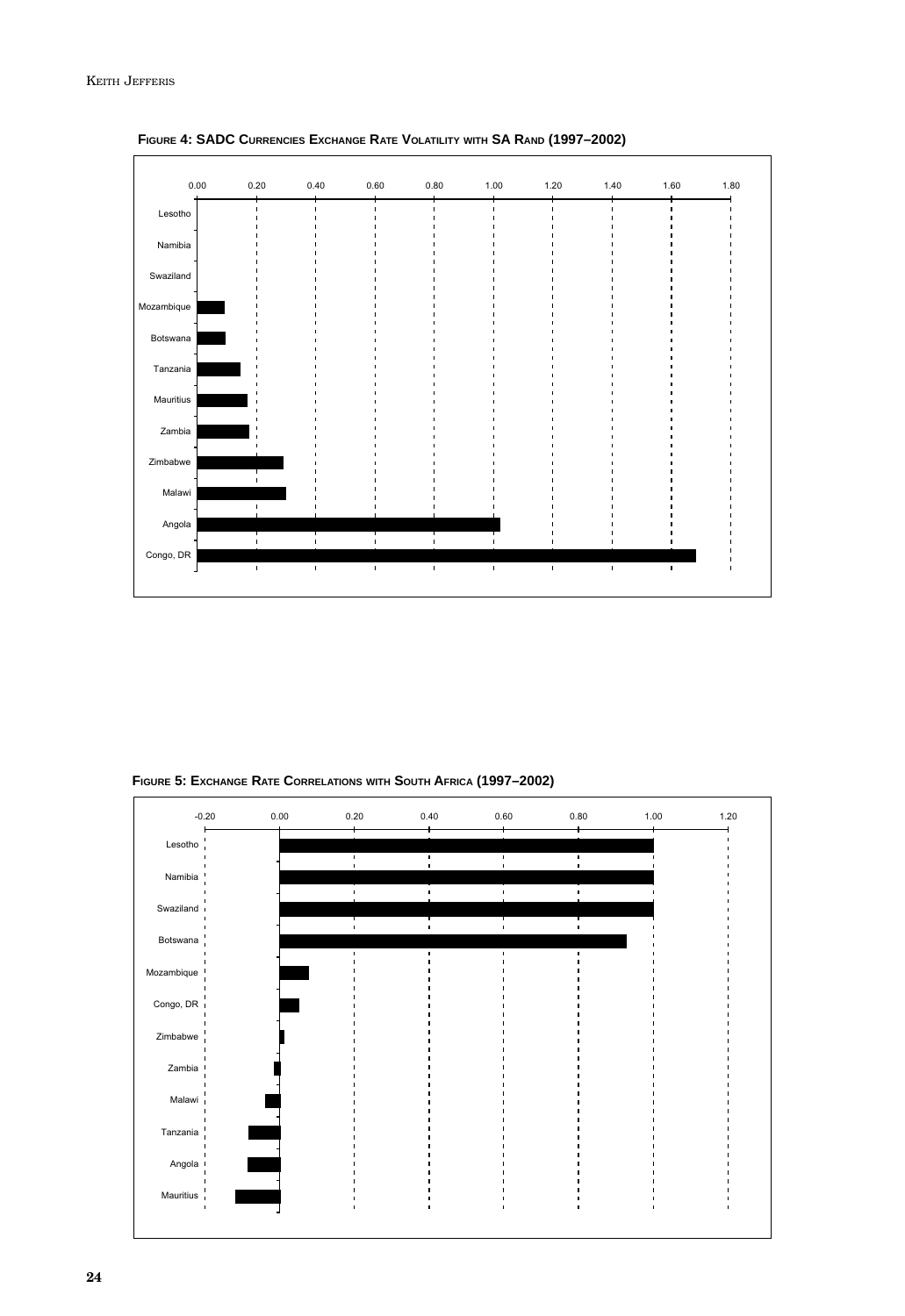vergence over the years as of convergence.

### **IMPLICATIONS AND CONCLUSIONS**

While these results are not conclusive and there are other ways of assessing economic convergence, some preliminary conclusions can be drawn. On the basis of this evidence and of the economic performance of the past decade, it would not yet be feasible for all SADC countries to move together towards monetary union; some kind of 'variable geometry' would be needed that accommodates the faster moving 'convergence group' while allowing the remaining countries to move at different speeds towards monetary union.<sup>23</sup>

For the 'convergence group', achieving the shortterm SADC objective of inflation below ten percent is a realistic and achievable aim, and indeed several of these countries have already achieved it. This would help to keep interest rates at comparable levels. For the non-convergence group, their immediate objective has to be macroeconomic stabilisation. In fact the current picture is probably more favourable than that presented in fiveyear average figures, as very recent figures do provide some evidence that in some countries at least, stabilisation is succeeding. One or two years of good performance is not enough, however, and the achievements have to be sustained over a longer period for longer term convergence objectives to be feasible. Furthermore, if the SADC convergence objective is to be seen as a serious commitment by member states, the macroeconomic monitoring and peer review mechanism needs to be established as a matter of priority. Ultimately, some kind of sanctions against laggards may be necessary, even if the only sanction is the refusal of membership in the monetary union.

The short term objectives that are necessary to support a potential SADC monetary union are fairly clear and straightforward, as noted above: control of inflation to below ten percent; macroeconomic stabilisation; and convergence monitoring. It is in the medium term that more difficult issues will have to be tackled.

First, it will be necessary to review the extent to

which the member states of SADC currently meet, or are likely to meet in the future, the necessary conditions for monetary union, such as similarity of economic shocks and similarity of economic structures and trade patterns. To the extent that there are similarities, monetary union is more likely to be both feasible and beneficial. However, perhaps not too much should be read into this requirement. Within the CMA, Lesotho, Namibia and Swaziland all have quite different economic structures to South Africa, and yet their monetary union has endured, presumably because on balance, the smaller countries have benefited from the 'agency of restraint' imposed by South African monetary policy, which has generally been run in a conservative and responsible manner, resulting in relatively low inflation over a prolonged period.<sup>24</sup> The BLS countries have also benefited from monetary union due to their integration into the South African economy and the very high proportion of their total trade that is carried out with South Africa, thus yielding considerable efficiency benefits, as the OCA literature predicts.

This illustrates a second factor that would support SADC monetary union, an increase in the level of intra-SADC trade. Obviously this is the intention of the SADC FTA, due to be fully operational in 2008, and it is to be hoped that the anticipated benefits do, in fact, result. A successful FTA, while welcome, would not, however, be sufficient. Evolution into a full customs union would have to follow, as part of the process of establishing a single market for goods, services, capital, money and labour among participating countries, which is an essential prerequisite for a viable monetary union.

Countries will, therefore, need to consider issues related to improving factor mobility. With regard to exchange controls on capital movements, there has been considerable progress in recent years, and at least in principle, among most countries, an acceptance that capital account liberalisation is desirable and feasible. However, labour mobility is more problematic, with concerns that severe income disparities within the region would lead to unsustainable migration between countries; this component of monetary union is unlikely to be feasible, at least not across all SADC countries, for some time.

The pursuit of SADC monetary union will also require some tough choices to be made regarding

 $^{23}\;$  This was the intention in EMU, where the expectation was that there would be an initial qualifying group of countries, to be followed later, as the necessary economic and financial reforms took place, by the joining up of other countries that did not initially qualify. Indeed, by some accounts the Maastricht criteria were designed to exclude Italy and other southern European countries with weak public finances, in order to 'sell' EMU to a skeptical German public, worried that the monetary policy achievements of the Bundesbank would be undermined. In the event, with a mixture of political bargaining and creative public finance accounting, almost all of the countries that wanted to join EMU did so in the first round in 1999 (the exception was Greece, which only joined EMU in 2001).

<sup>24</sup> It should also be noted that there are considerable differences in economic structure between members of the CFA zone, and yet this monetary union has also survived. Similarly with the Eastern Caribbean Currency Union (ECCU), which has been in existence since 1983. The ECCU does not fulfill several of the key criteria for an optimum currency area, and yet 'the arrangement has functioned smoothly and brought clear benefits to its members' (Venner, 2002:6).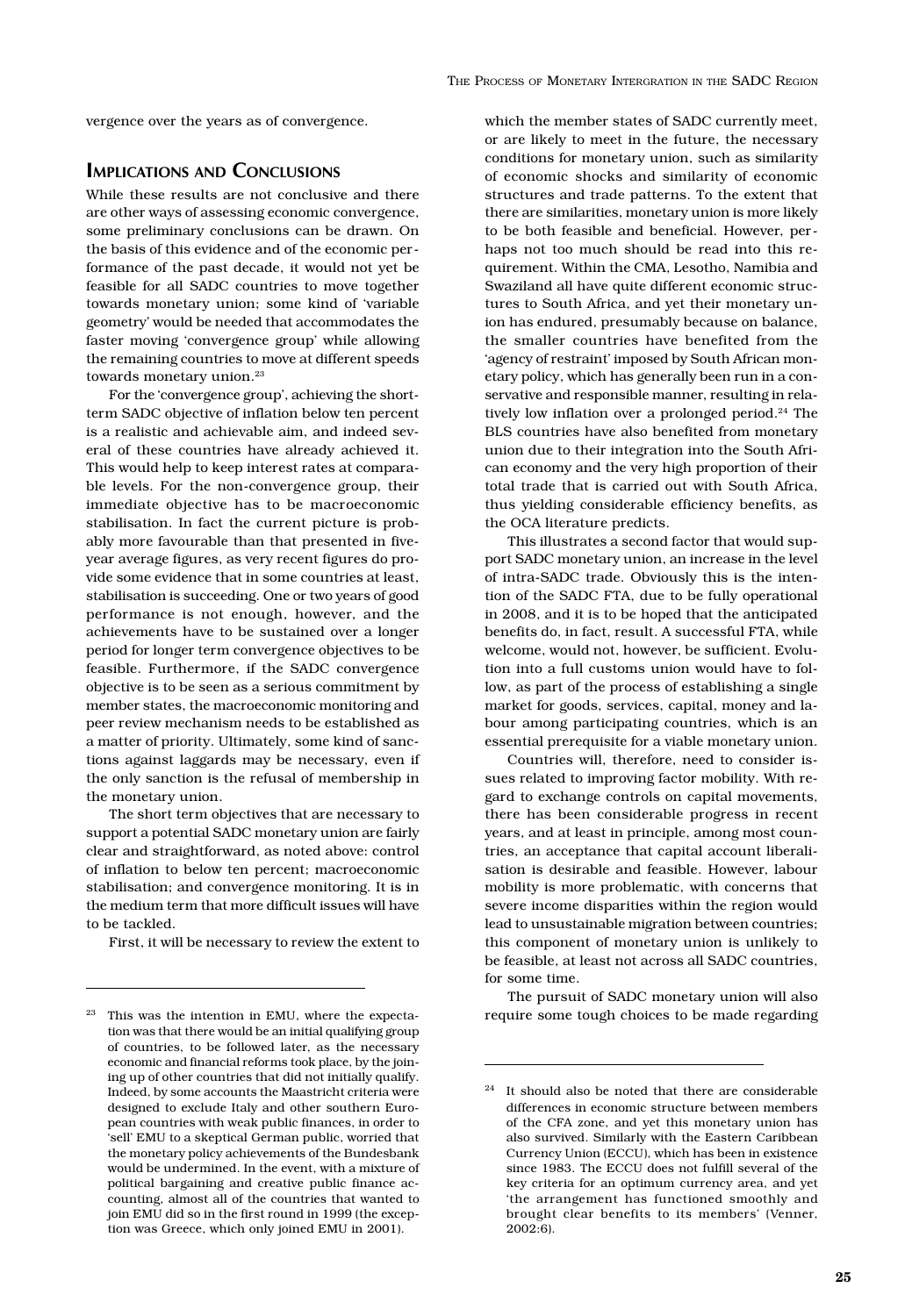monetary and exchange rate policy. As noted earlier, most SADC countries have floating exchange rates, and an independent monetary policy. An agreement to pursue monetary union will imply a reversal of these positions. A period of exchange rate convergence would be necessary, with all prospective monetary union members targeting an agreed exchange rate objective that would progressively minimise exchange rate fluctuations between these countries. This in turn implies that national monetary policy would have to, first and foremost, be oriented towards pursuing the exchange rate target while overall monetary policy would be determined on a collective basis across countries, rather than on an individual, national basis. The various exchange rate and monetary policy options, and how exchange rate convergence should be designed and structured, will require considerable discussion and debate.

The process will also need to be driven by political will supported by the necessary economic reforms; not just political will at the African Union level, but at the domestic level, where choices will need to be made that may appear to have shortterm costs, but would be necessary for the longterm success of monetary union. The political commitments that have been made so far, mostly at Africa-wide level, will at some point have to be supplemented by political commitment at the national level, which would in turn drive the adoption of economic policies focused on monetary union, if the monetary union project is to move forward. It is important to recall that EMU was as much a political project as an economic one, and that this political backing, especially from the largest countries, France and Germany, was crucial to ensuring that the inevitable obstacles were overcome. In SADC, the political element will also be important, although the dynamics are likely to be different to those of Europe. While all potential monetary union members will need to be convinced that there are sufficient gains to be had from monetary union to compensate for the reduction of policy autonomy that would result from the sharing of economic policy decision-making, the issue is perhaps most acute for South Africa, as the dominant economic power in the region.

Finally, much thought will have to be given to the institutional issues that would accompany monetary union, which are essential to the union's credibility and hence its ability to influence expectations. It is important to get governance structures right, so that monetary policy and related rules can be enforced, any breaking of the rules can be effectively countered, and exit from the union is costly. Related institutional issues that will need to be resolved include the framework for fiscal policy, financial sector regulation and supervision and, especially, the structure of union-wide central banking and accompanying decision-making powers. Given the mismatch in size between South Africa

and the remaining SADC members, and the varied record of members in terms of the quality of economic policy-making, reaching a solution that incorporates the interests of all members while ensuring a responsible monetary policy for the union, will require considerable compromise on all sides. Given the importance of getting the initial conditions and structures right, and bearing in mind that monetary union is, in principle, irrevocable, the process should not be rushed.

### **REFERENCES**

- Bank for International Settlements (BIS) (2003) 'Regional currency areas and the use of foreign currencies', BIS Papers No.17.
- Barrell, R. and Choy, A. (2003) 'Economic and Monetary Integration in Europe: Lessons and Prospects for Africa', paper presented to the Symposium of African Association of Central Banks on Monetary Union in Africa, Kampala, Uganda, August.
- Bayoumi, T. and Eichengreen, B. (1994) 'One Money or Many? Analysing the Prospects for Monetary Unification in Various Parts of the World', Studies in International Finance, 76, Princeton University Press.
- Bayoumi, T. and J.D. Ostry (1997) 'Macroeconomic Shocks and Trade Flows within Sub-Saharan Africa: Implications for Optimum Currency Arrangements', *Journal of African Economies*, vol.6 (3): 412-44.
- Boughton, J.M. (1993) 'The Economics of the CFA Franc Zone', in Masson, P.R. and Taylor, M.P. (eds) *Policy Issues in the Operation of Currency Unions*, Cambridge: Cambridge University Press.
- Collier, P. (1991) 'Africa's External Relations: 1960-90', *African Affairs*, vol.90: 339-56.
- Debrun, X., P. Masson and C. Patillo (2002) 'Monetary Union in West Africa: Who Might Gain, Who Might Lose, and Why?', IMF Working Paper 02/226.
- De Grauwe, P. (1992) *The Economics of Monetary Integration*, Oxford: Oxford University Press
- Foudo, T. (2003) 'Regional currency areas and the use of foreign currencies: Lesotho's experience', in BIS (2003).
- Guillaume, D.M. and Stasavage, D. (2000) 'Improving Policy Credibility: Is There a Case for African Monetary Unions?', *World Development* vol.28(8): 1391- 1407.
- Hawkins, J. and P. Masson (2003) 'Economic aspects of regional currency areas and the use of foreign currencies', in BIS (2003)
- Hogeweg, G.J. (2002) 'Regional Monetary Arrangements: Lessons from the Euro Area', paper presented to the IMF Conference on Challenges to Central Banking from Globalised Financial Systems, September.
- Honohan, P. and Lane, P.R. (2000) 'Will the Euro trigger More Monetary Unions in Africa?', World Banking Working Paper no.2393.
- Jenkins, C. and L. Thomas (1996) 'Is Southern Africa Ready for Regional Monetary Integration?', Centre for the Study of African Economies Working Paper 51, published in Petersson, L. (ed.) *Post-Apartheid Southern Africa: Economic Challenges and Policies for the Future*, London: Routledge, 1998, pp.145-170.
- Kahn, B. (2000) 'Monetary Policy Within the CMA Framework', Paper presented to the Bank of Namibia Bankers Conference, Windhoek, October.
- Kenen, P. (1969) 'The Theory of Optimum Currency Ar-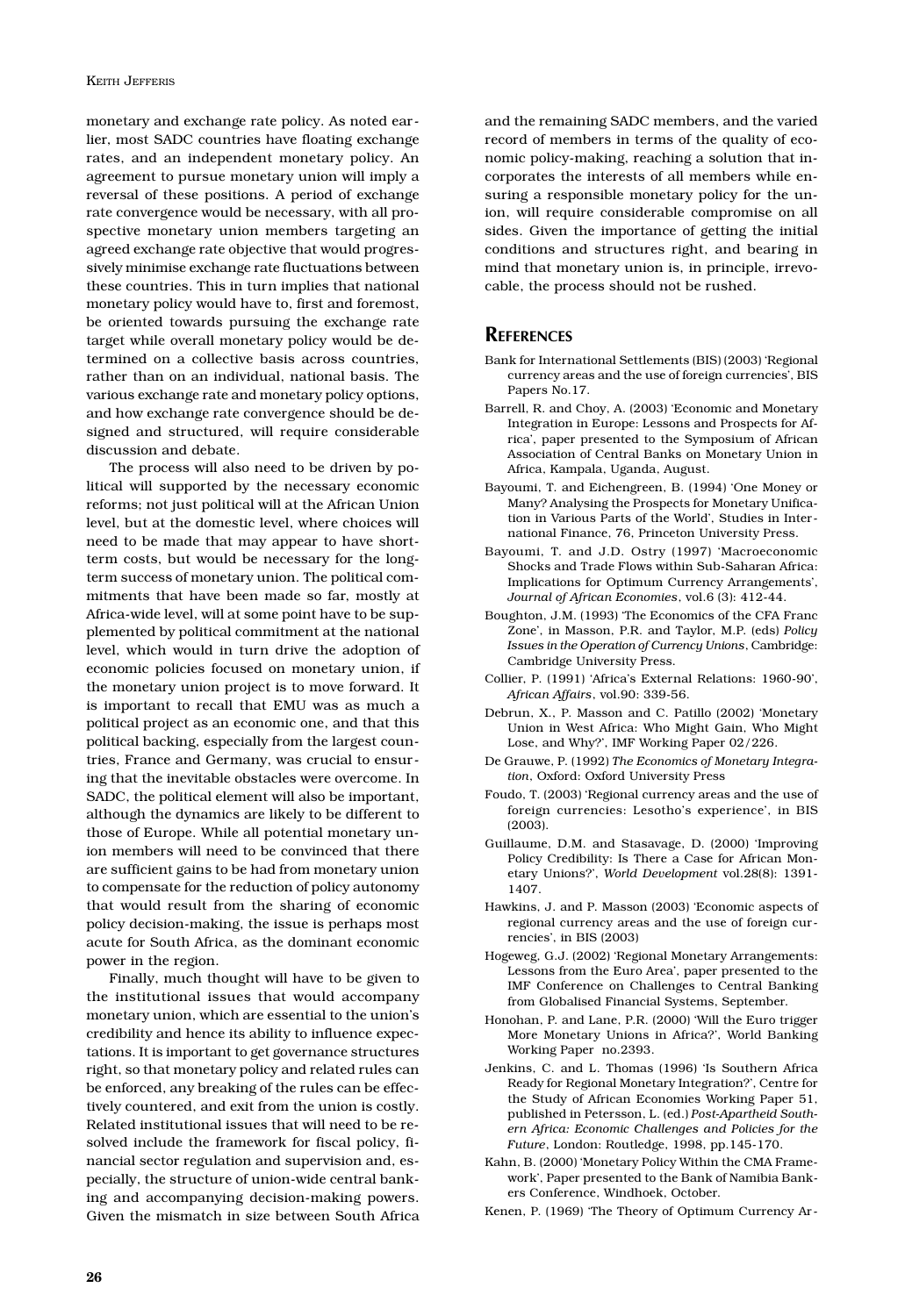eas: An Eclectic View', in Mundell, R. and Swoboda, A. (eds.), *Monetary Problems of the International Economy*, Chicago, University of Chicago Press.

- Lewis, J.D., Robinson, S. & Thierfelder, K. (2003) 'Free Trade Agreements and the SADC Economies', *Journal of African Economies* vol.12(2), pp.156-206.
- Maskay, N. (2003) 'Patterns of Shocks and Regional Monetary Co-operation in South Asia', IMF Working Paper 03/240 (December).
- Masson, P. and Patillo, C. (2002) 'Monetary Union in West Africa: An Agency of Restraint for Fiscal Policies?', *Journal of African Economies*, vol.11 (3): 387-412.
- (forthcoming) *The Monetary Geography of Africa*.
- Mundell, R. (1993) 'EMU and the International Monetary System', Austrian National Bank Working Paper no.13, July.
- Tavlas, G. (1992) *The 'New' Theory of Optimal Currency Areas*, IMF, Washington DC.
- Venner, K.D. (2002) 'How Can Monetary Policy be Conducted in the Union?', discussant's paper presented to the IMF Conference on Challenges to Central Banking from Globalised Financial Systems, September.
- Yeats, A.S. (1999) 'What Can Be Expected From African Regional Trade Arrangements? – Some Empirical Evidence', World Bank Policy Research Working Paper No. 2004.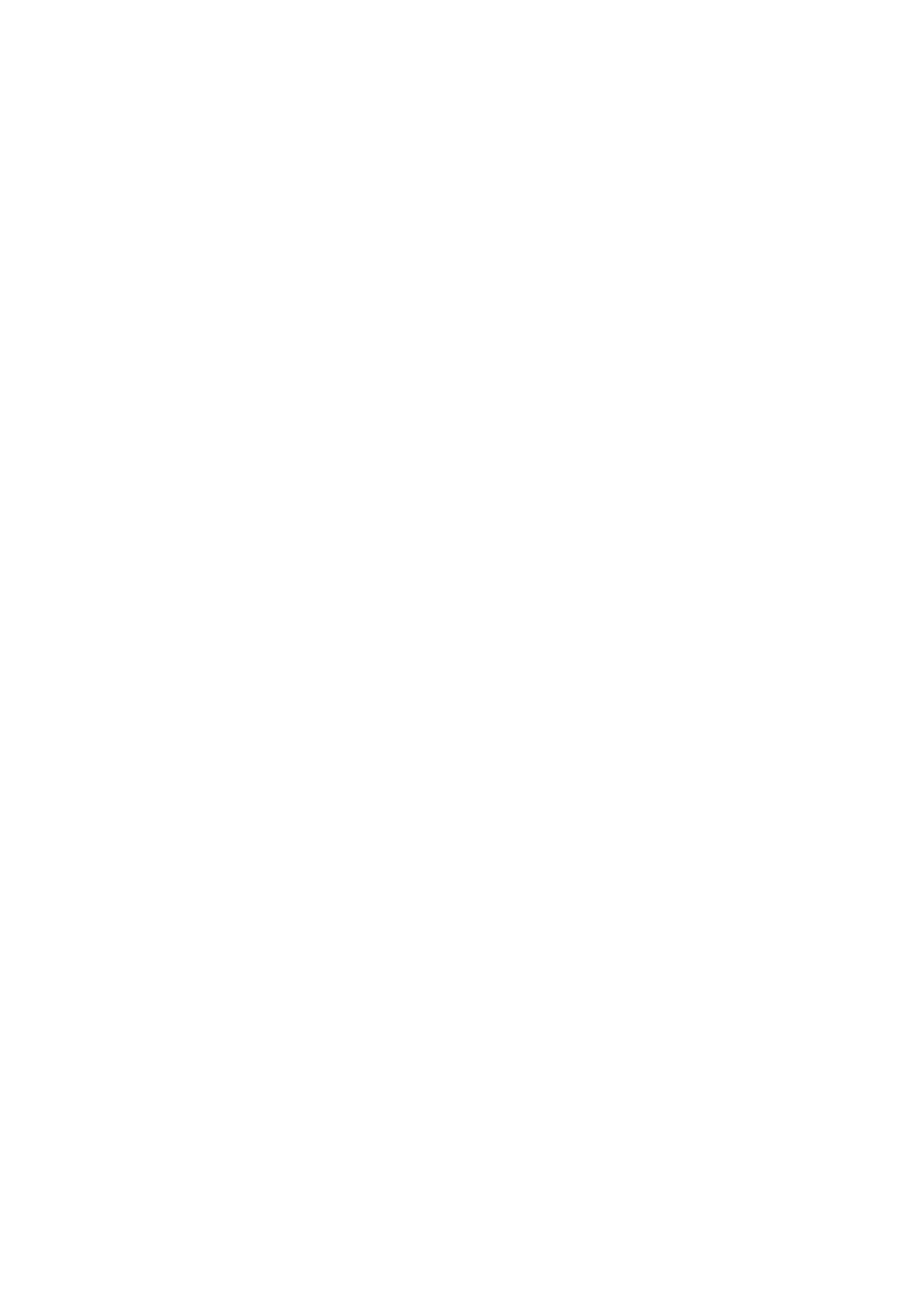# **An Approach to Estimating the Demand for Narrow Money in Botswana**

*Walter Mosweu*<sup>1</sup>

### **INTRODUCTION**

The aim of this paper is to present an approach to modelling the empirical relationship between narrow money, real income, interest rates and inflation, and to examine the stability of this relationship in Botswana, especially in light of financial reforms. Stability of the model is important, since any instability of the estimated model not only invalidates forecasting and policy simulation, but also presents economic and statistical difficulties in conducting any inference from the estimated relationship. The paper estimates a long-run demand for narrow money function for Botswana using the Johansen Vector Error Correction Mechanism (VECM).

The demand for money function represents one of the most important components of the monetary process in a market economy. Since the demand for money plays an important part in the monetary process, it is not surprising that it has been subject to extensive empirical scrutiny in many countries. The demand for money reflects the degree of desirability to possess money for companies, households and other economic entities. In its nominal representation, it indicates the attractiveness of a certain amount of money. However, in its real representation, it shows how attractive it is to possess money corresponding to the number of units of assets and services that may be acquired for the money. The demand for money function links money, interest rates and real economic variables and thus plays an important role in the decision making process of central banks dealing with monetary policies.

In Botswana, before the late 1980s, the financial sector was not well diversified; it was highly concentrated and had a limited range of financial instruments (Bank of Botswana, 2001). At that time, the central bank exercised a considerable degree of direct control over the operations of commercial banks, especially in regard to maximum interest rates on lending and minimum interest rates on deposit rates. It was only after 1986 that controls were lifted and commercial banks were allowed to set interest rates freely. The above-men-

tioned reforms were undertaken to improve the efficiency of financial institutions, broaden the range of financial instruments and liberalise financial markets. The financial sector has since undergone considerable transformation after the liberalisation and reform measures of 1986 and subsequent years. Table 1 summarises those reforms.

#### **TABLE 1. FINANCIAL SECTOR REFORMS IN BOTSWANA**

| Type of Reform                                              | Year |
|-------------------------------------------------------------|------|
| Removal of control on interest rates                        | 1986 |
| Establishment of the Stock Exchange                         | 1989 |
| Liberalisation of commercial bank licensing<br>requirements | 1990 |
| Introduction of Bank of Botswana Certificates               | 1991 |
| Removal of all foreign exchange controls                    | 1999 |
| Introduction of International Financial Service Centre      | 2000 |

*Source: Bank of Botswana Annual Report, 2001*

When formulating a demand for money model in Botswana that can be estimated over a long period, the following points are of major concern:

- the relatively undeveloped capital markets in the 1970s may indicate a significant role for real assets such as livestock ownership;
- the constrained opportunities for financial investments restrict the choice of an appropriate rate of return on financial assets as a rate of interest on bank deposits;
- the transition period from a moderately regulated financial system to a liberalised system raises the interesting question of the stability of demand for money function.

The objective of this study is to investigate and estimate long-run relationships among money supply (M1), output, interest rates, and inflation with a view to determining whether there is a cointegrating vector that can be interpreted as a long-run money demand function. The cointegrating vector is interpreted as a long-run demand for money function since, mathematically, a vector is a linear combination of elements in a set, i.e., a set of variables. The paper presents a system approach to estimating a long-run demand for money function using a Johansen VECM, to fit a system of equations to the Botswana data. The use of a VECM framework allows for the examination of impulse response functions, whereby the responses of key variables to various economic shocks are examined. This comprises the second major component of the paper.

# **TIME SERIES CHARACTERISTICS OF THE DATA**

<sup>1</sup> Economist, Research Department, Bank of Botswana. This article is drawn mainly from the author's Master of Science dissertation submitted to The University of Birmingham in September 2002.

Annual data from various issues of Bank of Botswana Annual Reports over the period 1975 - 2001 are used in this modelling exercise. The variables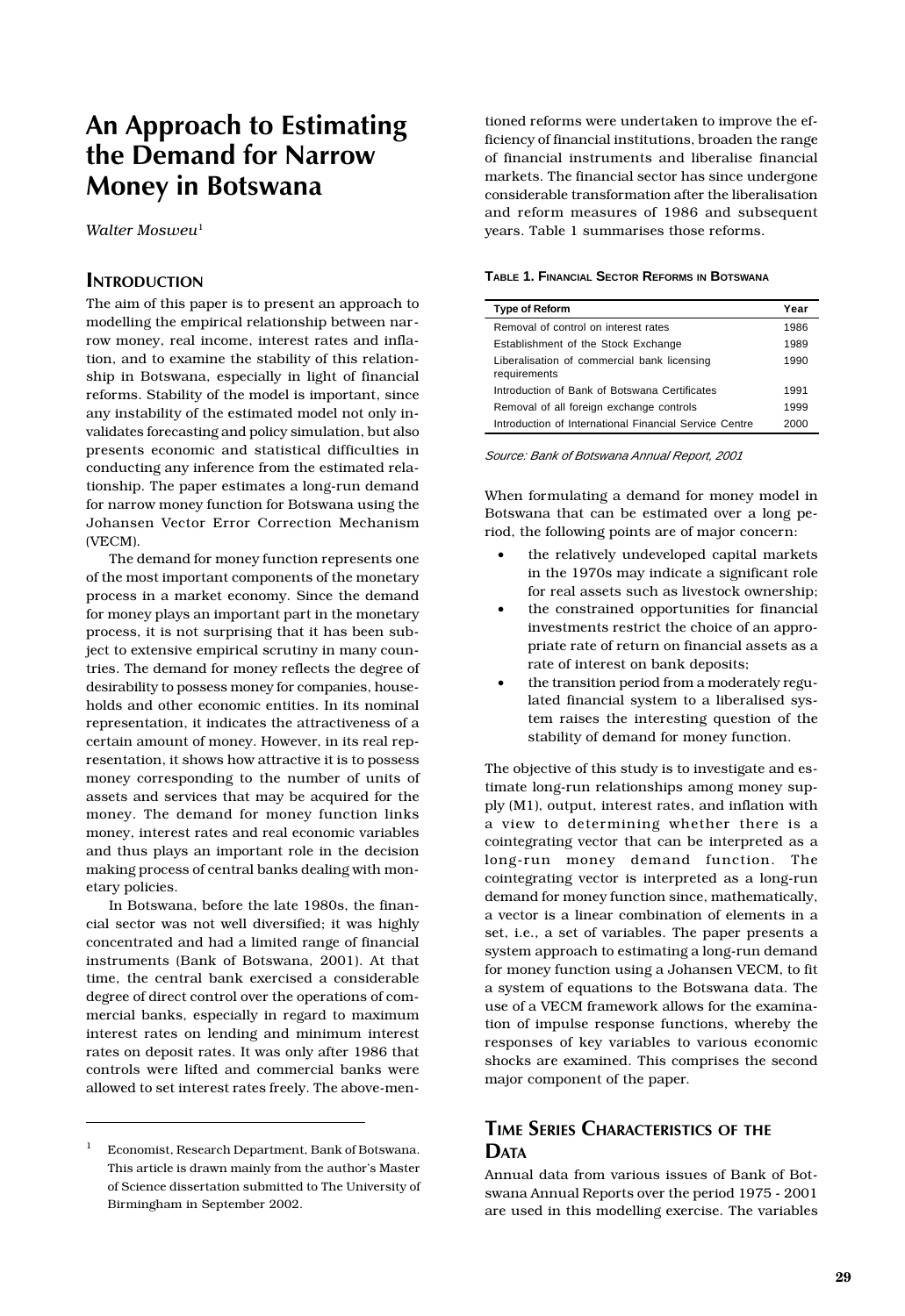used are annual inflation (Inf), real interest rates (Rate) and the logs of real GDP (LRGDP) and real narrow money ( real M1, LRM1). The M1 measure of narrow money comprises currency outside banks plus demand deposits. The 88-day deposit interest rate of commercial banks is used as it represents the closest substitute to financial assets. Figures 1-4 show the plots of the data, while Table 2 shows descriptive statistics of the variables.

**FIGURE 1 AND 2: PLOTS FOR REAL NARROW MONEY AND REAL GDP**



**FIGURE 3 AND 4: PLOTS FOR INFLATION AND DEPOSIT RATE (PERCENT)**





The graphs of income and narrow money are trending upwards, although the trend in narrow money is not smooth compared to income. The graphs of inflation and deposit rates show that the variables move up and down over time. Looking at the first, second, third and fourth moments of the distributions, it appears that none of the variables are normally distributed. The rejection of normality is buttressed by the Jacque-Bera statistic reported in Table 2. The distributions of all variables except inflation have long left tails and are thus negatively skewed. All the four variables have kurtosis of less than 3 implying that the distributions are flat or *platykurtic* relative to the normal.2

A test for unit roots was conducted since empirical work based on time series data assumes that the underlying time series is stationary (Patterson, 2000). However, most economic data are non-stationary and hence it becomes essential to test for unit roots to avoid spurious regression. Since time series data are used, they were subjected to a test for stationarity using the Augmented Dickey-Fuller (ADF) test. A non-stationary series that can be transformed into a stationary series by differencing *d* times, is said to be integrated of order *d*, i.e., I(*d*). Likewise a stationary series is I(0) and a series that is stationary after differencing once is I(1). The results are shown in Table 3.

The results show that all the variables have a unit root in their level form indicating that they are non-stationary. Stationarity is attained after differencing once, implying the variables are integrated of order one, or I(1). Although the series are non-stationary in their level form, their linear combination may be stationary, which is known as cointegration.

The skewness of a symmetric distribution, such as the normal distribution, is zero while kurtosis is 3.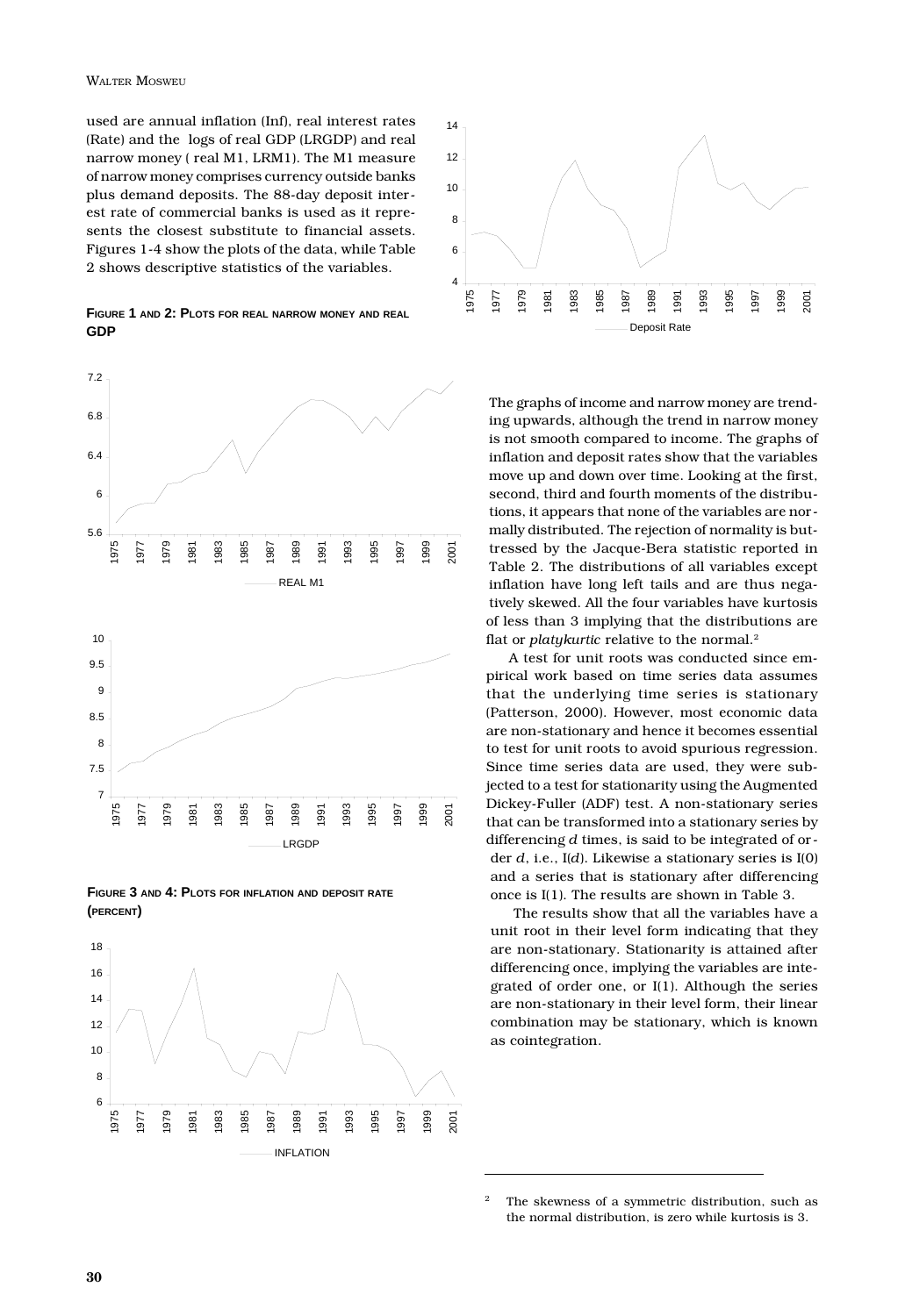**TABLE 2. DESCRIPTIVE STATISTICS OF THE VARIABLES**

| Variable     | Mean   | <b>Standard</b><br><b>Deviation</b> | <b>Skewness</b> | Kurtosis | #<br><b>Normality</b> |
|--------------|--------|-------------------------------------|-----------------|----------|-----------------------|
| Real M1      | 6.559  | 0.427                               | $-0.411$        | 1.943    | 2.017 [0.365]*        |
| Inflation    | 10.754 | 2.594                               | 0.485           | 2.746    | 1.133 [0.567]*        |
| Real GDP     | 8.771  | 0.686                               | $-0.382$        | 1.862    | 2.115 [0.347]*        |
| Deposit Rate | 8.76   | 2.369                               | $-0.031$        | 2.16     | 0.798 [0.671]*        |

*Notes: # Normalty is tested by the Jacqueue-Bera Statistic*

*\* indicates significance at the 5 percent level*

### **TABLE 3. UNIT ROOT TESTS**

| Variable | ADF (Levels) | <b>First</b><br><b>Differences</b> | Lag Length | <b>ADF (First</b><br>Differences) |
|----------|--------------|------------------------------------|------------|-----------------------------------|
| LRM1     | $-2.0802$    | DLRM1                              | 0          | $-5.5941*$                        |
| Inf      | $-2.5412$    | Dinf                               |            | $-4.5814*$                        |
| Rate     | $-3.9704$    | <b>DRate</b>                       | 2          | $-4.1050*$                        |
| LRGDP    | $-1.6781$    | <b>DLRGDP</b>                      | 0          | $-4.0344*$                        |

*Notes:*

*1. \* indicates significance at the 5 percent level.*

*2. The lag length reported is the number of lags sufficient to remove any autocorrelation in the residuals.*

# **REVIEW OF ECONOMETRIC TECHNIQUES AND METHODOLOGY**

The finding that many macro-econometric time series may contain a unit root has spurred the development of the theory of non-stationary time series analysis. Until recently most econometric work on the estimation of cointegrating vectors used single equation dynamic models, especially the Engle-Granger Two Step Procedure (Doornik, *et al*, 1998; Hendry and Ericsson, 1991; Kganetsano, 2001). Engle and Granger (1987) showed that if there is a cointegration relationship between non-stationary variables, there must exist an equilibrium correction representation of the data.

Civcir (1999) estimated the demand for broad money in Turkey by using the 'general to the specific approach'. The model starts with the estimation of the dynamic, single equation, equilibrium correction representation model. The model included short-run dynamics while taking into account deviations from the long-run relationship. Civcir then applied the principle of parsimony by dropping insignificant variables and the furthest lags. In Botswana, Kganetsano (2001) estimated the demand for money function using the Engle-Granger procedure. However, one major drawback of the Engle and Granger technique and the single equation dynamic model is that they inherently assume the existence of one cointegrating vector even though they may be more than one. Harris (1995) argues that assuming that there is only one cointegrating vector, when in fact there are more, leads to inefficiency in the sense that a linear combination of these vectors can be obtained only when estimating a single equation model.

Johansen (1988, 1991, and 1995) developed a maximum likelihood technique by merging the Granger Representation Theorem (equilibrium correction theory) and cointegration. The Johansen maximum likelihood technique is used in this paper, as it is superior to the former techniques by allowing for the estimation of more than one cointegrating vector and for the calculation of maximum likelihood estimates of these vectors. Moreover, since the Johansen technique estimates a VECM, it represents an intermediate method between a basic Vector Auto Regression (VAR) and the more structural approach of traditional econometric models. A VECM is a restricted VAR that has cointegration restrictions built into the specification. The other advantage is that all the variables in the VECM are potentially endogenous and hence we do not have a problem of choosing which variables are endog-

enous or exogenous. Thus, in the model, narrow money, income, deposit rates and inflation are used as potentially endogenous variables in a system to discover long-run relationships among them. A more detailed presentation of the Johansen technique can be found in Appendix A.

### **RESULTS**

The Johansen procedure is used to identify a longrun money demand among the cointegrated vectors. One potential problem of a VAR concerns the number of lags to be included in the system. The lag order of the VAR is often selected somewhat arbitrarily, with standard recommendations suggesting that it is set it long enough to ensure that the residuals are white noise. However, if you choose the lag length too large, the estimates become imprecise. The lag length of 3 was chosen as it removed the autocorrelation in the residuals. Finally we included the time trend to take account of longrun deterministic growth not included in the system.

It is widely known that the Johansen approach only provides information on the uniqueness of the cointegrating space (Harris, 1995). Consequently, it becomes necessary to impose restrictions motivated by economic arguments to explain unique vectors lying within that cointegrating space. In this study, a standard Choleski type of contemporaneous restriction is used on the VAR. When using the Choleski type of restriction, the ordering of variables imposes a particular recursive structure on the model, so that variables appearing earlier in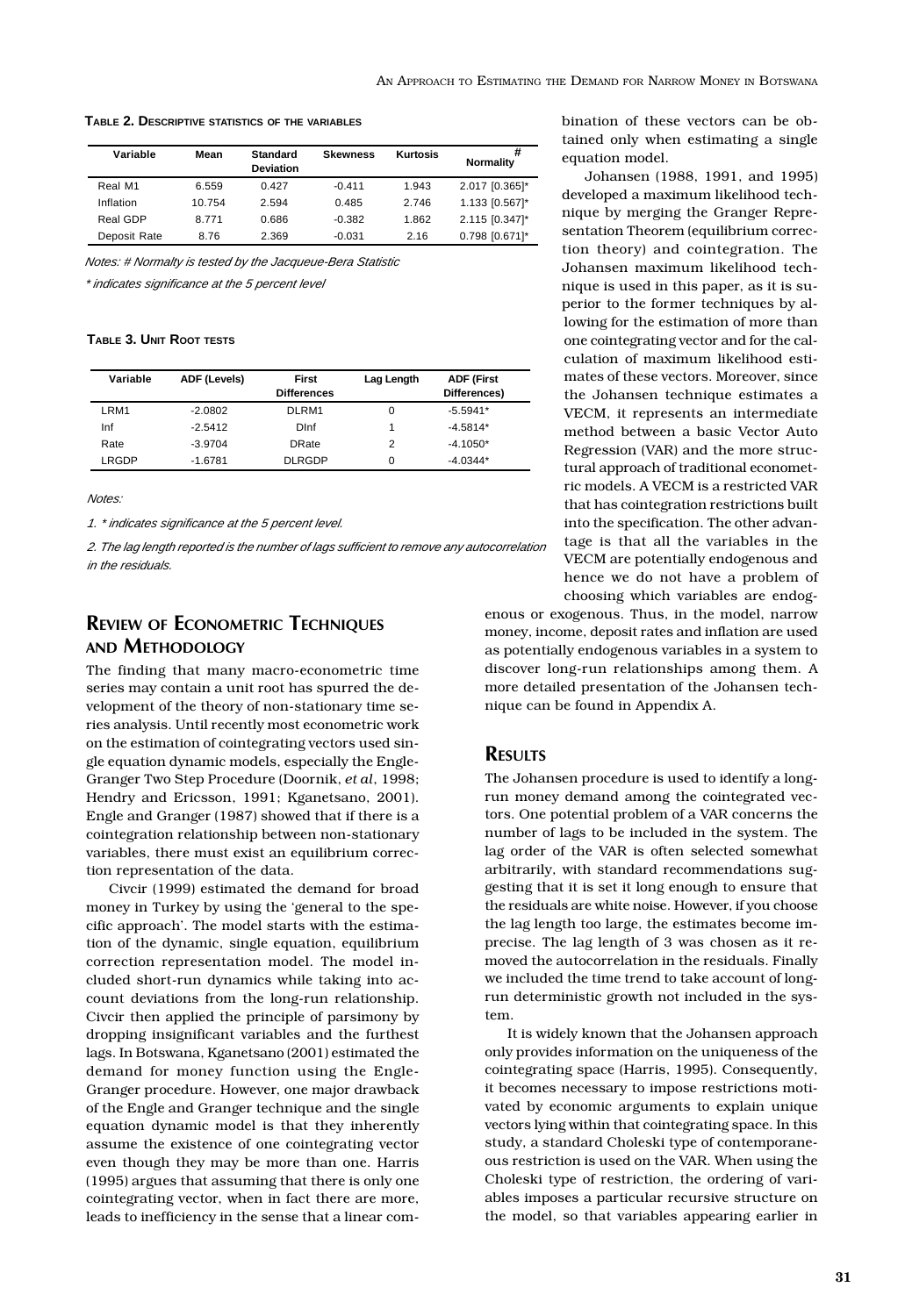the ordering contemporaneously influence the latter variables, but not *vice versa*. The recursive order of the variables in our model is log of narrow money, log of income, deposit rate and inflation. This ordering ensures that the estimated cointegrated vector is normalised to narrow money with the coefficient of narrow money imposed to unity. The resulting cointegrated vector, if it is unique can be interpreted as a demand for money function. The estimated results are shown in Tables 4, 5, 6 and 7.3

#### **TABLE 4. JOHANSEN COINTEGRATING TEST**

| Ho rank $= r$ | λmax      | 95% level | λrace    | 95% Level |
|---------------|-----------|-----------|----------|-----------|
| $r = 0$       | $52.19**$ | 30.3      | $86.2**$ | 54.6      |
| r < 1         | 22.41     | 23.8      | 34.0     | 34.6      |
| r < 2         | 9.053     | 16.9      | 11.59    | 18.2      |
| r < 3         | 2.541     | 37        | 2.541    | 3.7       |

*Notes: \*\* indicates the rejection of the null hypothesis at the 99% level.*

### **TABLE 5. STANDARDISED** β

| LRM1      | LRGDP     | Rate      | Inflation |
|-----------|-----------|-----------|-----------|
| 1.0000    | $-2.4581$ | 0.2405    | 0.1103    |
| $-1.1953$ | 1.0000    | $-0.0028$ | $-0.0013$ |
| 16.174    | 28.083    | 1.0000    | $-1.4742$ |
| $-21.371$ | 52.892    | $-0.5215$ | 1.0000    |

**TABLE 6. STANDARDISED** α **COEFFICIENTS (ADJUSTMENT/ FEEDBACK VECTORS)**

| I RM1     | $-0.2343$ | 0.9495    | 0.0015    | -0.0054   |  |
|-----------|-----------|-----------|-----------|-----------|--|
| GDP       | $-0.0428$ | -0.0803   | $-0.0018$ | $-0.0027$ |  |
| Rate      | $-2.7922$ | 0.7923    | $-0.258$  | 0.0619    |  |
| Inflation | -4.9668   | $-14.630$ | 0 0262    | 0.0707    |  |

### **TABLE 7. EIGENVALUES OF THE** Π **MATRIX**

 $|\lambda|^{2}$  = [0.901 0.789 0.623 0.173]

Since the Johansen technique tends to have small sample bias, more emphasis was placed on higher confidence intervals, the 99 percent level instead of the usual 95 percent. The two likelihood ratio tests, the maximum eigenvalue,  $(\lambda_{\text{max}})$  and the trace, statistic  $(\lambda_{\text{trace}})$  are used concurrently, as Johansen (1995) recommends the use of both tests because the power of the trace test is lower than that of the maximum eigenvalue. Table 4 shows that with both criteria, the maximum eigenvalue

and the trace statistic are greater than the critical value. Hence, the null hypothesis that the rank of α matrix is zero is rejected while the alternative hypothesis that there are at most *r + 1* cointegrated vectors is not rejected. Thus, the likelihood ratio tests show that there is at most one cointegrating vector for the demand for money function in Botswana at the 99 percent level. The likelihood ratio tests show that there is a unique cointegrating vector that can be interpreted as a demand for narrow money in Botswana. The cointegrating vector displays most of the desired qualities of the demand for money function. More specifically, all the estimated coefficients have the correct signs, although the magnitude of the GDP coefficient is higher (than unity), as shown in Table 5. As indicated earlier, the Johansen technique can have the problem of identification if there is more than one cointegrating vector. Since the cointegrating vector is unique, it does not suffer from this criticism and the estimated coefficients could be subjected to economic interpretations.

The normalised cointegrating relation is given by:

LRM1 + 2.4581LRGDP – 0.2405Rate – 0.1103Inf

The results show that long run elasticity of money with respect to GDP is 2.46, which is significantly different from unity. The relatively higher elasticity (of more than one) is not entirely unexpected, as it shows the strong transactionary motive for holding money in Botswana, like in other developing countries. The high elasticity may also imply that the income variable is capturing some trend effect of a high correlation between changes in income and the process of financial innovation. The coefficient of the deposit rate is about negative onequarter, while the coefficient of inflation is about negative one-tenth. These results differ considerably to those of Kganetsano (2001), who reported an income elasticity of 1.11, the elasticity of the deposit rate of about minus one third, and a low coefficient of minus 0.03 for the interest rate. The results differ because Kganetsano estimated the demand for money using the Engle-Granger procedure and used quarterly data as opposed to annual data used in this study.

The adjustment of the estimated coefficient in the long run, i.e., the speed of adjustment, is given by the  $\alpha$  matrix. The speed of adjustment matrix had all the correct signs. The  $\alpha$  matrix shows that income adjusts slowly while the deposit rate and inflation adjust rapidly. The speed of adjustment for real money is minus 0.2343 implying that roughly one quarter of any disequilibrium in the stock of money is removed annually. Income has the lowest speed of adjustment of about minus 0.0428. The speed of adjustment for the deposit rate and inflation are minus 2.7922 and minus 4.9668 respectively implying that the two variables adjust rapidly each year to return to equilibrium.

<sup>&</sup>lt;sup>3</sup> The estimation was done using PC Give and PC Fiml software.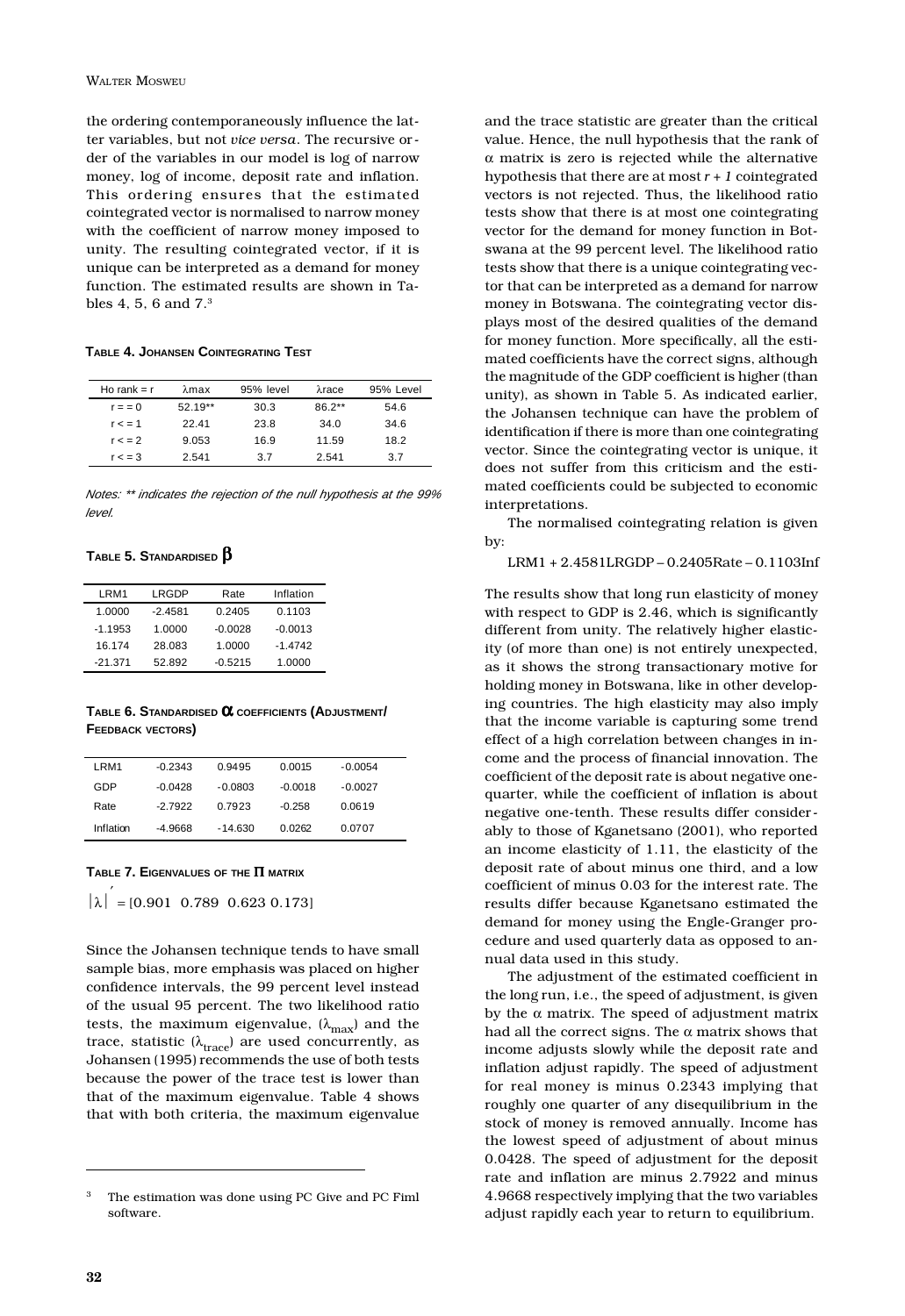The model was subjected to a range of tests. The system diagnostic statistics do not indicate any misspecification in the model as the model passed all the diagnostic tests. The portmanteau test tests for the overall significance of the residual autocorrelations up to lag 3. The AR test, which is a vector (series) of first-order autocorrelation shows that the model does not suffer from first-order autocorrelation. More importantly the model passes the test of normality. The full system tests are reported in Table 8.

#### **TABLE 8. FULL SYSTEM DIAGNOSTICS**

| <b>Statistics</b>           | Values | <i>p</i> -value |
|-----------------------------|--------|-----------------|
| Vector portmanteau, 3 Lags  | 53.451 |                 |
| Vector AR 1-1 F(16, 9)      | 0.8458 | [0.6316]        |
| Vector normality $\chi$ (8) | 12 231 | [0.1412]        |

We then examined the stability of the model, given that parameter constancy is an additional and crucial issue to ensure a well-specified relationship. This paper analyses the demand for money in Botswana from 1975 to 2001, a period marked by a number of external shocks, and different policies that had an impact on macroeconomic stability.

For instance, the impact of financial liberalisation in Botswana could render the estimated relationship to be unstable. The stability of the demand for money is examined by recursive graphics,<sup>4</sup> as shown in Figure 5. The graphs are plotted with the null hypothesis of parameter constancy. The first graph shows the residuals in the M1 equation which are plotted in the ±2 standard error bands. The second and third graphs show the Chow break point test.

In the first graph, the residuals lie well inside the ±2 standard error bands indicating that parameter constancy is not violated. No point in the Chow breakpoint tests is higher than the 5 percent significance level, indicating again that parameter constancy cannot be rejected. The stability of the model is also buttressed by eigenvalues of the P matrix. A necessary and sufficient condition for stability is that all eigenvalues of the P matrix must lie inside the unit circle (Lüktkepohl, 1991). All eigenvalues of the P matrix lie inside the unit disk, as reported in Table 7, implying that stability is not violated. The constancy of parameters indicates that the money demand process has remained stable over the sample period. These results are surprising as there have been considerable financial sector reform in Botswana and structural changes in the economy.



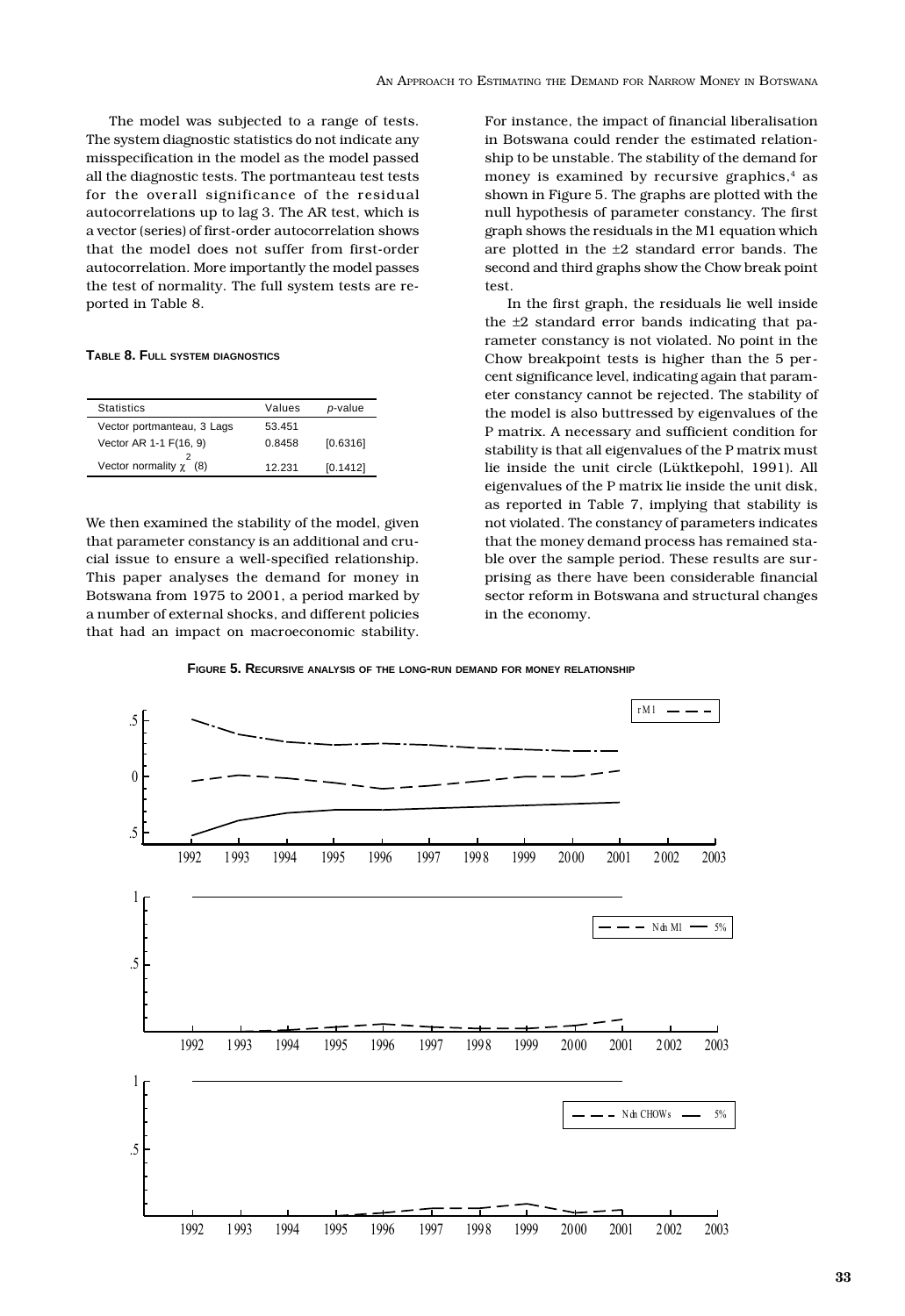# **IMPULSE RESPONSES**

Arguably, a more informative approach to analyse short-run and long-run co-movements between variables is to examine impulse responses. An impulse response function traces the effect of a one standard deviation shock to one of the innovations or error terms on current and future values of the endogenous variables. A shock to the *i th* variable directly affects the  $i^{\text{th}}$  variable, and is also transmitted to all other endogenous variables through the dynamic structure of the VAR (Patterson, 2000). Since the disturbances in a VAR represent all other factors other than the (four) variables in the system, a shock to the disturbances represents an exogenous shock. Also, more importantly, the impulse response functions allow us to determine the lag length of the economy, which contributes to a better understanding of the transmission mechanism. Knowledge of lags in the transmission mechanism reduces the inflation control problem of monetary policy makers as it gives them the information on the time it takes for policy actions to have effect.

The impulse response functions will be generated over a 25-year horizon. As opposed to the traditional VAR literature, the computation of impulse responses in the VECM differs with the former beshock to the inflation equation immediately increases inflation in the first year. Inflation then wobbles up and down its steady state until it returns to its long-run equilibrium after 12 years. A shock to inflation tends to increase deposit rates. This is because higher inflation leads to higher nominal deposit rates and a higher opportunity cost of holding real money balances. Shocks to inflation could be associated or likened with supply shocks. A supply shock is a disturbance to the economy whose first impact is to increase the cost of production and, therefore, increases the price at which firms are willing to supply output (Dornbusch and Fisher, 1990). Examples could be persistent drought in Botswana and/or Southern Africa which may push up food prices, and increases in union aggressiveness that pushes up wages and prices of the goods produced by union workers.

The effect of impulse response to inflation on real money and income are shown in Figure 7. The impulse response shows that a shock to inflation does not change income in the current period, but reduces income after one year until income goes back to the steady state after 12 years. A shock to inflation has the effect of substantially reducing real narrow money. Real money hardly goes back towards its steady state value. Thus, the inflation

cause the estimated long run restrictions are taken into account. More technically, the errors are orthogonalised using a Choleski decomposition so that the covariance matrix of the resulting innovations is diagonal. Making the errors orthogonal to each other makes the shocks to be interpreted as representing independent economic phenomena (Bank of England, 1999). The following diagrams show the impulses.

The impulse response in Figure 6 shows that a one standard deviation





The recursive estimation aims to throw light on the relative future information aspect of variables (parameter constancy). Hence, PC Give plots recursive graphics from the date at which parameter constantly is most likely to be violated. The default date is 1992, and recursive graphics are shown from that period up to 2003.

shock on the money stock shows persistence as the shock has memory. The reduction in real money after a shock to inflation shows that as the opportunity cost of holding money increases (inflation), economic agents substitute money for real assets. The results of our impulse responses show that a shock to money has the effect of increasing money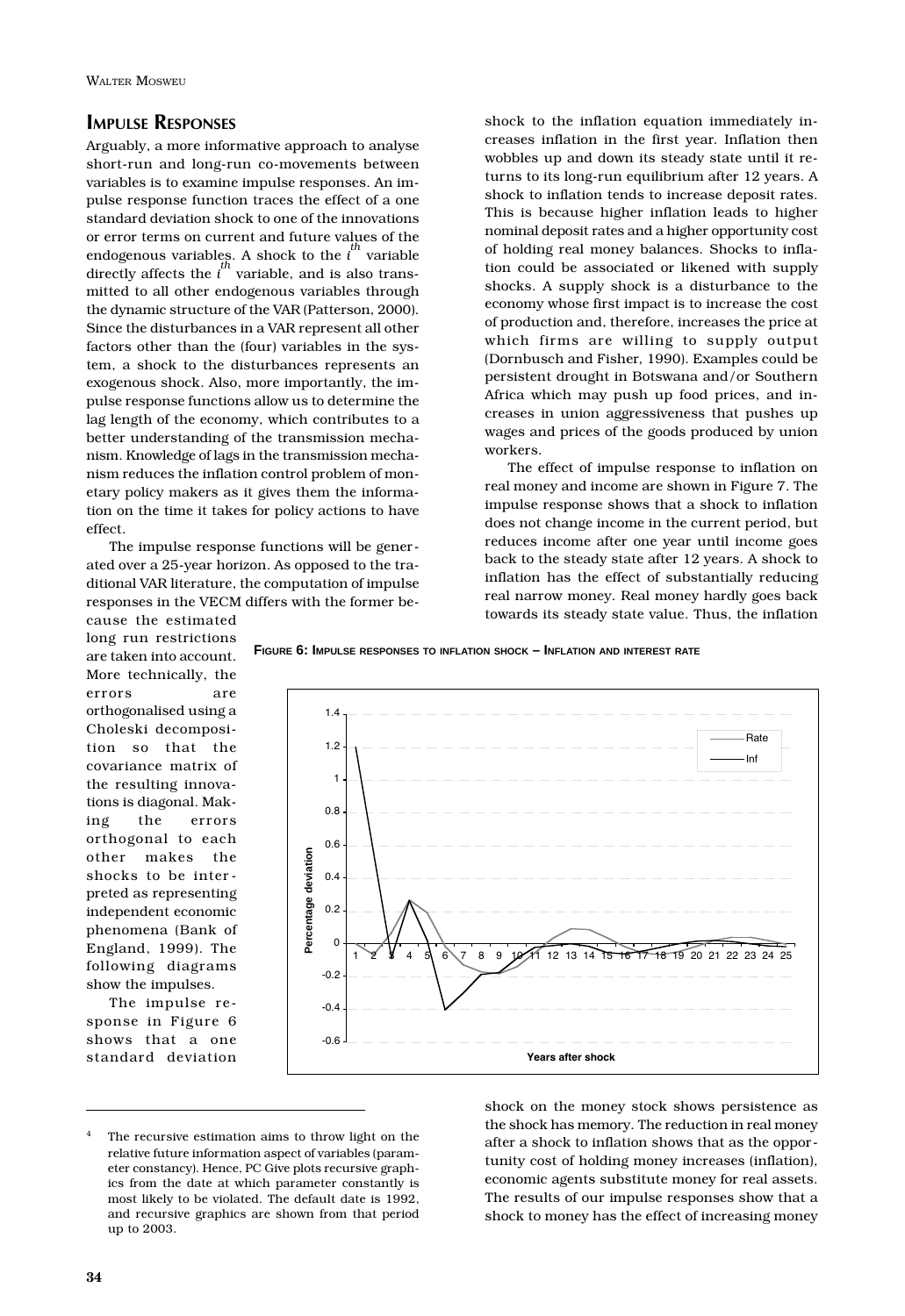**FIGURE 7: IMPULSE RESPONSES TO INFLATION SHOCK – MONEY AND GDP**



**FIGURE 8: IMPULSE RESPONSES TO MONEY SHOCK – MONEY AND GDP**

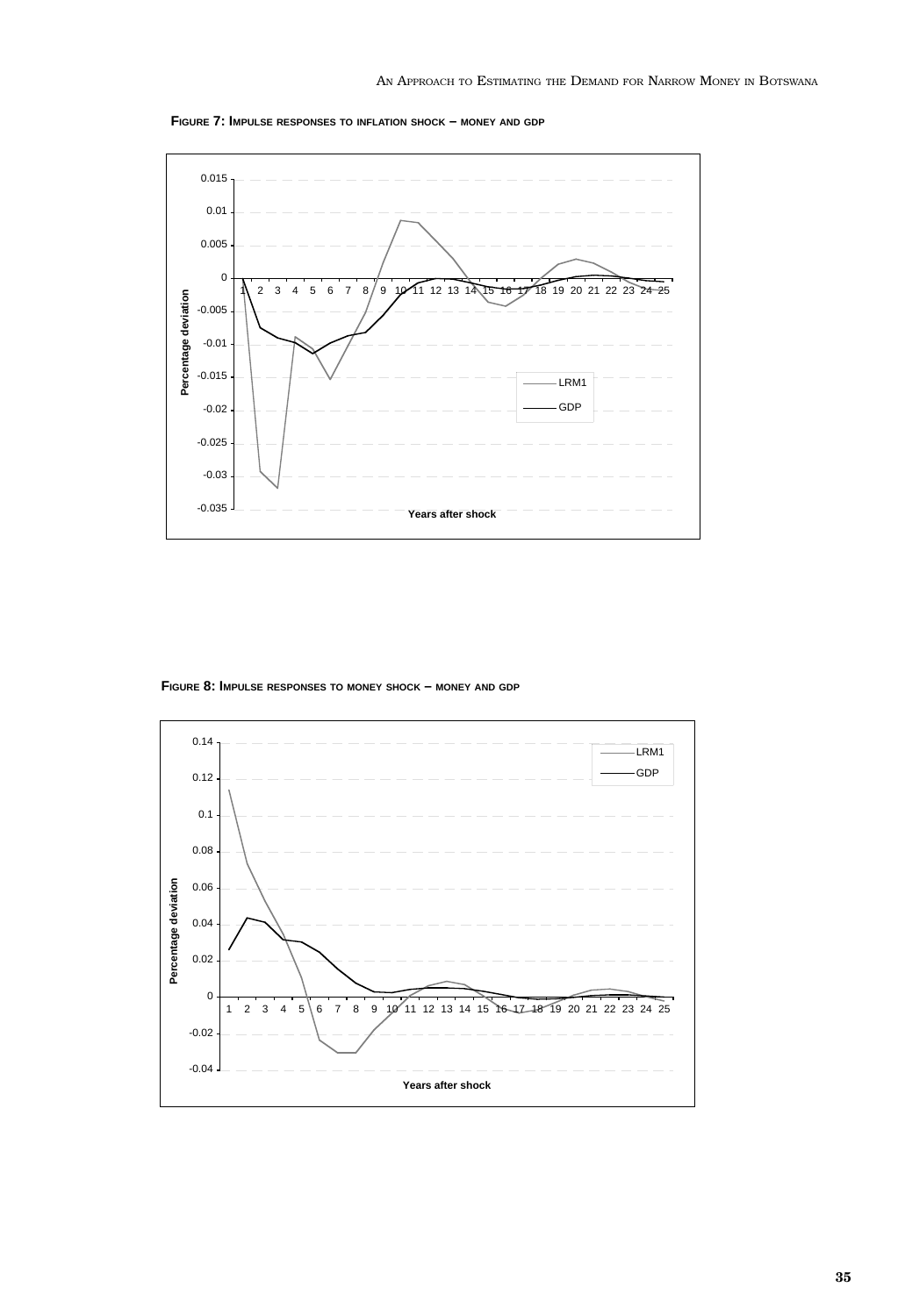**FIGURE 9: IMPULSE RESPONSES TO MONEY SHOCK – INFLATION AND INTEREST RATE**



and income until both variables converge to their long run equilibrium after at least 11 years, as shown in Figure 8. A shock to money leads to increases in inflation after one year and leads to increases in deposit rates after two years, as shown in Figure 9. The effect of a shock to money does not immediately cause inflation to rise because prices are sticky in the short run. For instance, a shock to money does not immediately cause inflation to rise after the shock because of menu costs, and firms may be bound by contractual obligations in the short run. However, since prices are variable in the long run, a shock to money leads to higher inflation one for one. Figure 9 shows that inflation and deposit rates increase after the shock to money, and converge to the steady state after eight years. The increase in inflation after a shock to money in Botswana underlines the fact that inflation is basically a monetary phenomenon in the long run.

The impulse responses in Figure 8 also provide interesting results that a shock to money supply temporarily leads to an increase in output. After a shock to money, output increases temporarily for about two years and then converges to the steady state equilibrium after

seven years. The temporary increase in output after a shock to money may provide an incentive for myopic policy makers to inflate the economy. However this will create an unnecessary inflation bias in the economy. More so, empirical evidence suggests in the long run, higher inflation results in lower output growth than otherwise. The shock to money, however, dies out in the long run as income converges towards the steady state after about nine years. In this model, money neutrality is preserved in the long-run but not in the short run. In the long run money supply affects nominal vari-



**FIGURE 10: IMPULSE RESPONSES TO A DEPOSIT RATE SHOCK – INFLATION AND INTEREST RATE**

rates), but not real variables, such as income. This is because in the long run output is influenced by real factors, such as the supply side of the economy, the amount and productivity of the labour force, capital equipment, land and technology, which are independent of monetary policy.

ables (inflation and deposit

Figures 10 and 11 show that a shock to the deposit rate shows some persistence as the shock has memory. A shock to the deposit rate has persistent effects to all variables in the system. The persistence displayed by the shock could be due to a unit root process in the VAR. As Enders (1995) observed, shocks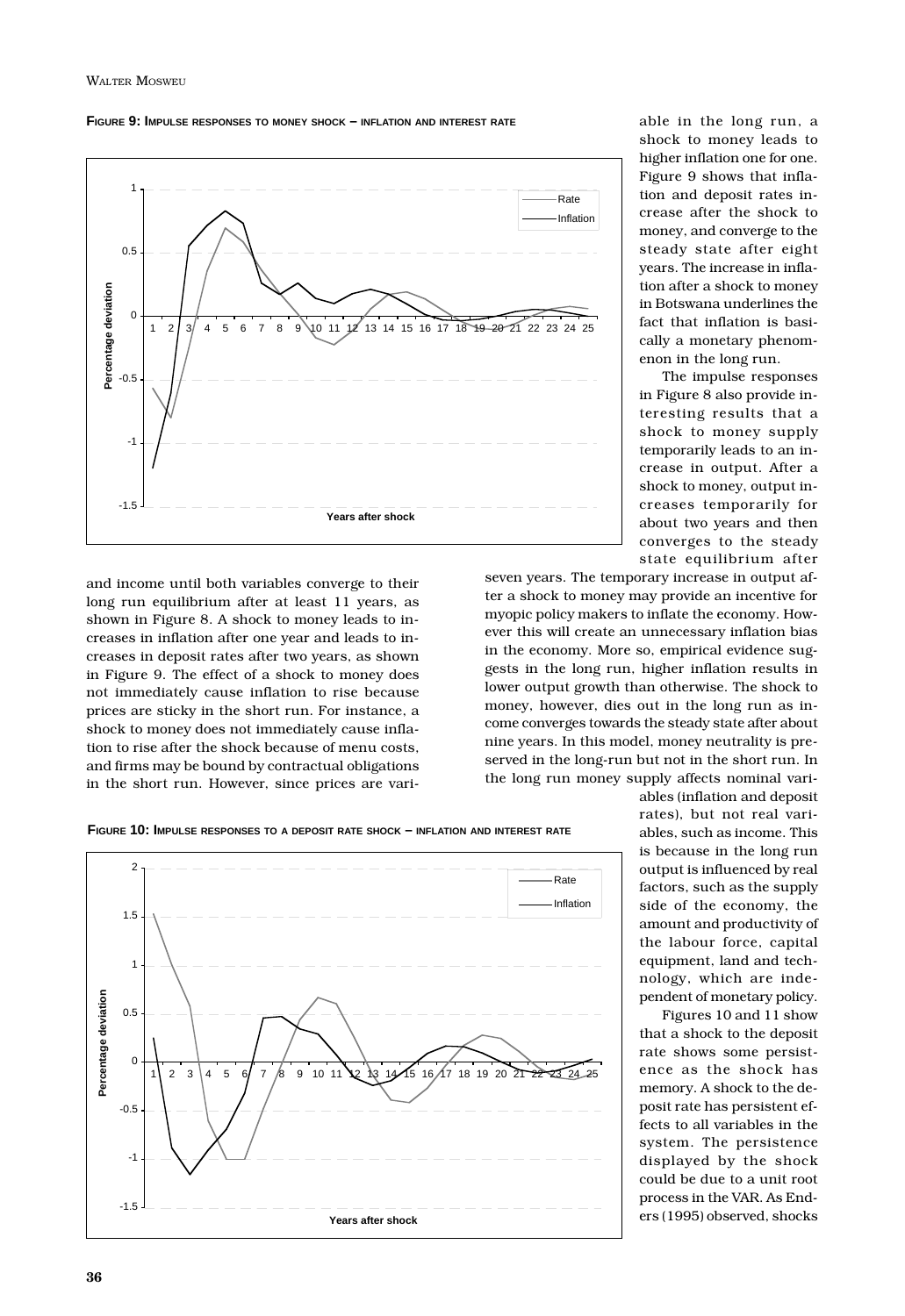



to non-stationary series are necessarily not temporary. The response to inflation and deposit rate are almost symmetrical as both variables have a tendency to move at almost the same rate and direction. This result is not entirely unexpected as the deposit rate depends on the level of inflation among other things. The impulse responses to the deposit rates in Figure 11 show that the stock of money and income are sensitive to the deposit rate.

Figure 12 shows that a shock to income leaves the rate of inflation unaffected in the current year.

**FIGURE 12: IMPULSE RESPONSES TO GDP SHOCK**



After two years the shock to income is associated with inflationary pressures in the economy as inflation rises and converges to the long run steady rate after about 15 years. The deposit rate follow the same direction as it declines and then increases until it converges to its steady state level after about 13 years. A shock to income increases income and then begins to reduce it after some time, as shown in Figure 13. The shock to income does not affect narrow money in the first period and then starts increasing. Money returns to

its equilibrium after about 13 years. Figure 13 further shows that a shock to income takes the longest time for the variables to converge towards the steady state.

Finally, caution should be exercised when interpreting these shocks. A shock to money is not necessarily a monetary policy shock, since the shock could originate from different sources like migrant workers remittances or a fiscal policy action that has a symmetrical effect in theory. Likewise, a shock to real GDP could be either due to an

> aggregate demand or an aggregate supply shock. Finally, in practice interest rates are not changed in isolation, but are altered following a sequence of economic developments that require some monetary policy response.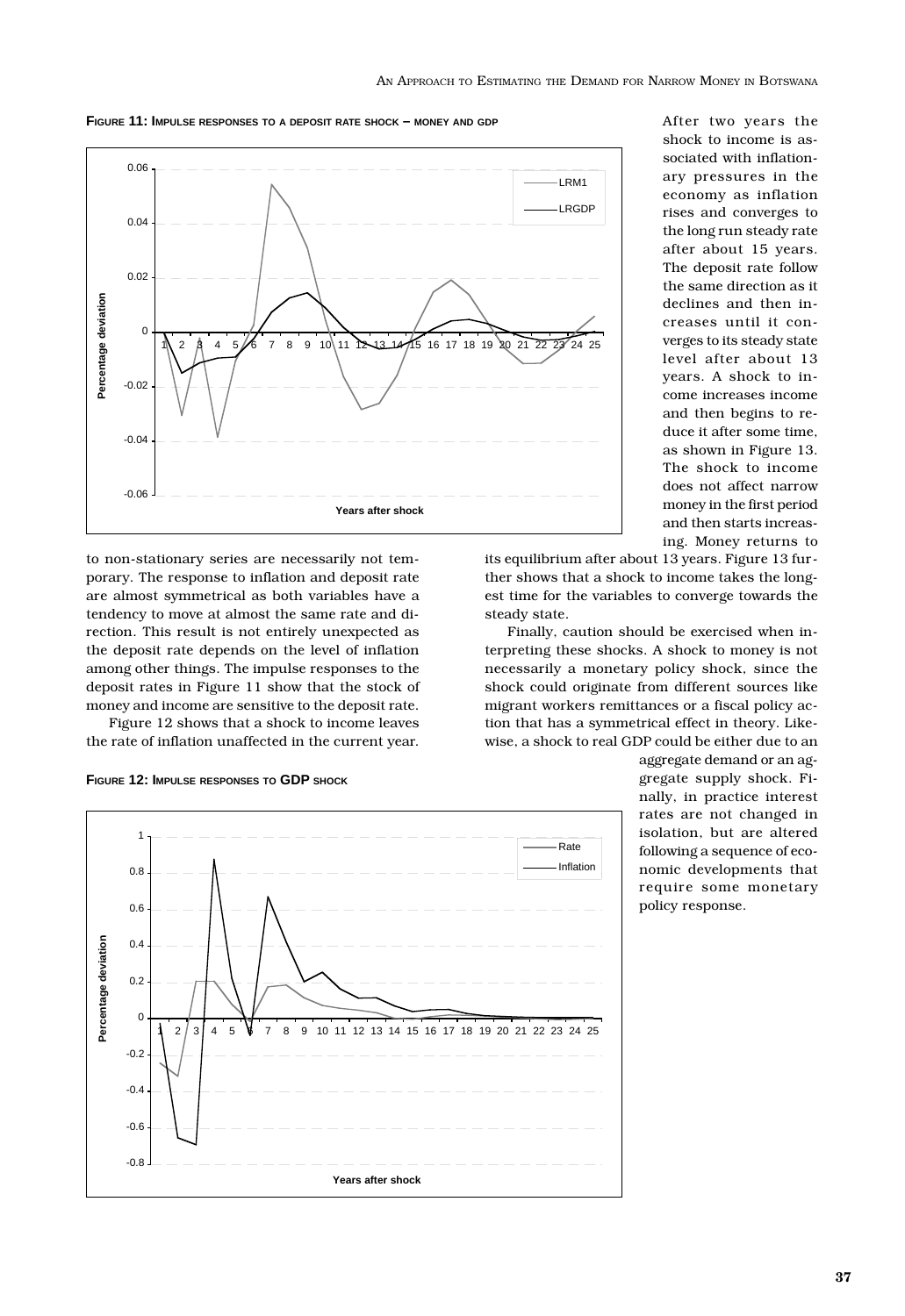**FIGURE 13: IMPULSE RESPONSES TO GDP SHOCK**



# **IMPLICATIONS FOR FURTHER RESEARCH**

This study has identified a number of areas where further studies could be conducted to the empirical approach used in order to improve the quality of the results. First, using non-mineral GDP could be a better proxy for income than total GDP, given that Botswana GDP is heavily dominated by the mining sector, especially diamond production. Second, the power of the ADF test may be another limitation of the study. Perron 1989, quoted in Harris, 1995, showed that if a series is stationary around a deterministic time trend which has undergone a permanent shift some time during the period of study, failure to take account of the this change in the slope will be mistaken by the ADF test as a persistent innovation to a stochastic (nonstationary) trend. This has been attributed to the fact that the test is of low power against a trend stationary process. Consequently, it has little power to distinguish between trend stationary and drifting processes (Enders, 1995). For further studies, it is recommended for testing unit roots using the Phillips - Perron and the KPSS tests and compare and contrast with the results from the ADF test.

Third, the Johansen procedure has been criticised for being sensitive to a small sample, (Harris, 1995; Providinsky, 1998). Since the data used only 27 observations it may be susceptible to the small sample bias of over-rejecting the null hypothesis when it is in fact true. The use of critical values adjusted for degrees of freedom, like Reimers or Gonzalo and Pitarakis critical values may be advisable in future work.

Finally, the use of quarterly rather than annual data, when sufficient quarterly data becomes available, could be a step forward. When using annual

data seasonality is lost. Consequently, impulse responses may take longer to converge towards to the steady state. The longer period arises because the effects of that less than one year cannot be derived.

# **CONCLUSION**

This paper has presented the use of the Johansen maximum likelihood methodology to estimating a demand for narrow money function of Botswana. Using the technique, it was possible to identify a unique, theoretically consistent and stable cointegrating vector exists among money, income, deposit rates and inflation that can be interpreted as

a demand for money function in Botswana.

The cointegrating relationship shows (high) income elasticity, which indicates the strong transactionary motive for holding real money balances in Botswana, as in other developing countries. The high income elasticity may also imply that the income variable is capturing some trend effect of a high correlation between changes in income and the process of financial innovation. More importantly, the model displayed neutrality of money in the long run but not in the short run. This was interpreted as implying that the long-run economic performance depends on the supply side of the economy. i.e., the productivity of factors of production. Inflation and deposit rates were also shown as significantly affecting the demand for money in Botswana. The significance of inflation implies that as the opportunity cost of holding money increases, economic agents will substitute money for real assets, such as houses.

The other main finding of the study is that, perhaps not surprisingly, it takes time for the economy to return back to equilibrium after shocks. The impulses show that it takes roughly eight years to return to the steady state. This is useful information from an inflation forecasting perspective, although the period may be exegerated due to the use of annual data. Given that there are lags in the implementation and effects of policies, the model suggests that only an active monetary policy may have desirable long-run effects. A completely passive monetary policy may fail to adequately stabilise the economy given the relatively long outside lags<sup>5</sup> of monetary policy displayed by the model.

The impulses also show that a shock to money does not immediately lead to an increase in inflation. It was argued that this might be because prices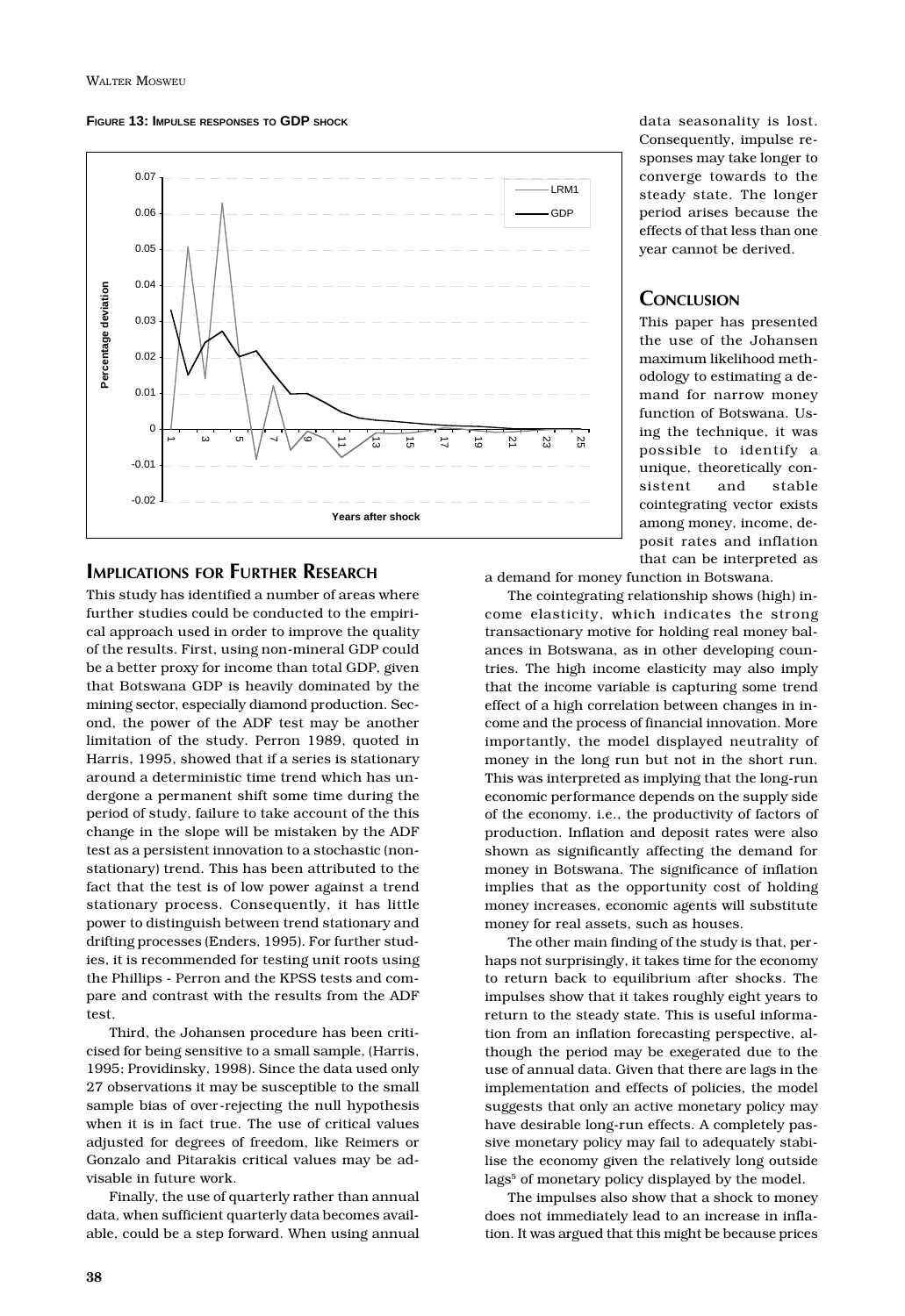are sticky in the short run. However, inflation increases after some time due to money shocks since in the long-run prices are flexible and can respond to changes in demand or supply. These results have strong monetary implications, as they imply inflation is basically a monetary phenomenon in the long run. Because prices behave differently in the short run and long run, economic policies will have different effects over different time horizons.

Other findings are that supply shocks lead to lower output and lower stock of money. The central bank may accommodate this shock by expanding aggregate demand to bring the economy towards its natural rate. However, as the shocks showed, increasing income can lead to higher inflation. The second option is to hold aggregate demand constant, so that prices fall to restore full employment. However, this may come at a painful cost of recession. The impulse responses also provide interesting results that a shock to money supply leads to an increase in output, although the increase is short-lived. This may provide a temptation to inflate. Such myopic actions however create an unnecessary inflation bias in the economy.

### **REFERENCES**

- Bank of Botswana, Annual Reports. Various issues: Gaborone
- Bank of England (1999) *Economic models at Bank of England*. Bank of England: London.
- Civcir, I. 1999. 'Broad Money Demand, Financial liberalization and Currency Substitution in Turkey', University of Ankara Working Papers No 06. Ankara.
- Doornik, J. A., Hendry, D and Nielson, B. (1998) Inference in Cointegrated Models: UK M1 Revisited. *Journal of Economic Surveys*, pages 533-572
- Dornbusch, R. and Fisher, S. (1990). *Macroeconomics*. Fifth Edition. McGraw Hill: Singapore.
- Enders, W. (1995) *Applied Econometric Time series*. John Riley and Sons Inc.:Canada.
- Engle, R. and Granger, C. 1987. 'Cointegration and Error Correction: Representation, Estimation and Testing'. *Econometrica*, Vol. 55, No, 2 pages 251-276. Reprinted in, 'Long-run Economic Relationships'. Oxford University Press
- Harris, R. (1995) *Using Cointegration Analysis in Econometric Modelling*. Prentice Hall: London.
- Hendry, D. and Ericsson, N. (1991) 'An Econometric Analysis of UK Money Demand in *Monetary Trends in the United States and the United Kingdom* by Milton Friedman and Anna Schwartz. *The American Economic Review*, pages 8-38.
- Henry, S. (1995) 'Long Run Demand for M1', Bank of Canada Working Paper. Department of Monetary and Financial Analysis. Ottawa, November.
- Johansen, S. (1988) *Statistical Analysis of Cointegrating Vectors*. Reprinted in, 'Long Run Economic Relationships' Engle, R and Granger, W (Editors) Oxford University Press: Oxford.
- (1991) Estimation and Hypothesis Testing of

Cointegrating Vectors in Gaussian Autoregressive Models. In, *Econometrica*, Vol. 59 Issue 6. November, 1551 – 1580.

- (1995) *Likelihood-based inference in cointegrating vector autoregressive models*. Oxford University Press: Oxford.
- Kganetsano, A. (2001) 'The Demand for Money in Botswana: Cointegration and Error Correction Approach', *The Research Bulletin*, Volume 19, No. 1. Bank of Botswana: Gaborone.
- Lütkepohl, H. 1991. *Introduction to Multiple Time Series Analysis*. Second Edition. Springer-Verlag publishers: Berlin.
- Patterson, K. 2000. *An Introduction to Applied Econometrics. A Time Series Approach*. Palgrave: New York.
- Providinsky, J. 1998. 'Testing Misspecified Cointegrating Relationships.' In, Economic Letters. Vol. 60, No. 1 pp 1–9.

The outside lag is the time between a policy action and its influence in the economy.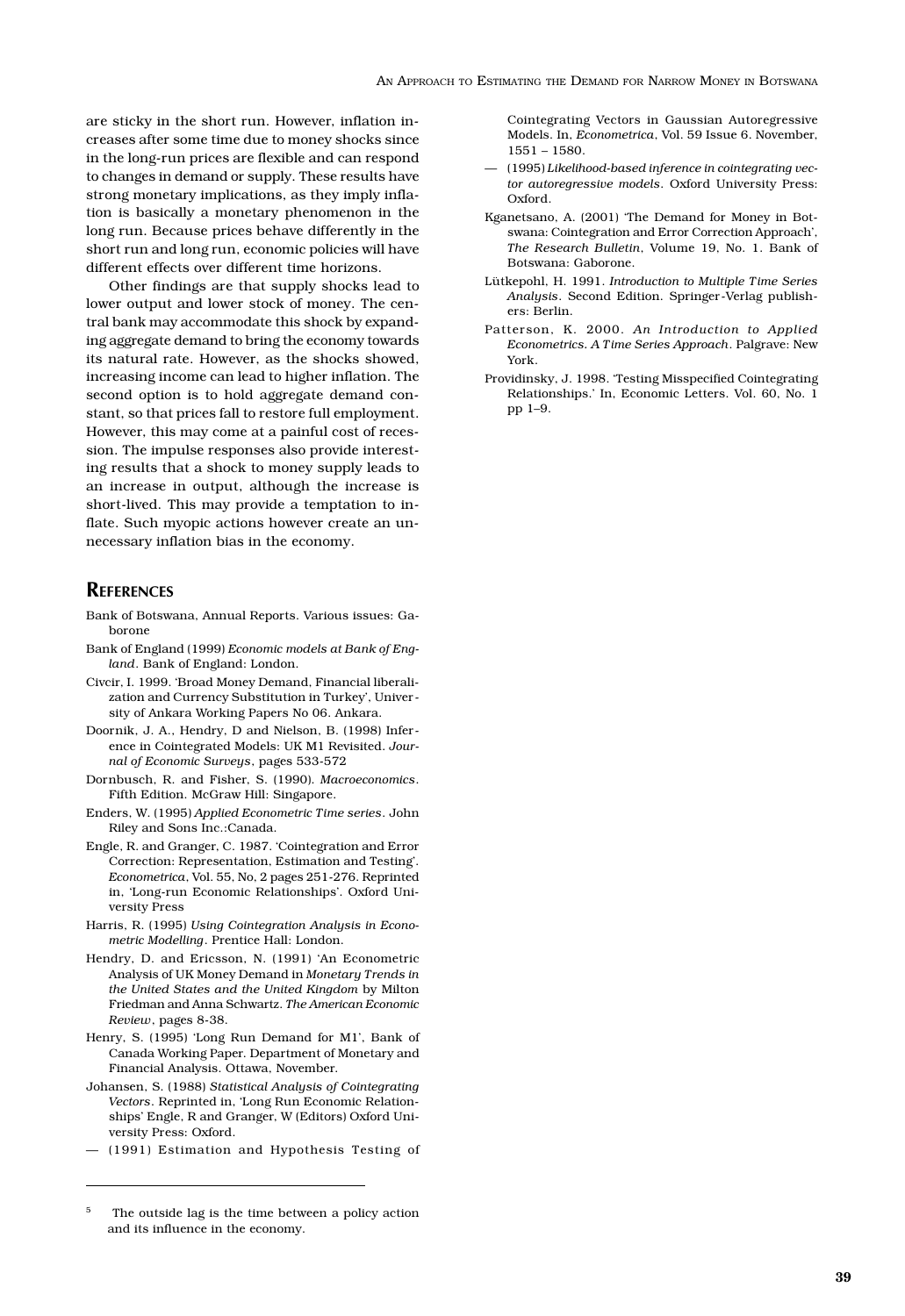# **APPENDIX A**

The Johansen methodology begins with a general Vector Auto Regressive (VAR) model with Gaussian errors written in the error correction form:

$$
\Delta X = \mu + \Gamma \Delta X + \Gamma \Delta X + \Gamma \Delta X + \cdots + \Gamma
$$
  

$$
\Delta X_{t-1}^{t} + \Pi X_{t-k}^{1} + \overline{\Phi} \mathbf{D}_{t} + \epsilon_{t}^{2} + \cdots + \epsilon_{t}^{2} \tag{1}
$$

Where, 
$$
\Gamma = -(I - \Pi + \Pi_2 - ... - + \Pi_1), \Pi = -(I - \Pi_1 + \Pi_2 - ... - + \Pi_1),
$$
 and  $i = 1, 2, k$ .

The  $\Delta X_t$  is a 1 x *n* difference vector of variables, which in this article are money, income, deposit rate and inflation.  $\Pi_t$  is a vector of estimated coefficients and *k* is the number of lags included in the system. Also included is  $\mu$ , the vector of constants known as drifts. The deterministic vector,  $D_t$  may represent seasonal dummies and/or a linear term and are orthogonal to the constant term (Johansen, 1988).  $\frac{1}{1}$  represents the vector of short term parameters and I is the identity matrix. Lastly,  $\frac{1}{1}$  is a 1 x *n* vector of innovations relative to the information set in the vector. The disturbances are assumed to be white noise, i.e., they are independent and identically distributed Gaussian errors with a mean of zero and variance matrix \_, i.e., \_t ~ I.I.D (0,  $\Delta$ ).

Writing the system in full:

The Johansen technique decomposes the matrix ∏ to discover information about the long run relationship between variables in X. In particular, if time series data are non-stationary and cointegrated, according to the Granger Representation Theorem<sup>6</sup>, then matrix  $\Pi$  can be of reduced rank, that is  $0 <$  rank ( $\Pi$ ) < n, and can be decomposed as  $\Pi = \alpha \beta'$ , where  $\alpha$  and  $\beta'$  are *n* x *r* matrices.  $β'$  is a matrix of *r* cointegrating vectors and  $α$  is a matrix of speeds of adjustments to restore long run equilibrium.

Johansen (1991) further proposed two *Likelihood Ratio Tests* to test the rank of matrix ∏, the maximum eigenvalue ( $\lambda_{\text{max}}$ ) and the trace ( $\lambda_{\text{trace}}$ ) statistic. The maximum eigenvalue statistic tests the hypothesis that the number of cointegrating vectors is equal to *r*, against the hypothesis that there are  $r + 1$  cointegrating vectors. The trace statistic tests the hypothesis that the number of cointegrating vectors is, at most equal to r, and is tested against the alternative hypothesis that the matrix  $\prod$  is of full rank, i.e.,  $r = k$ . Full details can be seen in Johansen (1988), Johansen (1991), and Johansen (1995).

|  |  |  |  | $\begin{bmatrix} \Delta M1_t \\ \Delta Y_t \\ \Delta t_t \\ \Delta \pi_t \end{bmatrix} = \begin{bmatrix} \mu_1 \\ \mu_2 \\ \mu_3 \\ \mu_4 \end{bmatrix} + \sum_{k=1}^{k-1} \begin{bmatrix} \gamma_{11} & \gamma_{12} & \gamma_{13} & \gamma_{14} \\ \gamma_{21} & \gamma_{22} & \gamma_{23} & \gamma_{24} \\ \gamma_{31} & \gamma_{32} & \gamma_{33} & \gamma_{34} \\ \gamma_{41} & \gamma_{42} & \gamma_{43} & \gamma_{44} \end{bmatrix} \begin{bmatrix} \Delta M1_{t-t} \\ \Delta Y_{$ |  |  |  |
|--|--|--|--|------------------------------------------------------------------------------------------------------------------------------------------------------------------------------------------------------------------------------------------------------------------------------------------------------------------------------------------------------------------------------------------------------------------------------------------------------------------------------------------|--|--|--|
|  |  |  |  |                                                                                                                                                                                                                                                                                                                                                                                                                                                                                          |  |  |  |
|  |  |  |  |                                                                                                                                                                                                                                                                                                                                                                                                                                                                                          |  |  |  |
|  |  |  |  | $\begin{bmatrix} \alpha_{11} & \alpha_{1n} \\ \alpha_{21} & \alpha_{2n} \\ \alpha_{31} & \alpha_{3n} \\ \alpha_{41} & \alpha_{4n} \end{bmatrix} \begin{bmatrix} \beta_{11} & \beta_{21} & \beta_{31} & \beta_{41} \\ \cdot & \cdot & \cdot \\ \beta_{1n} & \beta_{2n} & \beta_{3n} \\ \end{bmatrix} \begin{bmatrix} M1_{t-k} \\ Y_{t-k} \\ \cdot \\ \cdot \\ \pi_{t-k} \end{bmatrix} + \begin{bmatrix} \varphi_{11} & \varphi_{12} & \varphi_{13} & \varphi_{14} \\ \varphi_{21}$        |  |  |  |
|  |  |  |  |                                                                                                                                                                                                                                                                                                                                                                                                                                                                                          |  |  |  |
|  |  |  |  |                                                                                                                                                                                                                                                                                                                                                                                                                                                                                          |  |  |  |
|  |  |  |  |                                                                                                                                                                                                                                                                                                                                                                                                                                                                                          |  |  |  |

The Granger representation theorem has the important implication that if two or more time series data are cointegrated, then an error correction mechanism generates them.